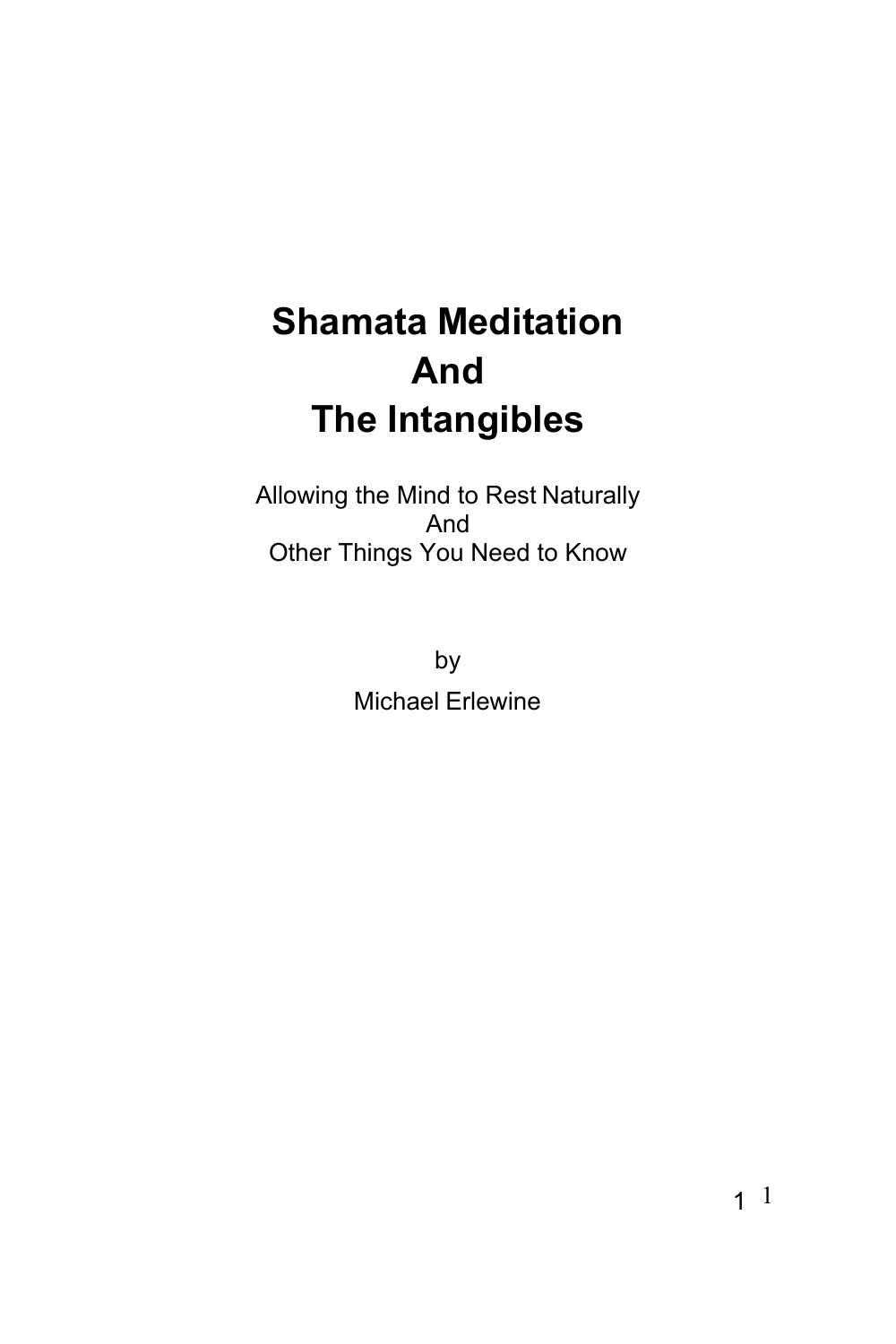An e-book from

Startypes.com 315 Marion Avenue Big Rapids, Michigan 49307

First published 2012

© Michael Erlewine 2012

All rights reserved. No part of the publication may be reproduced, stored in a retrieval system, or transmitted, in any form or by any means, electronic, mechanical, photocopying, recording, or otherwise, without the prior permission of the publisher.

Cover and Graphics by Michael Erlewine

Cover photo courtesy of NAS[A](mailto:Michael@Erlewine.net)

[Michael@Erlewine.net](mailto:Michael@Erlewine.net)

DharmaGrooves.com

ISBN-13: 978-1516962204

ISBN-10: 1516962206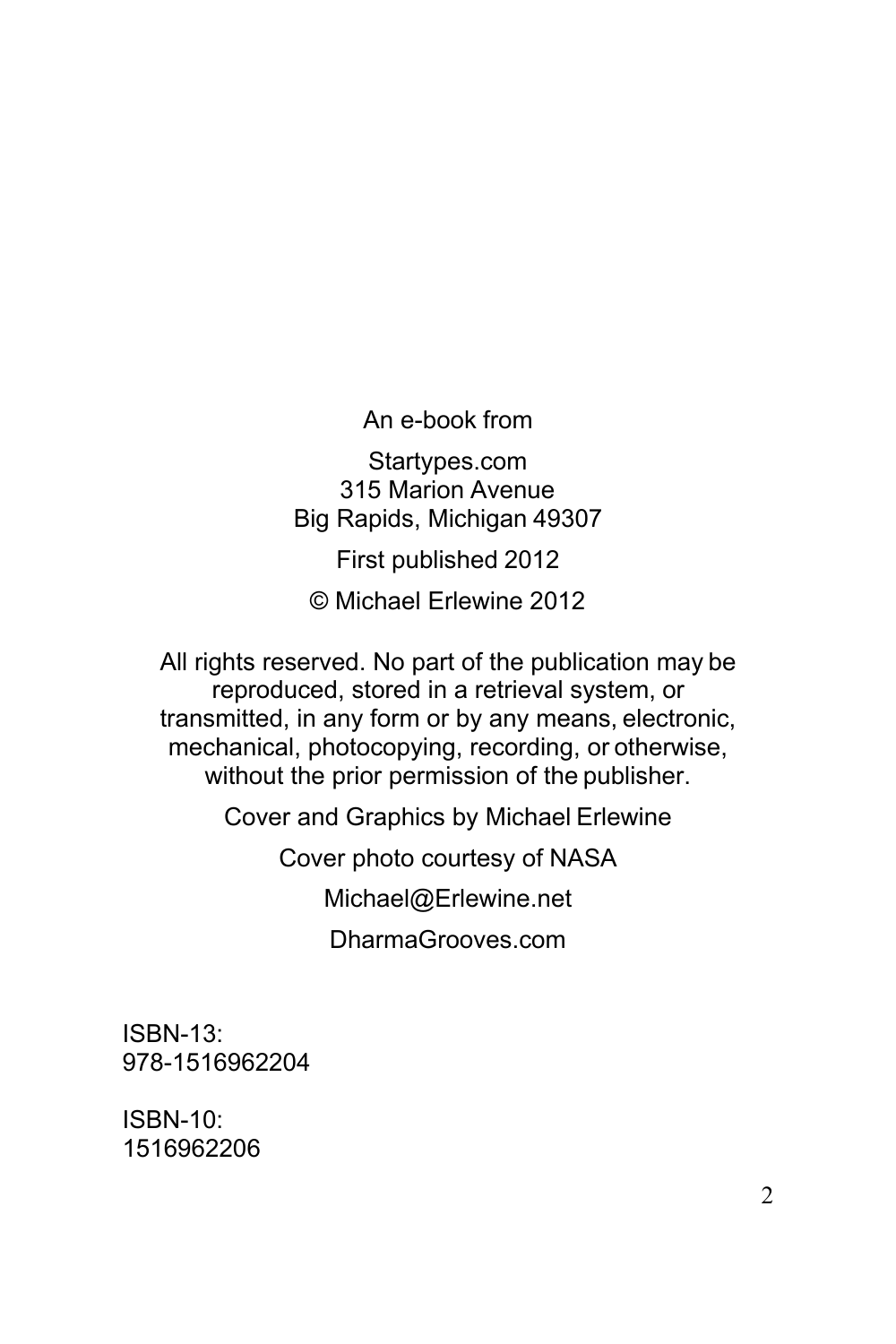#### **This book is dedicated**

#### **to**

#### <span id="page-2-0"></span>**Ven. Khenpo Karthar Rinpoche**

*May any merit this book may accrue, however small, be dedicated to all the Buddhas and Bodhisattvas that they may benefit all sentient beings and help to bring all to the realization of the true nature of the mind.*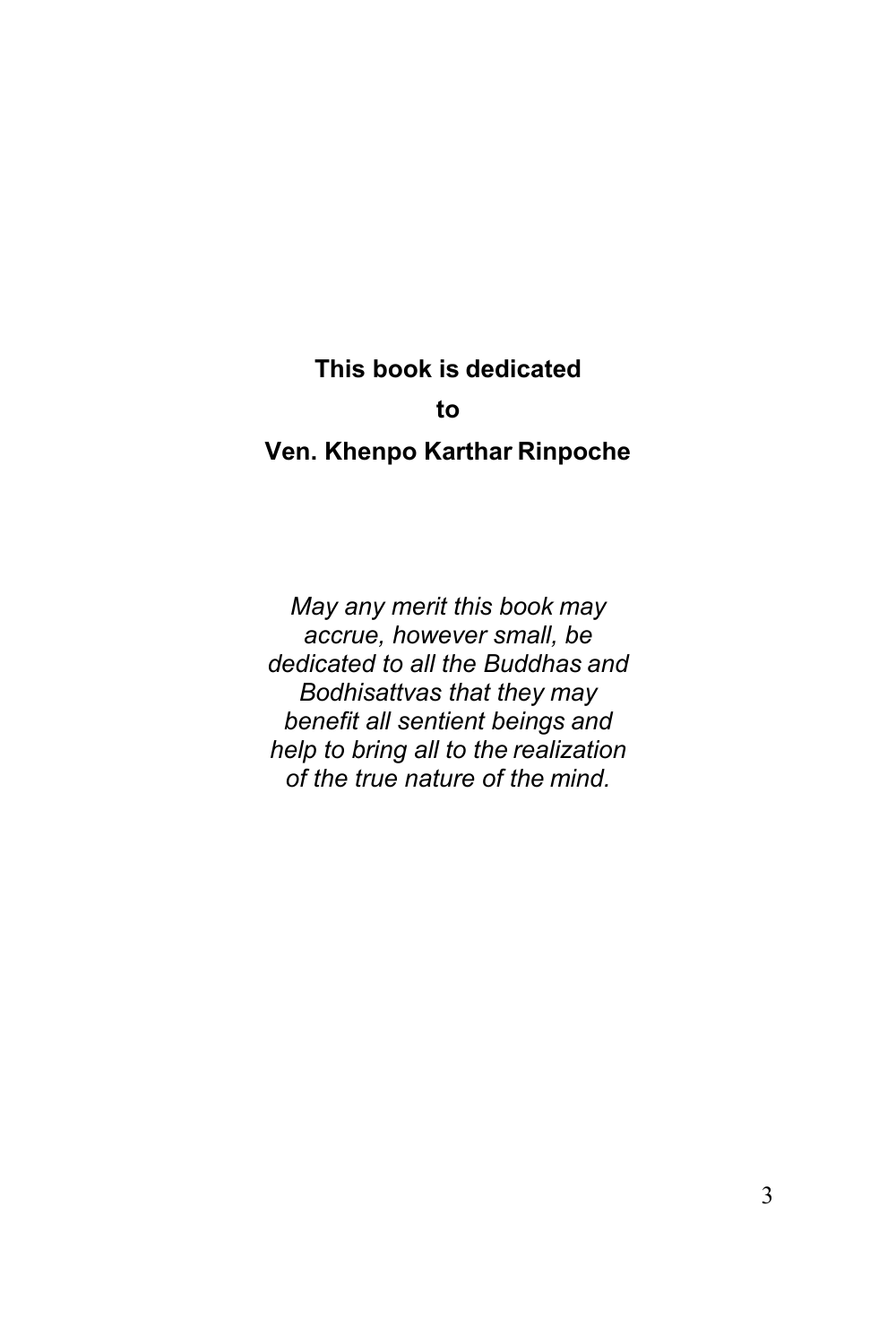#### **Table of Contents**

<span id="page-3-0"></span>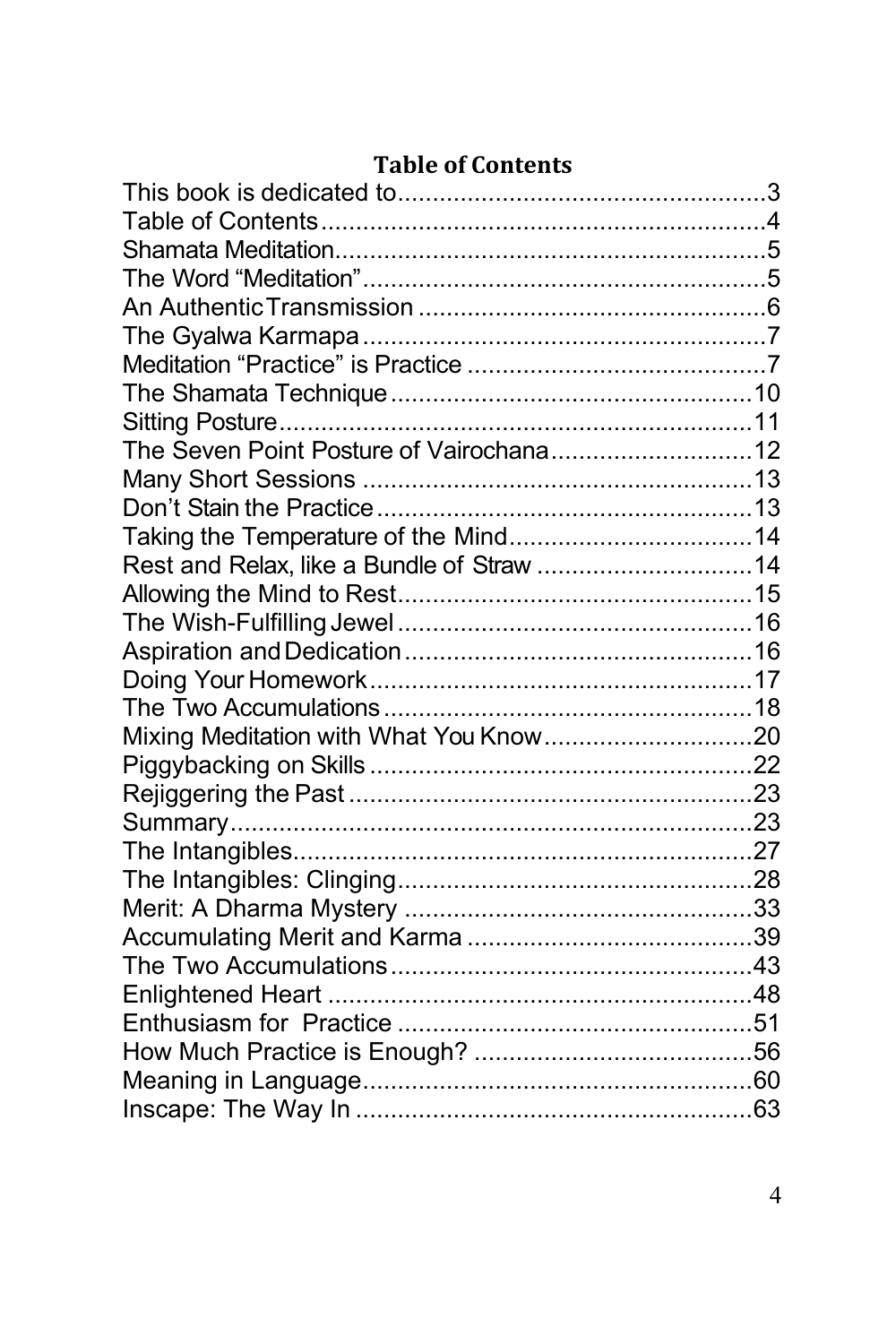## <span id="page-4-0"></span>**Shamata Meditation**

Shamata meditation was one of two main forms of meditation originally identified by Shakyamuni Buddha some 2500 years ago. The other was Vipassana or insight meditation. Although the two are sometimes taught together, it is most common to learn Shamata first, and Vipassana second. Shamata then is the fundamental basis for most other forms of meditation.

An analogy I often is use is that of trying to thread a needle with shaky hands. It is very difficult. Shamata meditation removes the shakiness from the hands, so that more advanced forms of meditation (like Vipassana) can be learned. It is the place to start and is the basis on which further meditation practices are based.

There are not only hundreds of types of meditation, there are scores of approaches to teaching what is being presented here, basic traditional Shamata meditation. I make no claims to be definitive and I encourage you to read other accounts. Much of what I write here has to do with misunderstandings I had while learning, suggestions that would have saved me years of time. I wish I could have read some of these suggestions myself when I was coming up.

## <span id="page-4-1"></span>**The Word "Meditation"**

I learned to read enough Tibetan to know that there are dozens of words for meditation. Here in the U.S. we have just the one word "meditation" to cover hundreds of techniques that claim to be meditation, everything from lava lamps and lighting incense to all manner of guided meditations, relaxation therapies, and so on. How does one sort through all of these for something authentic that has been around for more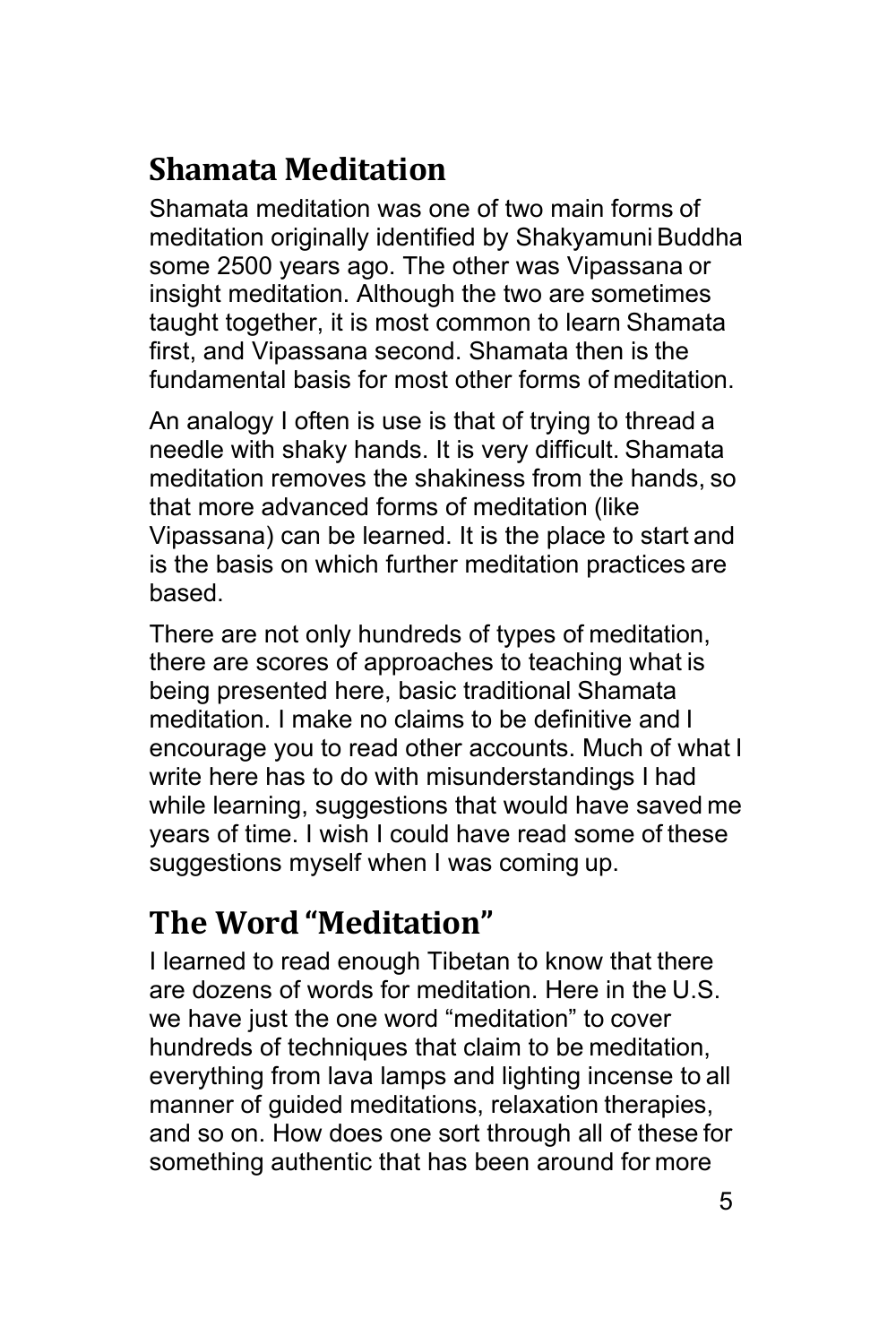than fifty years?

There is nothing wrong with relaxing and just cooling out and you can call it meditation if you wish. However, it is helpful to distinguish traditional (tried and true) meditation techniques that have been around for thousands of years from those that are just a current fad.

## <span id="page-5-0"></span>**An AuthenticTransmission**

As mentioned, the particular meditation presented here has been around for at least 2500 years and was taught by the Buddha himself. My particular lineage originated in India, came into Tibet from Marpa the Translator (and others), was taught to the great Tibetan yogi Milarepa, who transmitted it to Gampopa, and he transmitted it to the first Karmapa (Dusem Kyenpa) and on down the line of Karmapas to the present day and the 17th Karmapa. I learned it personally from the Ven. Chogyam Trungpa Rinpoche in 1974 and have studied it extensively over the years. Margaret and I have run the Heart Center KTC and have taught meditation since the mid-1980s. My point?

Shamata is an authentic form of meditation passed down from mouth-to-ear for centuries. I have been given permission to teach it by the Ven. Khenpo Karthar Rinpoche. This form of meditation is taught by both the Zen and Tibetan Buddhists, not to mention many Hindu groups, as well as in Japan, Korea, and all over Asia.

It is called Shamata in Sanskrit, which means "abiding in calm," and it involves simply learning to allow the mind to rest naturally. And, as mentioned, this form of meditation is the basis for further more advanced forms of meditation.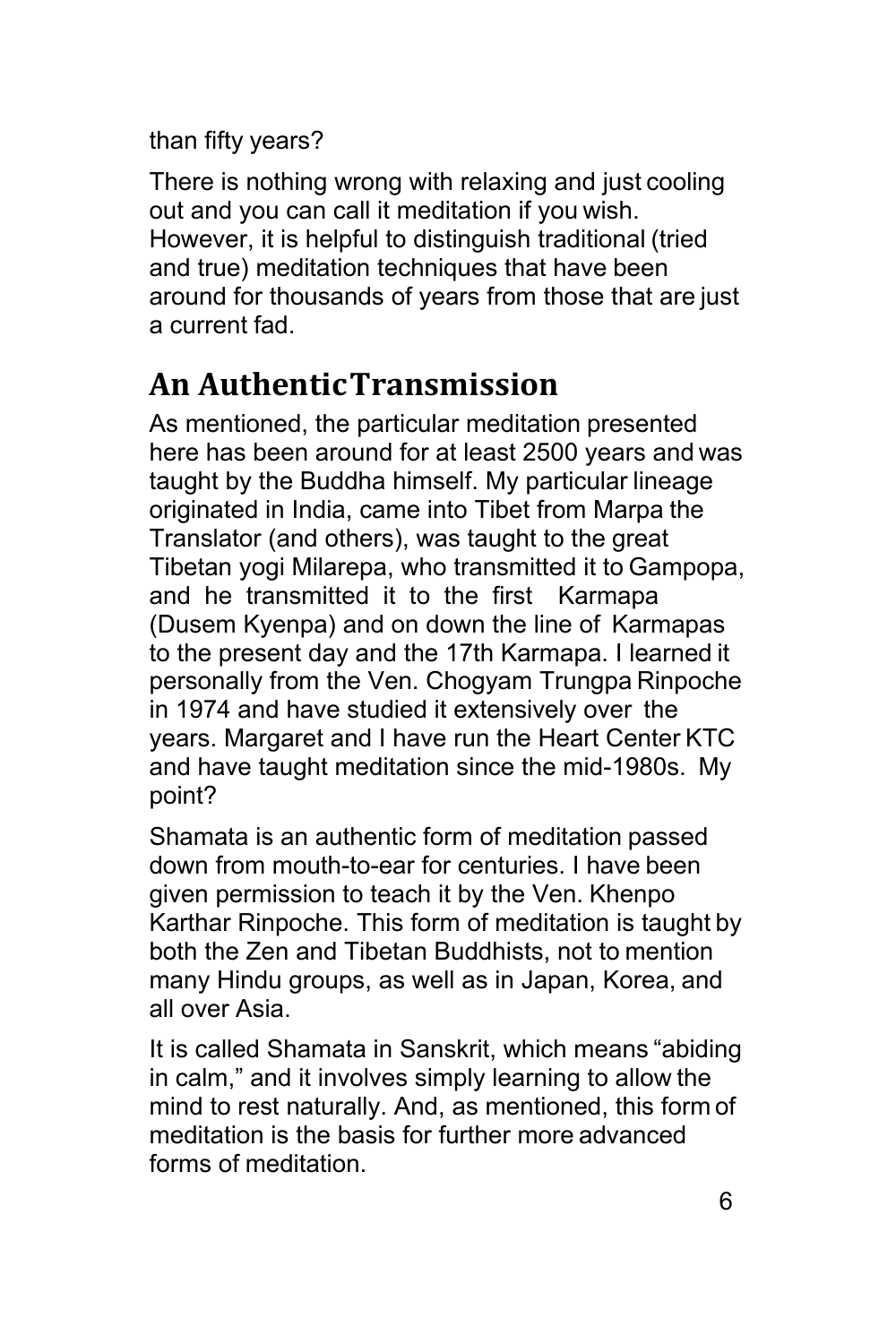## <span id="page-6-0"></span>**The Gyalwa Karmapa**

Everyone knows of the Dalai Lama. He is the spiritual head of one of the four main schools of Tibetan Buddhism, the Gelugpa Lineage. The current Dalai Lama is the 14th rebirth of this same teacher. I belong to another lineage of Tibetan Buddhism known as the Karma Kagyu. The head of this lineage is the Gyalwa Karmapa, and he is the 17th rebirth for that teacher. In other words, the line of Karmapa predates the line of Dalai Lamas by three generations and the Karmapas are the oldest (the first ever) reborn Tibetan masters.

I say this only to point out the authenticity and history of this particular lineage. I was fortunate to meet both the 16th Karmapa (in 1974), and travelled to Tibet with my family to meet the current 17th Karmapa in 1997. I also have been with the 17th Karmapa and served as a photographer during his first two visits to America, in 2008 and 2011. While Shamata meditation is taught by all four of the Tibetan lineages, this particular method of meditation comes from the line of the Karmapas and the line of the Indian Mahasiddhas before that, and originally from the Buddha himself.

## <span id="page-6-1"></span>**Meditation "Practice" is Practice**

If you ask most Buddhist practitioners what they do as regards meditation, they will say they are doing their practice. The accent should be on the word "practice" because in the beginning we are practicing meditation, not meditating. Meditation comes later.

It took me years to understand this. I don't know what I was thinking, but I guess I thought I was meditating, when in fact I had never really learned how. I was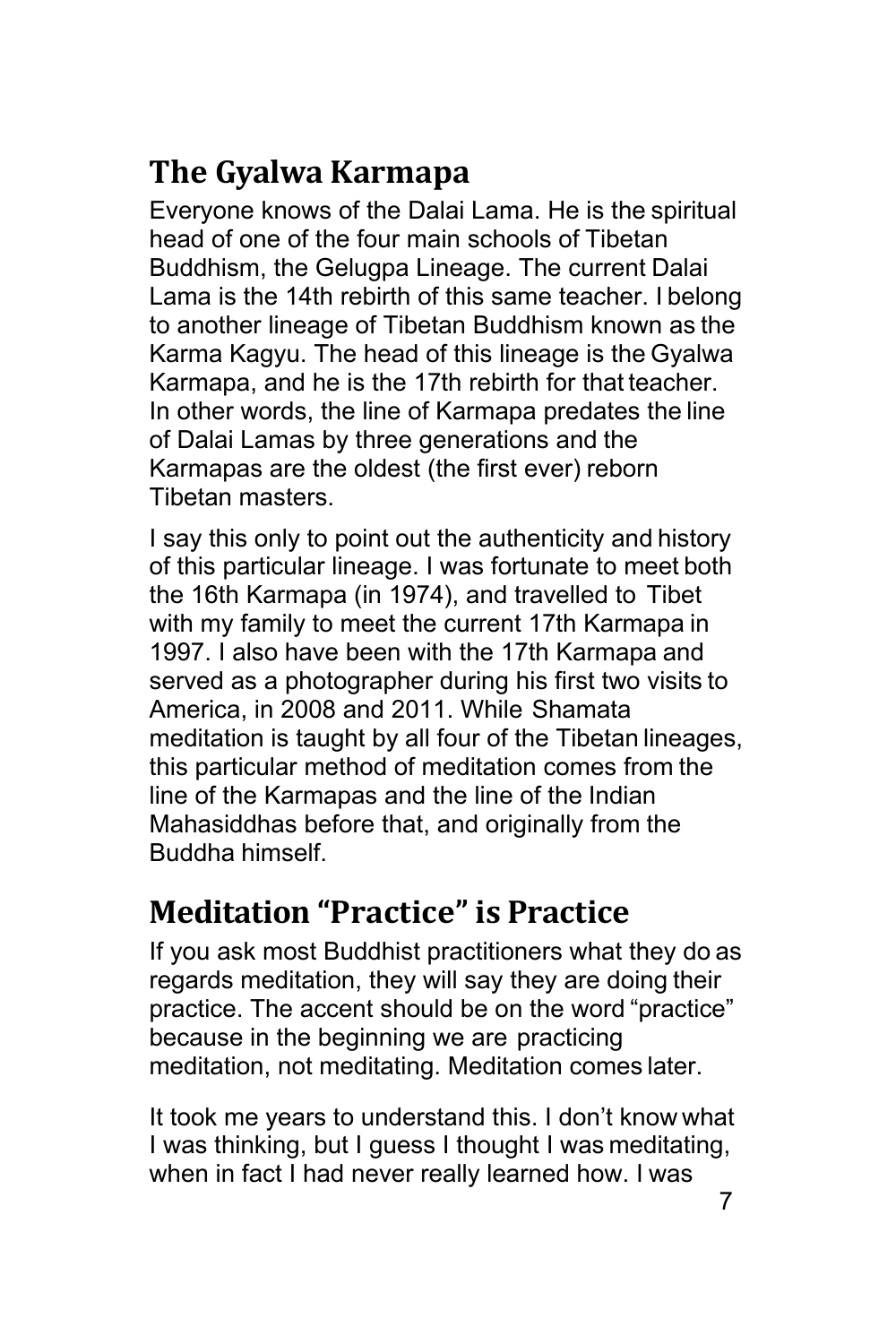practicing meditation, but hadn't understood that was what I was doing, practicing.

Basic meditation requires that we develop some mental muscle-memory, the habit of the technique itself, something up to now we have never had. This takes time and, to use that word again, practice. This often is not understood by those setting out to meditate. We don't just instantly meditate.

The technique of meditation that we are learning here is like the scaffolding used to build a house. When the house is done, we take down the scaffolding. In this analogy, meditation is the house or goal, and the techniques of meditation, learning mindfulness as a habit, is the scaffolding. Here is an analogy.

If we want to learn to play a musical instrument such as a guitar, we have to learn to tune the guitar, the various ways to play chords, and of course musical scales. This is not the same as playing music. We must practice scales and tuning, etc. before we can play music. This is what I mean by practice. When we have practiced enough, then we can play music.

Meditation is like this, but with one big difference. When you learn to play the guitar, you know beforehand what the end result, music, sounds like. You can go and listen to music. With meditation, this is not true.

Meditation requires the same kind of practice, building muscle memory (albeit mentally) as learning the guitar, but with meditation we have no idea and no experience of what the end result we are working toward is like. We can't play the music of awareness whenever we want. In fact, we may have little to no experience with enlightenment, awareness, and so forth personally. We are going only on what wehave read and heard. And this is a big difference.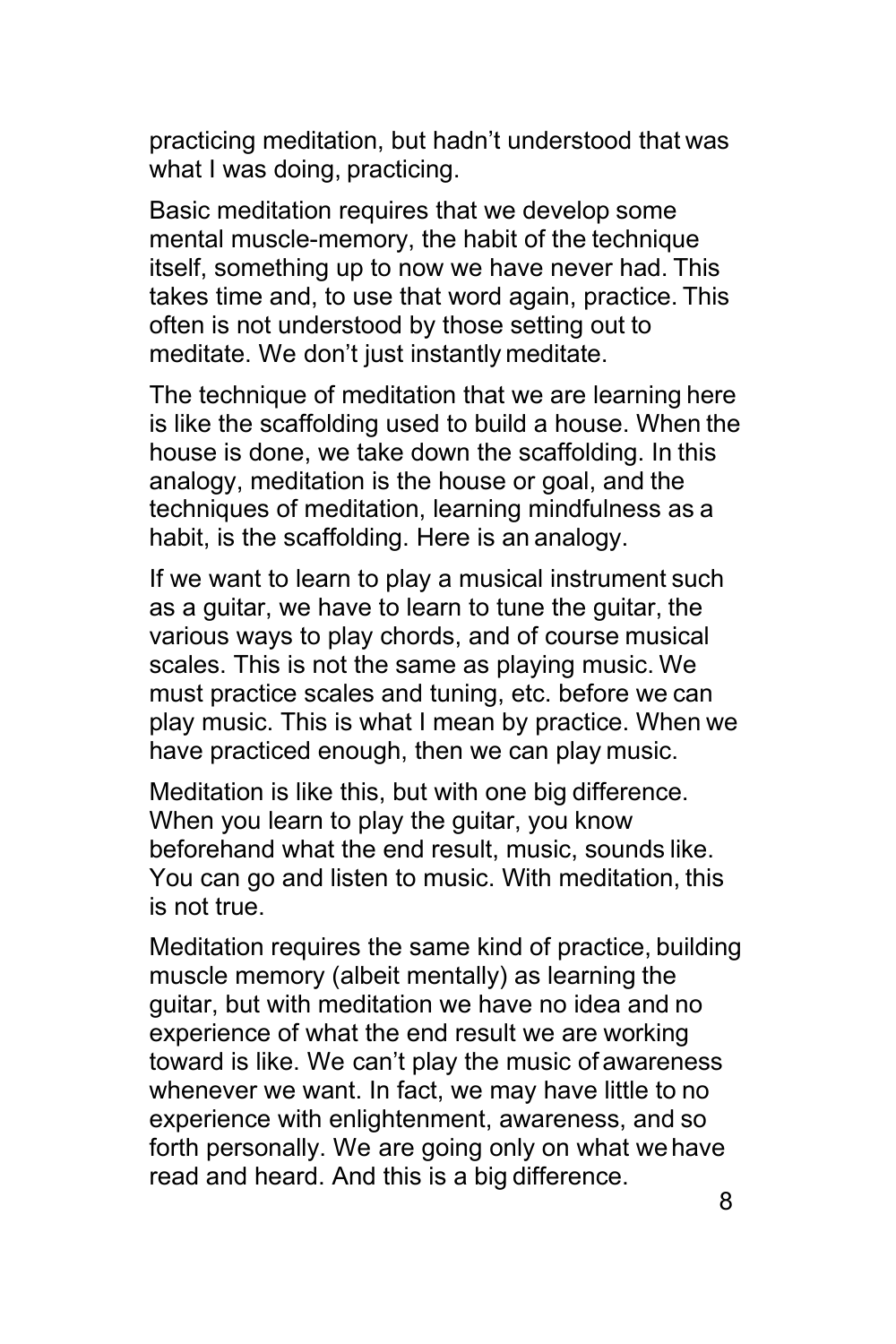In fact, the expectations and assumptions we make about what the result of meditating is supposed to be often becomes the biggest obstacle to true meditation. We think we know what it is supposed to be like when, by definition, we do not. We compare our actual experience in practicing meditation to the idea we have built up about it, and usually come up short. That disappointment impinges on our practice.

I feel it is important for beginning meditators to admit to themselves that they have no idea what enlightenment, realization, or even much-greater awareness is like, because they don't know. That's why we are learning to meditate, but unlike music, we can't just put on a CD and hear the music of awareness. We have to have trust as in the movie "Field of Dreams," if we practice, awareness will come. And it will, but not if our expectations overpower it and cause us to throw in the towel.

In summary, meditation practice is just that, "practice", and not the goal of practice, which is meditation and the awareness it brings. Our meditation practice is like the training wheels on a kid's bike. Once we learn to actually meditate, we take the training wheels off and just meditate. But until that time, keep in mind that practicing takes effort and effort is not part of natural meditation, but only a way to build the musclememory mental habit we need to meditate. So don't confuse the efforts to meditate with meditation. We are practicing meditation, you know: "sounds like this."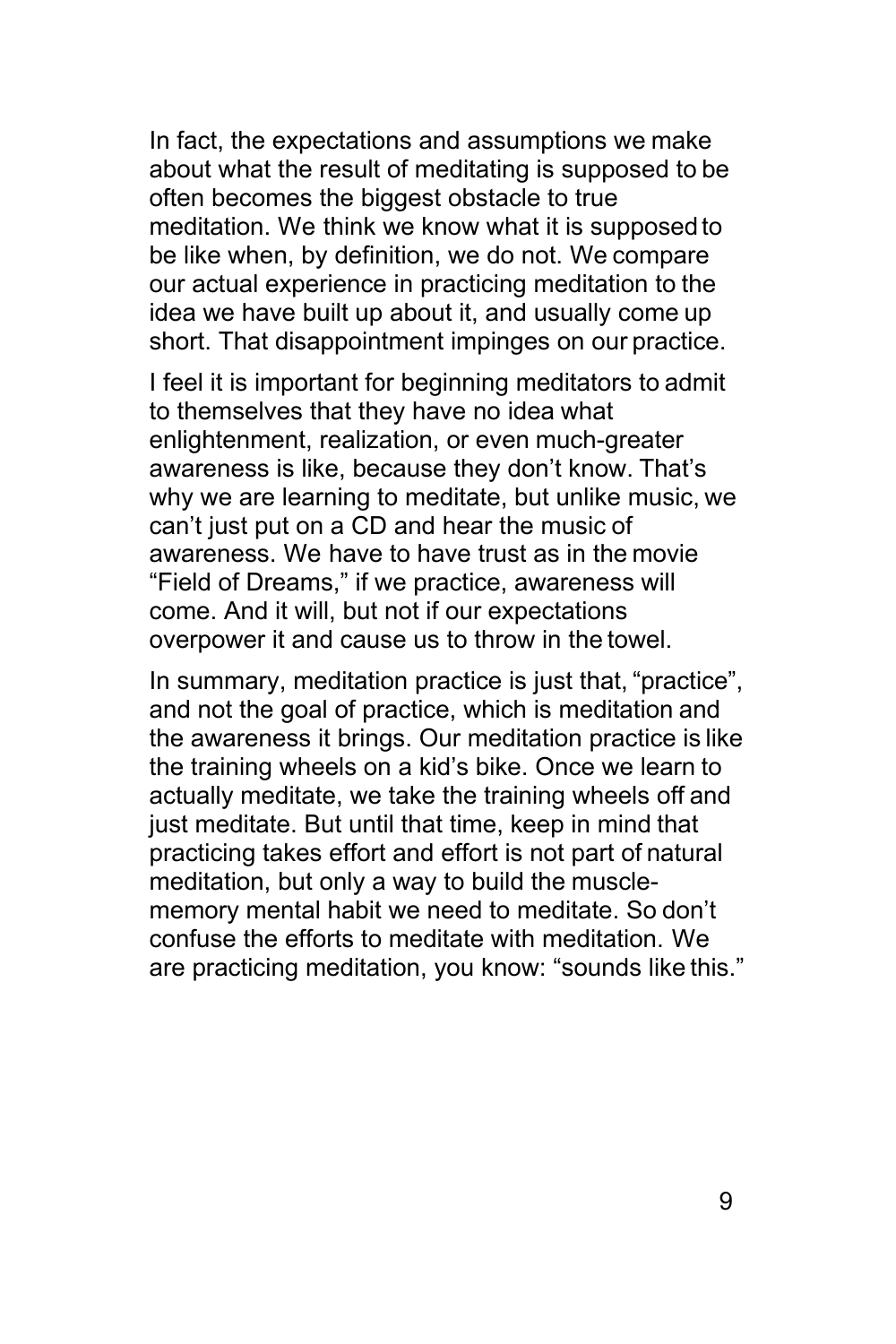## <span id="page-9-0"></span>**The Shamata Technique**

Shamata meditation is very simple. It involves concentrating on an object and allowing the mind to rest on the object for as long as we wish. The object can be anything, a twig, a pebble or stone, a spot on the wall, or nothing at all. There even is such a thing as formless meditation. The most common object used for training in meditation is the breath. We sit and concentrate on the breath coming in and out of our lungs.

But any object can do. There are no rules I have ever seen about which objects must be used or any that should not be used. It is sometimes said that using a small statue or image of the Buddha brings extra credit, but in a pinch anything will do. Anyway, it is not about the object, but the process of mediation. We don't examine the object with our mind, but just allow the mind to rest on the object. The focal support is just a reminder to be undistracted, a method of placing the mind. We are not meditating upon the focal support itself.

And the process is simple. Let the mind rest on the object (twig, pebble, etc.) and hold that focus. They say to hold that focus like you would hold a raw egg, too loose and it will fall and break, too hard and you will crush it. Try it and you will soon see that is not easy, but that is what we are here to learn.

When the mind wanders, and it will for most of us. and we wake up from a thought or a daydream and realize that we stopped resting on the object, just be aware of that fact and very, very gently bring the mind back to rest on the object, and continue. There is no use spending even one nanosecond on beating yourself up or feeling bad that your mind wandered.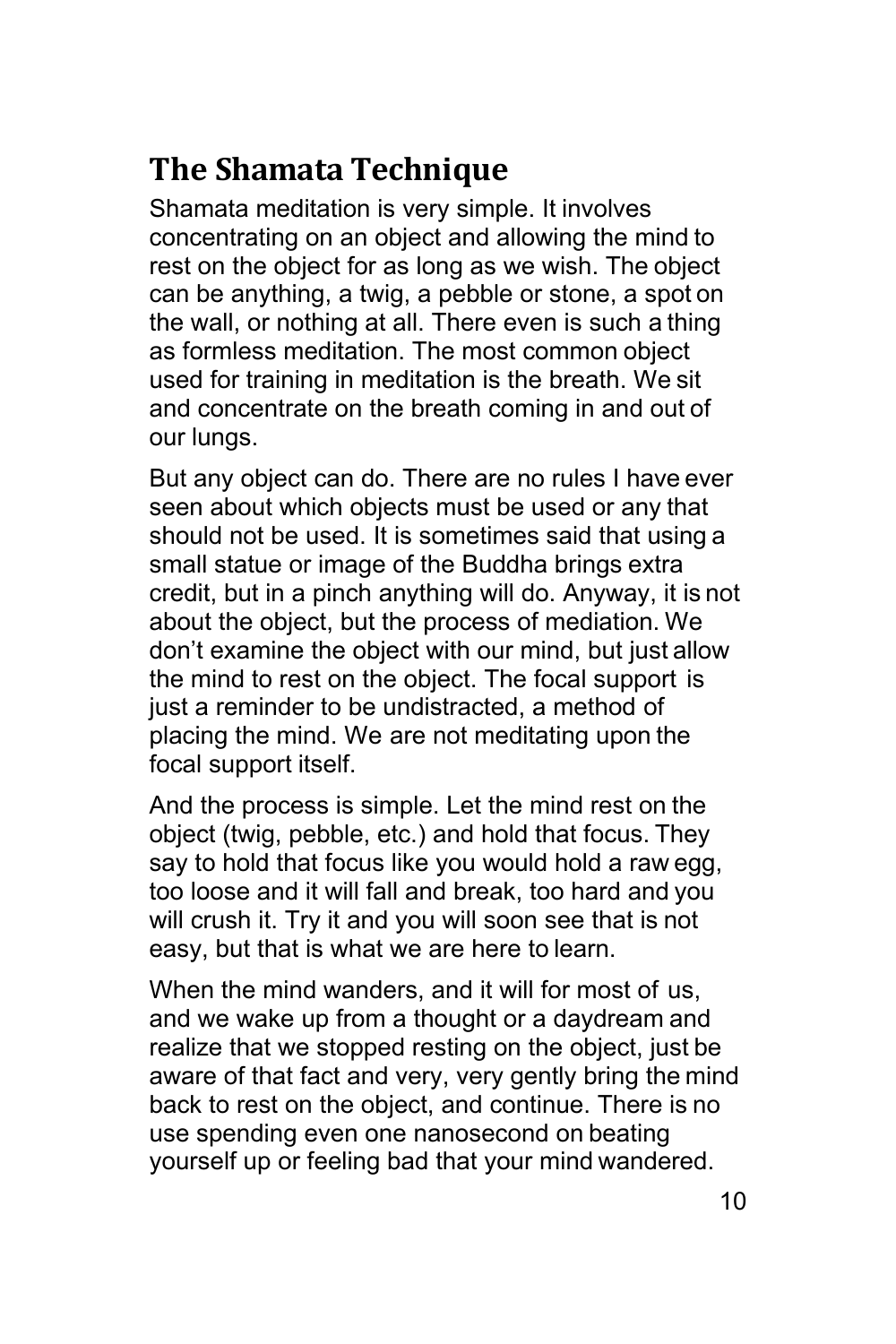This would be like adding insult to injury.

Once you realize that your mind has wandered, leave it go at that and just continue. In fact Shamata meditation is an endless series of beginnings, always bring the mind back to the present moment. You can't tell or force the mind to stay on the object. It does not work like that. If you make an effort or try to rest the mind, it will go every which way but loose.

It may even seem that we have to use reversepsychology to get the mind to do what we want. This is how we learn how the mind works and we should take note. This is learning to meditate. Eventually the mind will naturally rest wherever you want it to, and the keyword is "rest." Shamata meditation is all about allowing the mind to come to rest naturally. And it is a two-way street. As hard as it is to get the mind to rest on an object, once you learn how, it is just as hard to dislodge it.

#### <span id="page-10-0"></span>**Sitting Posture**

As for what posture to use in meditation, by all means read below about the traditional seven-point posture that has been used for centuries. If you can comfortably do it, by all means use that. But if you cannot, just about any posture will do, sitting on a chair, lying down, and what-have-you.

The point is to sit comfortably, so your posture is not distracting you. It is that simple. I should point out that if you can sit straight and all of that, there are real benefits from doing so. Make an effort to learn the seven-point posture and relax from there.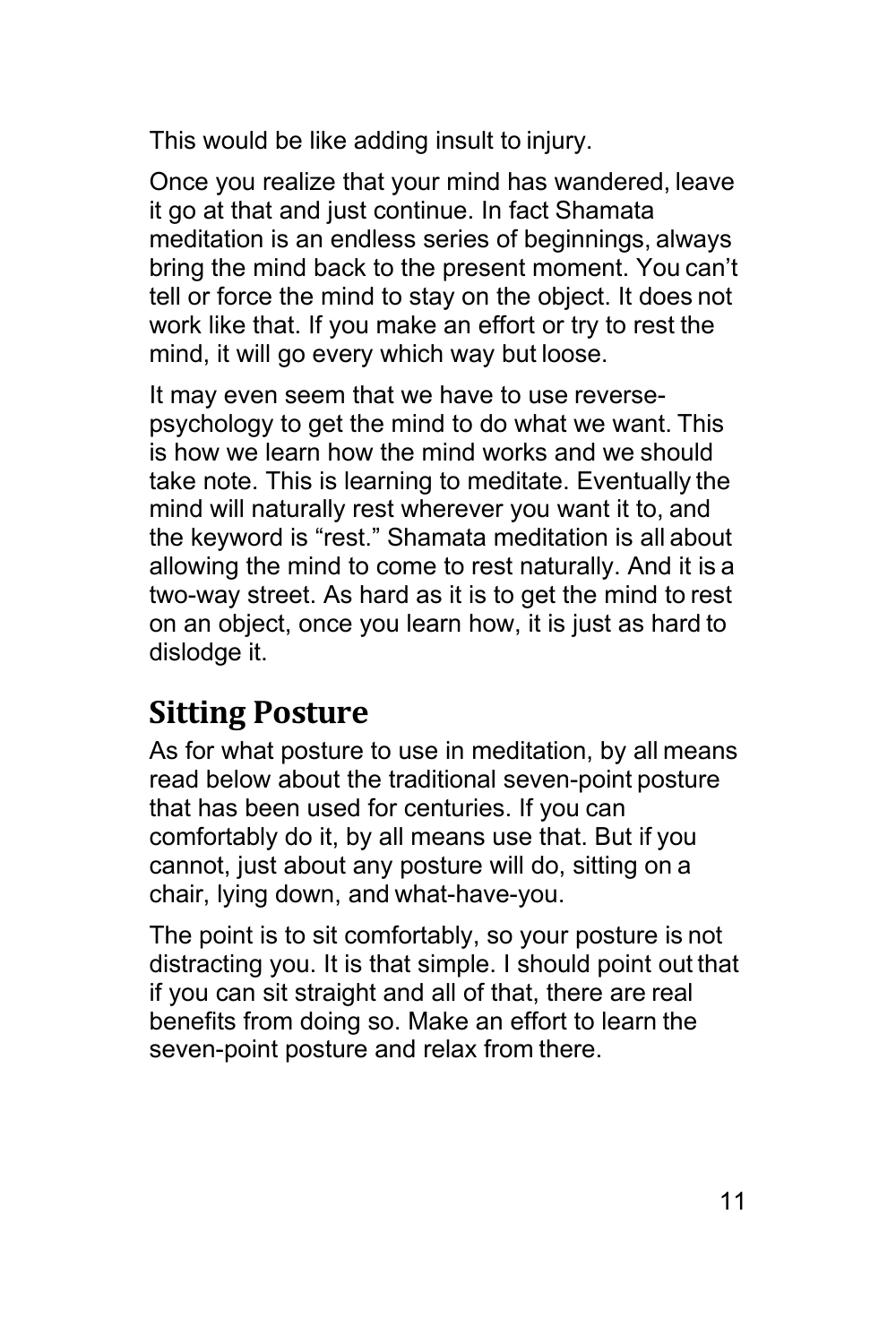## <span id="page-11-0"></span>**The Seven Point Posture of Vairochana**

Position 1: Sit in vajra (full-lotus) position, if you can. If you cannot, sit loosely cross-legged in what is called sattva position.

Position 2: Touch the tip of the thumb of each hand on the first or second joint of the ring finder, and close the fingers into a relaxed fist. Place the two fists palmdownward on the knees, trying to keep the arms straight. An alternative position is to place your hands in the position of meditative equipoise, with left hand (palm upward) on your lap. Then place your right hand (palm upward on top of your left hand) four finger-widths below the navel, until the tips of the two thumbs barely touch. Use whichever of these two positions is most natural to you.

Position 3: Without breathing, tighten the sphincter muscles, draw the abdomen up, and then very gently relax those muscles back to their normal position.

Position 4: Straighten your spine so that it resembles an arrow, including your lower back, so that it does not lean forward, backward, or to either side.

Position 5: Focus your eyes onto the nose and extend your gaze four finger-widths from the tip of your nose. Let the gaze rest there, eyes open, and not letting your eyes wander. Do not close the eyes.

Position 6: Rest your tongue flat and somewhat tightly against your upper palate, neither on the teeth nor at the roof, but gently in the middle. Close your lips, leaving a slight space between your teeth.

Position 7: Bend your neck, pressing down on your Adam's apple with your chin, so that it resembles an iron hook. Pull your chin in slightly so there is a very light pressure on your voice box.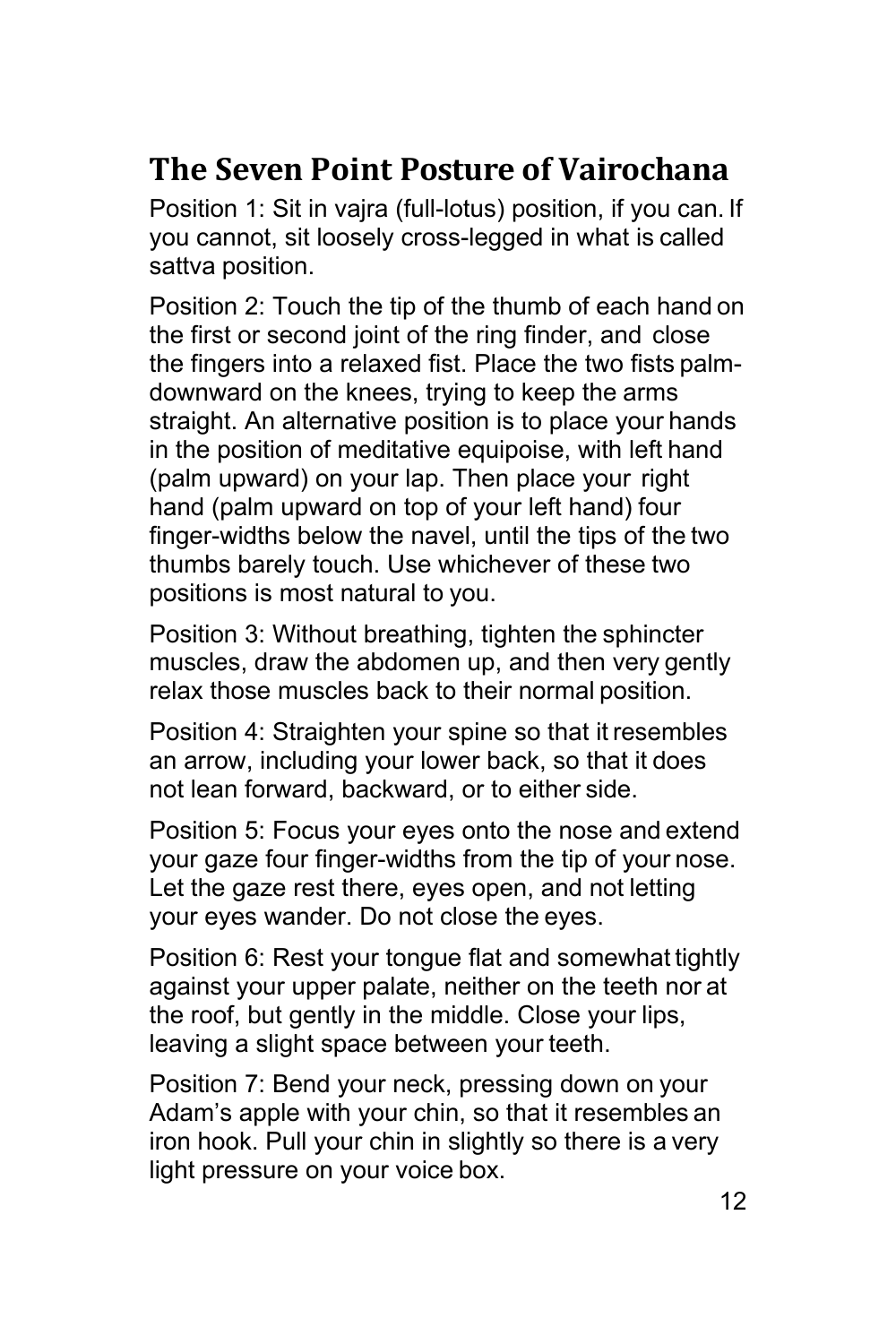## <span id="page-12-0"></span>**Many Short Sessions**

Back in the early 1970s it was popular to ask students, even beginners, to sit for a very long time. And Zen Buddhist often recommend the benefits of extended periods of sitting practice, like all day. However, this is not what is being taught here. Of course, if you love to sit for hours at a time, that is wonderful. But often beginners have a lot of trouble doing this.

## <span id="page-12-1"></span>**Don't Stain the Practice**

In this tradition, even the great Mahasiddhas recommend many short sessions, rather than pushing yourself to longer sessions, and the reason is simple. We must be careful not to stain our meditation process by forcing ourselves to do more than we feel like. Of course, if we are just being lazy, we should push-back a little bit and persevere in our intention to do, at least, something.

However, if instead of developing a habit of joyful (or at least neutral) sitting practice, we force ourselves to do it against our will and gradually develop antagonism against the practice, a push-me, pull-you kind of attitude, this is not good. In fact, it is quite easy to stain your practice through not wanting to do it, and the delinquency that quite naturally arises, until every time we think of practicing, a good feeling does not come to mind. We poison our own mindstream.

It is very common to stain our practice until we no longer really want to do it, and don't. This is a serious obstacle to meditation.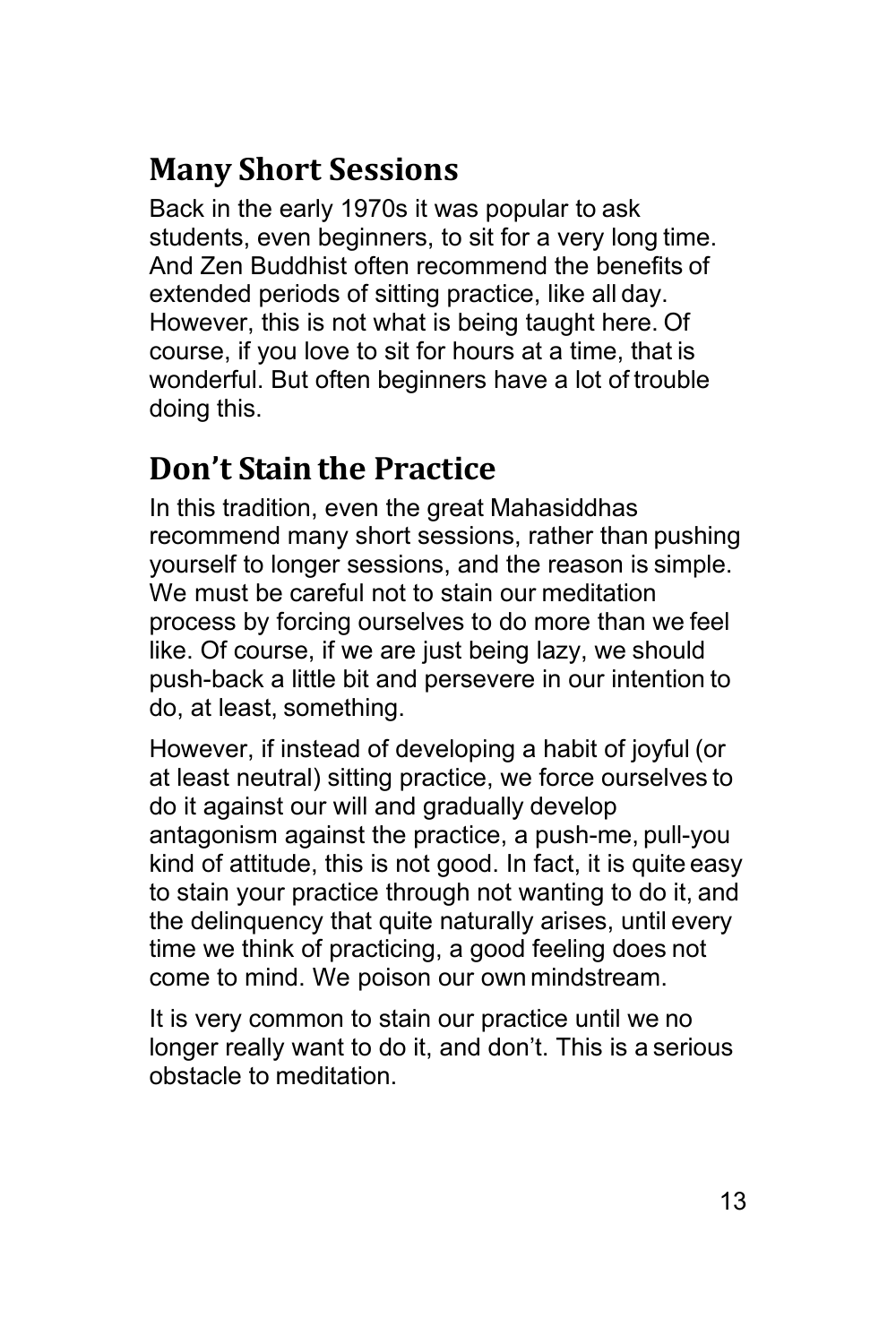## <span id="page-13-0"></span>**Taking the Temperature of the Mind**

There is a bonus for those of us who meditate (even if it is a very short session) at the same time every day. A meditation session offers us a chance to quickly take our mental temperature. I was surprised at how often I do not even know how wild my mind is, how upset and crazy I am feeling. But even a minute or so of trying to meditate shows me immediately how fast my mind is moving, how distracted I am, and how far away I am from being able to let the mind rest. On other days it is clear that my mind is moving gently and it is easier to practice meditation.

This can be a big help, especially if you are about to head into a meeting or off to some event where you are required to be there 100%. I find it better to reschedule the meeting than to try to do anything that requires patience or understanding when I have neither. This is just my experience.

## <span id="page-13-1"></span>**Rest and Relax, like a Bundle of Straw**

It took me many years to understand the when the meditation instructions said to let the mind rest, they meant the same kind of "rest" you and I mean when we use the term R&R, like actually rest and take it easy. In fact, the tradition has a wonderful analogy as to how you are supposed to sit and relax.

The body should rest loose like a bundle of straw, whose cord has been cut. It is a perfect analogy. If you have ever seen one of those old-style bundles of straw with a single cord at the center holding the bundle together. If you gently stick a knife blade under the cord and sever it, the straw doesn't just fly all over the place, but instead it almost imperceptible just slumps or relaxes completely. I have seen this myself, and we need to let our poor bodies just let go and relax, after making them as straight up as we can. That is the appropriate way to position the body for practicing meditation. So, sit up straight, and then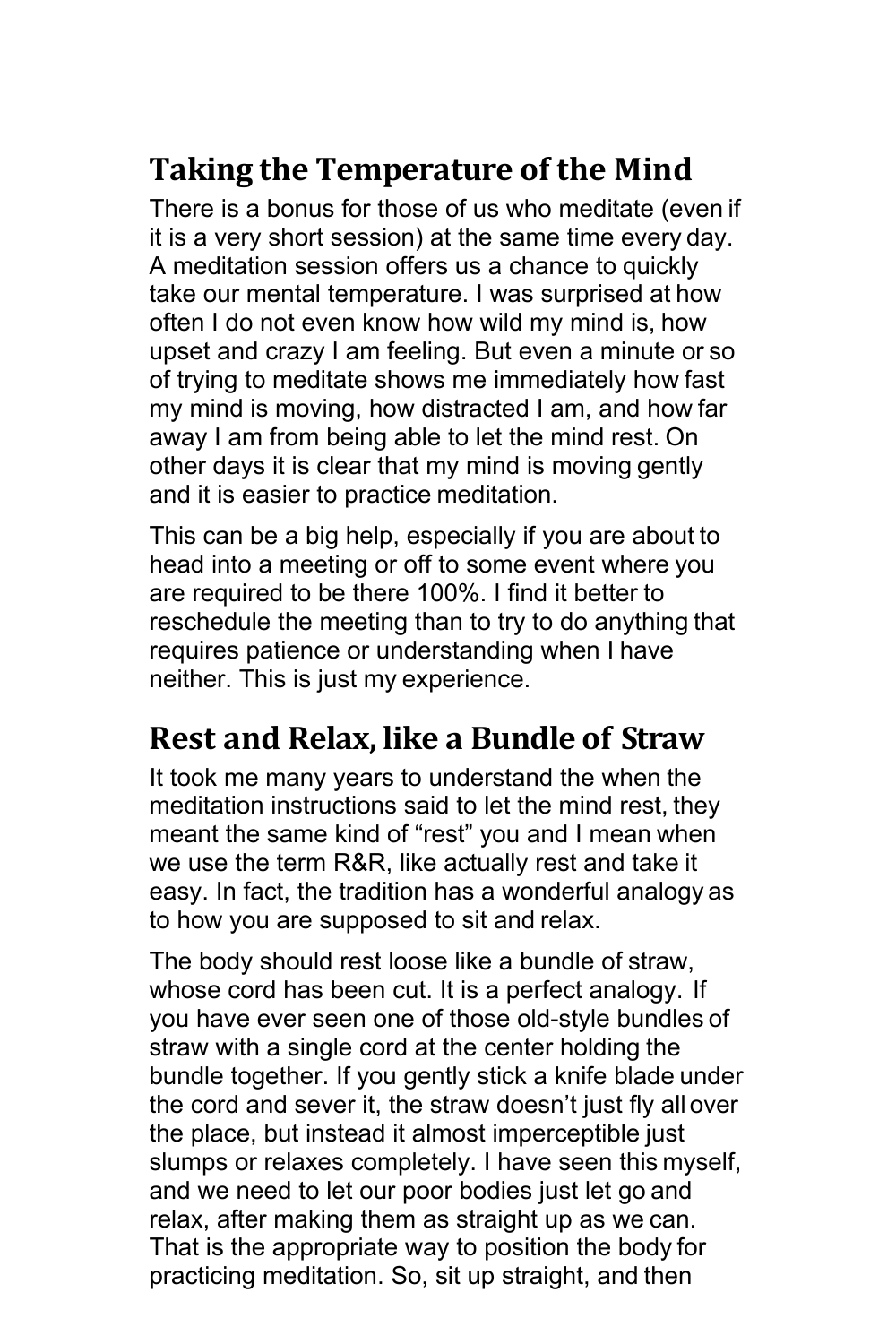relax as you can.

## <span id="page-14-0"></span>**Allowing the Mind to Rest**

And it is not just our bodies, but our minds that ultimately must rest. And we don't "rest" our mind, like forcing our mind to rest willfully. It doesn't work that way. Instead, we allow our mind to rest naturally, like it does when we are not paying attention to it. We already know how to let our mind rest, but just not consciously. Consciously allowing our mind to rest naturally is something we learn to do in meditation.

In fact, beginning meditation practitioners soon learn that trying to get the mind to do anything at all usually backfires. It is like those like magnet dogs I had as a child that had opposing fields. Trying to push them together just made them fly apart.

A great analogy that the Tibetan teachers use is that of a bird in a cage. If you lock a wild bird in a cage in a room, all it thinks about is how to get out and escape. But if you take the same bird and leave the cage door open, as often as not at night it will voluntarily return to the cage, just because it is safe. The mind is like this.

You and I can't force it to do anything, no matter how willful we get, but if we relax and allow it to be itself, it will naturally just rest. Trying to force our mind to concentrate on the object of meditation just sends it in the opposite direction. However, allowing the mind to rest naturally, it will just gently rest on whatever object we wish. This is what learning meditation is all about.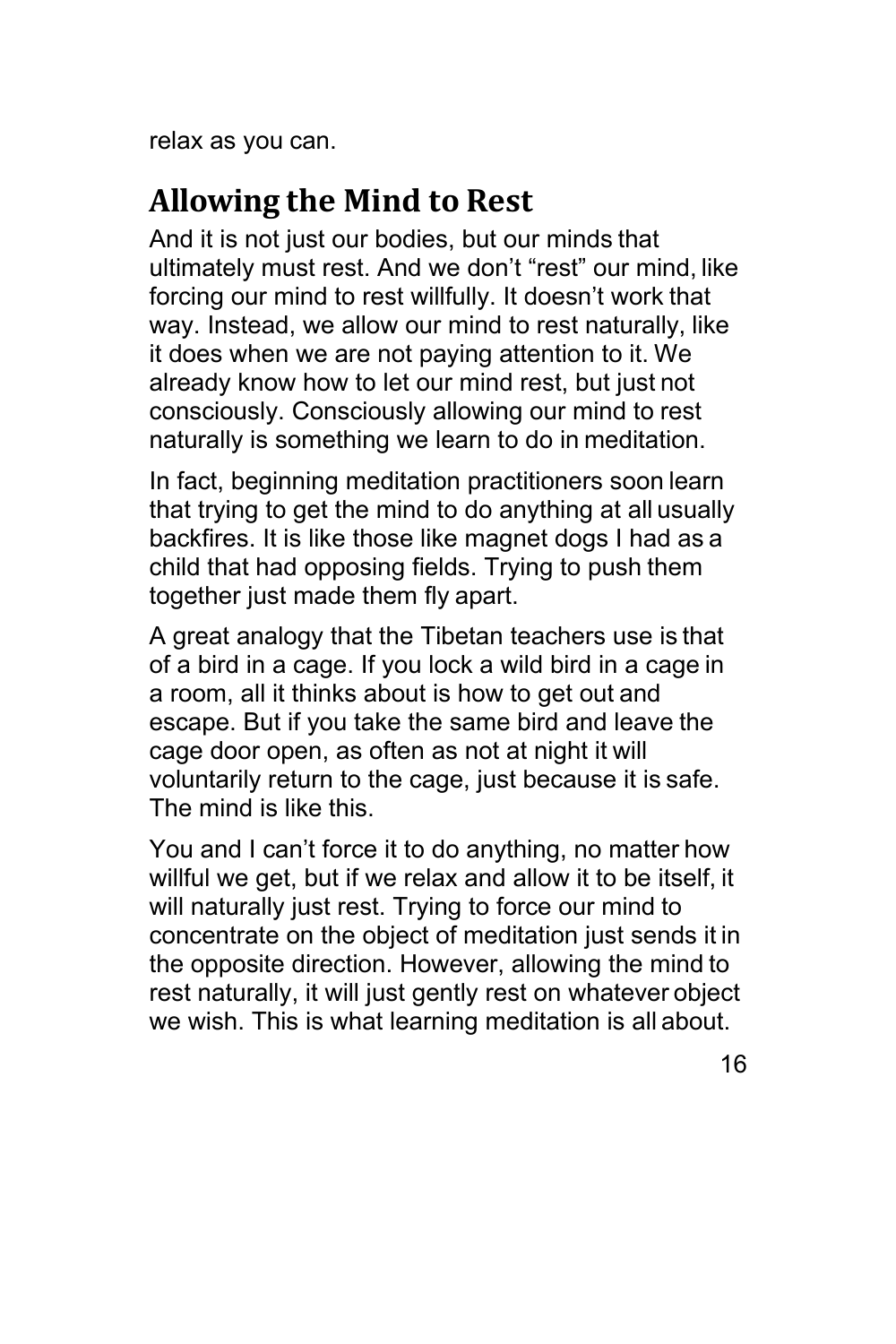## <span id="page-15-0"></span>**The Wish-FulfillingJewel**

I have done many things in my life in an attempt to be of some possible use. I could list them, but it is not important. The bottom line is that after many years and much effort I came to the conclusion that of all things of possible use, training the mind is at the very tip of the top of the list.

We can lose an arm or a leg and still have what we call a life, but if we lose our mind we no longer have much in the way of a life. If you think about it, our mind is our most important possession. That is why the Tibetan Buddhists call the mind the "Wish-fulfilling Jewel" or "Precious Jewel." When I was young I went out of my way to alter the mind in any way that I could, by alcohol, caffeine, nicotine, and drugs, anything but a straight mind. As I grew older those mind-altering substances dropped away one by one until today I alter my mind only by food and nutritional supplements. A clear and insightful mind is the most precious thing I have.

In other words, the mind cannot be improved by altering it with substances. However, it can be trained, which is what meditation is all about.

## <span id="page-15-1"></span>**Aspiration andDedication**

Now before I go on, I need to tell you of one very important part of meditation practice that you need to know about. In fact, most Tibetans would say this is "the" most important point of all, so please listen with care.

The Tibetans tell us that it is most important to dedicate any merit that comes out of our daily practice, no matter how small. I did not do this in the beginning because I could not imagine any good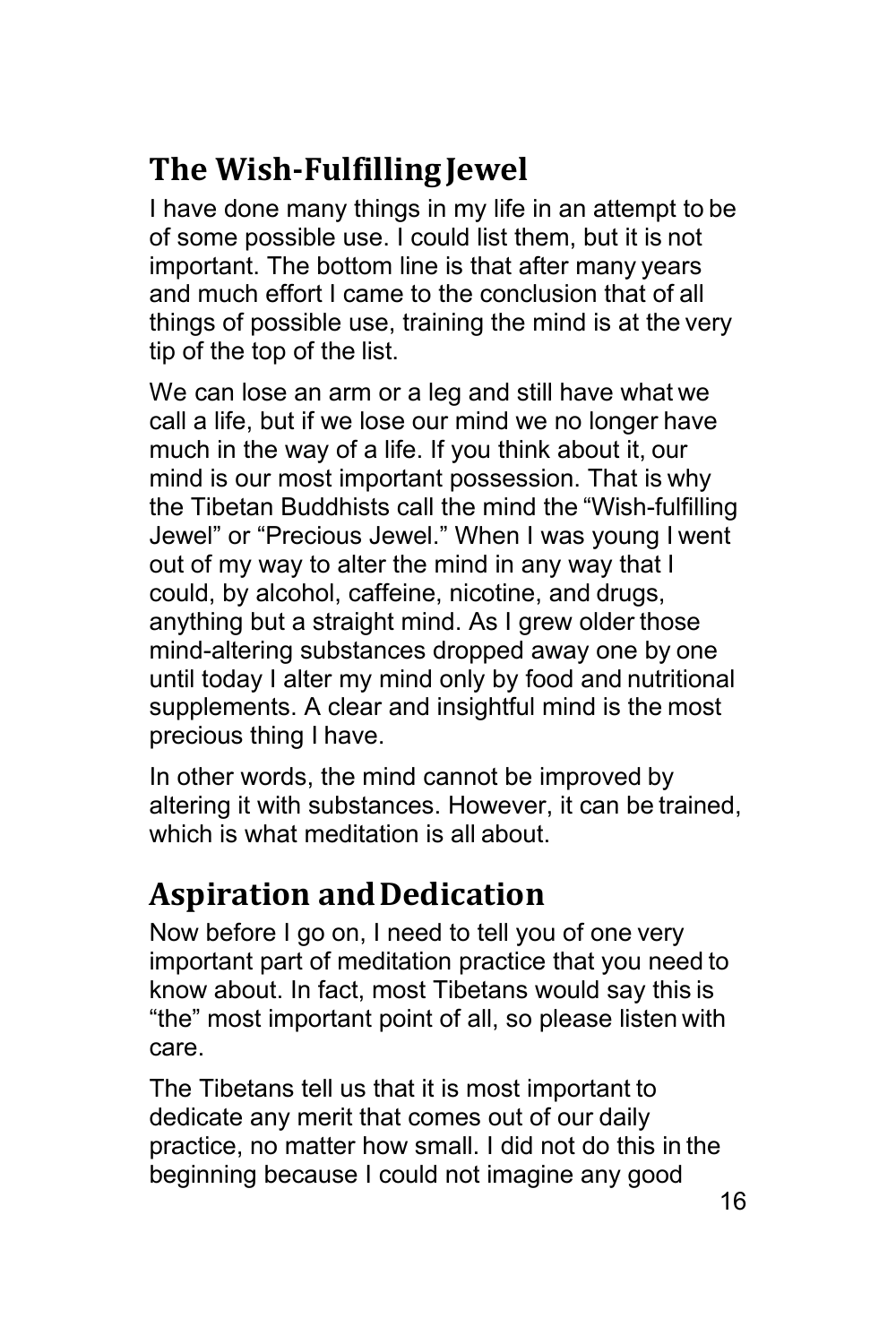merit whatsoever was coming out of my dismal practice, but the Tibetans feel otherwise. They assure me there is merit in any practice, if only because of the good intent, if not for the results. And it is easy to do.

At the end of any meditation practice period, we simply say a little dedication, call if a prayer if you wish, to the effect that:

"May any merit of this practice, however small it is, be dedicated that all sentient beings may find true happiness and awareness."

This short wish or dedication is said to, like the proverbial acorn, grow over time into an enormous amount of merit. In a similar way, saying a brief aspiration to the same effect when we begin our meditation practice is also beneficial. In that case we would say something like:

"May what I am about to do benefit all sentient beings and bring then happiness and awareness such as the Buddha found." It should be something like that.

If you scour the books on Tibetan meditation, there is no single factor that the high lamas feel is as important as making aspiration and dedication prayers. To them they are the difference between advancing in awareness and just sitting there spinning our wheels. And I tried it out.

## <span id="page-16-0"></span>**Doing Your Homework**

Since I am a computer programmer and frequently spend my days glued to a computer monitor in real concentration, I thought I would try this out. Every time in my daily work when I would be interrupted, when the phone would ring, a car would backfire down the block, or something or someone would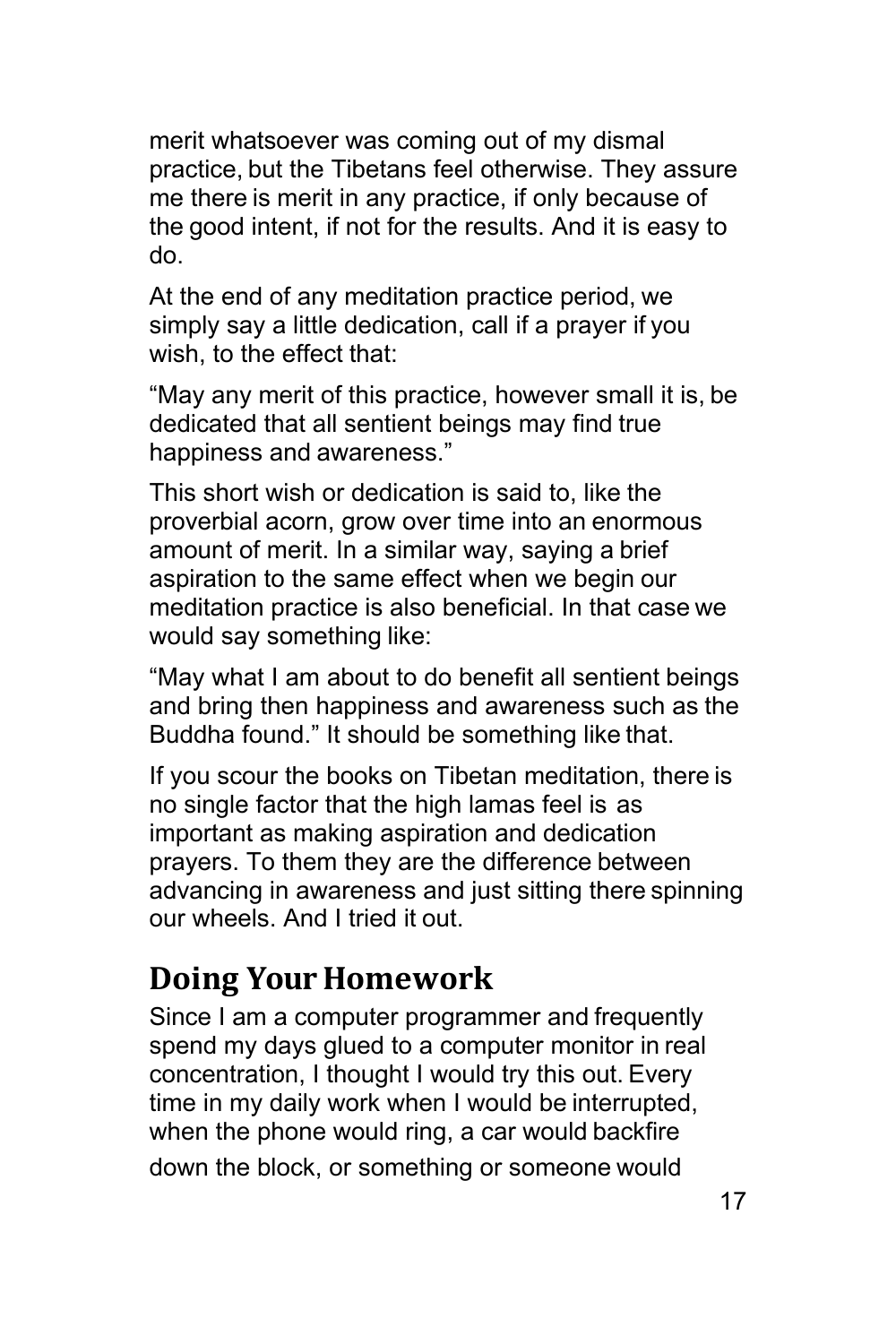interrupt my work, instead of being irritated by the interruption, I would do the following:

Since I was already startled and fully out of my concentration, this was a natural gap in time to make a dedication. I would then dedicate any merit that I had accrued from my concentrated work up to that point to all sentient beings, and so on, as described above.

I would make this short prayer and then gently let my mind rest in the gap that was created by the interruption. Then I would make a short aspiration for the work I was about to do, and get back to work. The next time I was interrupted I would do the same thing. This went on all day.

I would do perhaps hundreds of these little interruptions throughout the day. I did this for almost three years. It made a big difference and paved the way for me to do more practice aside from my time sitting on the cushion. It was a key to getting real results.

#### <span id="page-17-0"></span>**The Two Accumulations**

An important concept to have is what the Tibetan Buddhists call the two accumulations, merit and awareness. They work together and are well worth understanding.

We are meditating in order to develop greater awareness. The Sanskrit word "Buddha" itself means "to awaken," and it could be translated to something like "the one who has awakened or is aware." Merit refers to what the Buddhists called "skillful means," skillful action. The two words, merit and awareness, work together in a recursive manner (like an infinite Catch-22). Here is how I understand it works: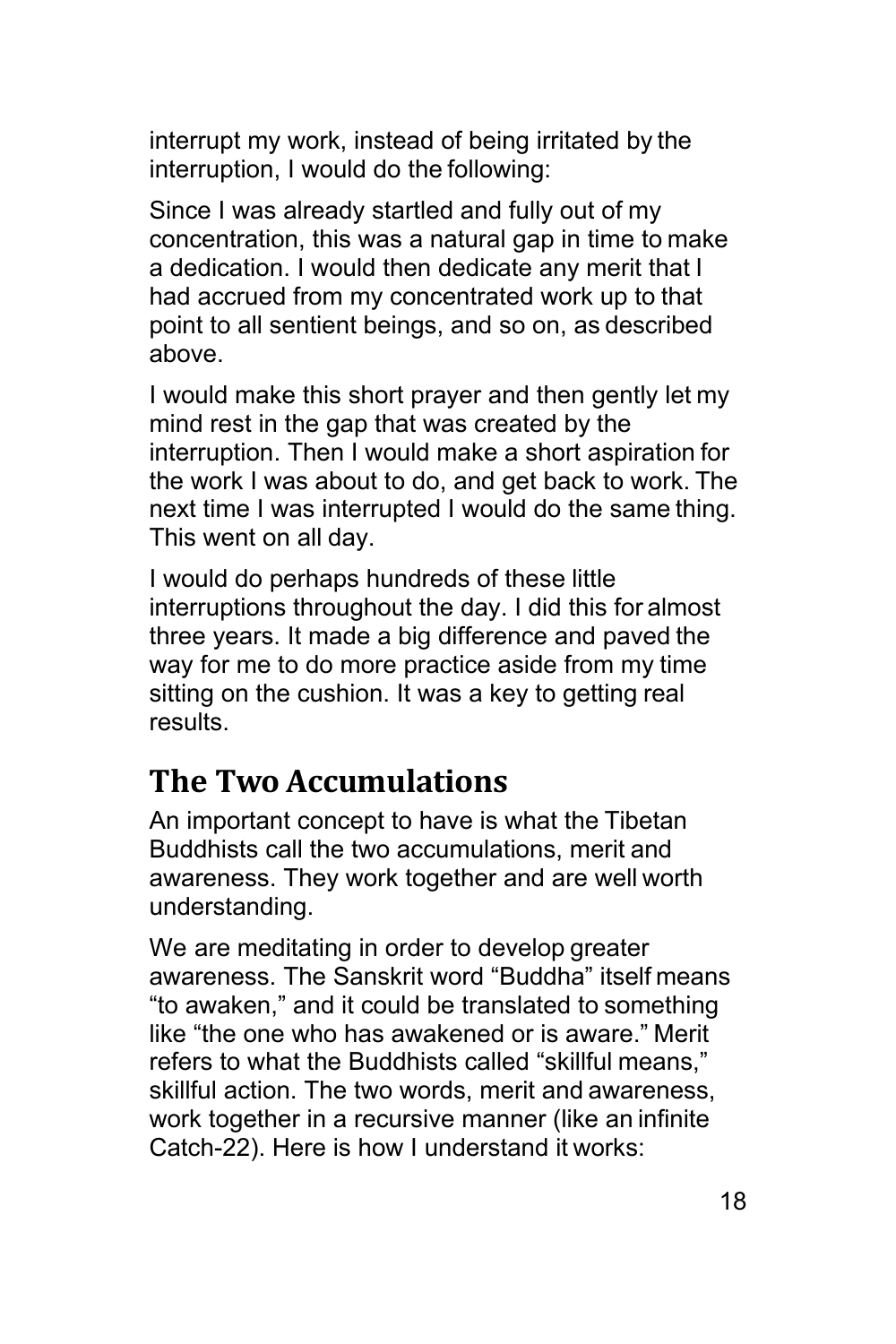When we actually learn to meditate and develop a little more awareness than we now have, that awareness allows us to see a little more clearly how to act. In that greater awareness we can act more skillfully or meritoriously, and the merit of our skillful action then generates even greater awareness. That greater awareness allows us to see even more clearly yet and in the clarity we can see to act even more skillfully yet, ad infinitum. Awareness makes skillful actions easier, and more skillful actions generate even more awareness, and so it goes.

These are called the two accumulations and they each allow the other to reach higher levels. There is a snowball effect that has an exponential curve. You get the idea: the more awareness you have, the better you can see to make the most skillful action, and the more skillful the execution of an act, the more awareness (and space around us) it creates. They feed on each other, recursively.

In other words, the relative skillfulness of our every action in the present somehow generates something like an aura or space around it, which is the awareness mentioned here. In that awareness or expanded time we can see more clearly to make decisions and take action than before. Therefore, we make ever better and better actions, and the skill of our execution, our skillful means, generates ever greater clarity and awareness, and so on, each allowing the other to reach new levels. This is what I understand merit and awareness is all about.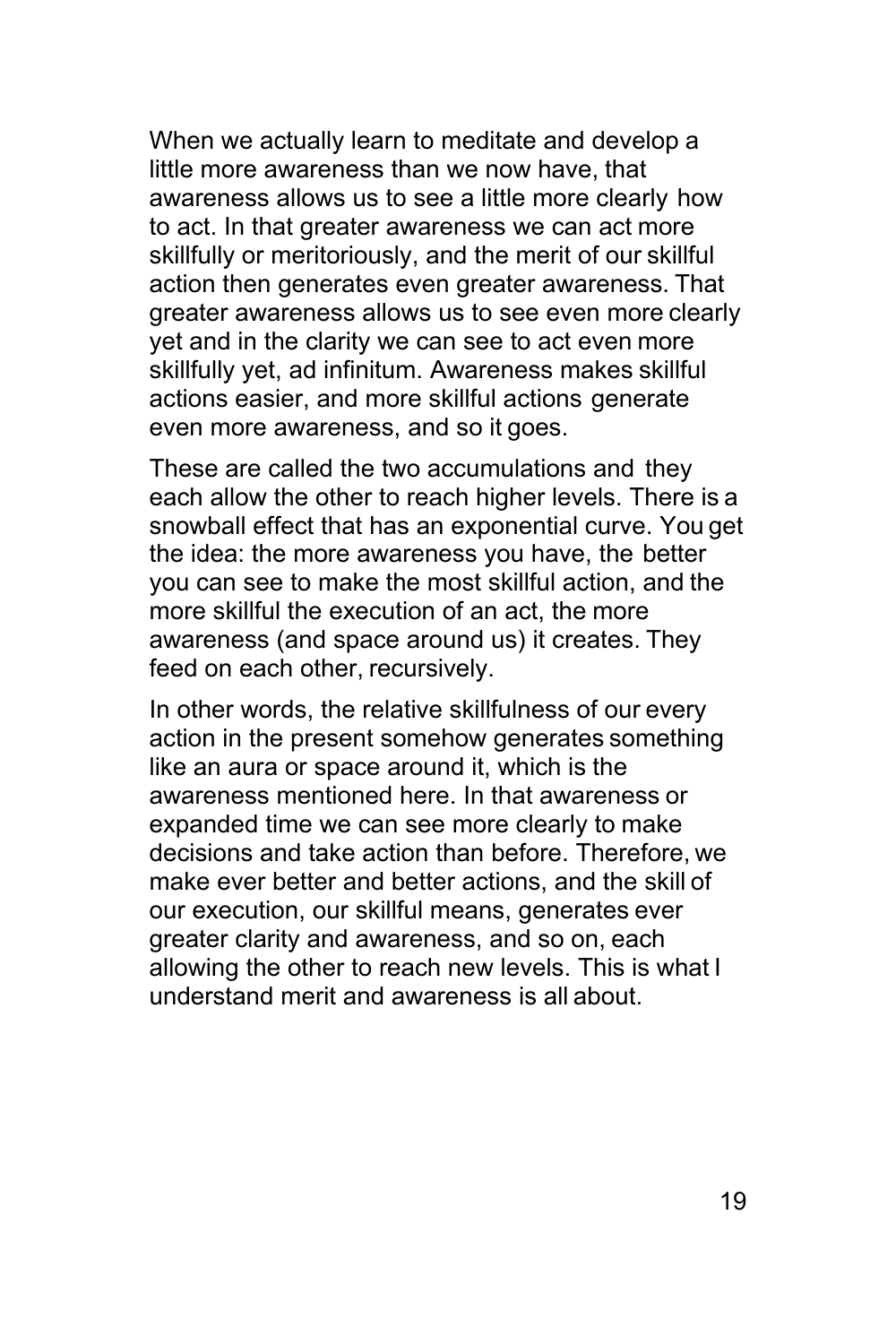## <span id="page-19-0"></span>**Mixing Meditation with What You Know**

What I am going to present in this sidebar is a little advanced and may not be everyone's cup of tea. However some of you may find it useful enough.

Beginning meditation is hard for many of us. It is hard to find the time, sometimes difficult to actually practice, and often the time each day we have available is minimal. We all wish we had more time to practice or felt like using whatever time we have for meditating. I am surprised at myself how clever I am in postponing and getting out of my daily meditation. In some respects, I am a genius, just not in any useful ways.

And there is another issue. I was raised Catholic and went to church for an hour each Sunday, whether I liked it or not. The simple truth is that an hour a week will never be enough to save me or get me to heaven. I am way too much of a black sheep for that. And the same goes for meditation.

Even meditating for a half hour a day is sometimes hard for me to squeeze into my schedule, and that much meditation is still not enough practice for me to really benefit greatly from. I am not putting it down, just pointing out that the balance between time needed and time spent for meditation is disproportionate.

The most I ever practiced was a commitment of two hours a day for two years while taking a Mahamudra course with His Eminence Tai Situ Rinpoche. Two hours was a lot to squeeze out of my schedule each day, but worse was that I did not like forcing myself to practice that long. I gradually built up an approach/ avoidance reaction to sitting, a dangerous cycle.

After a while, if I even thought of that two hour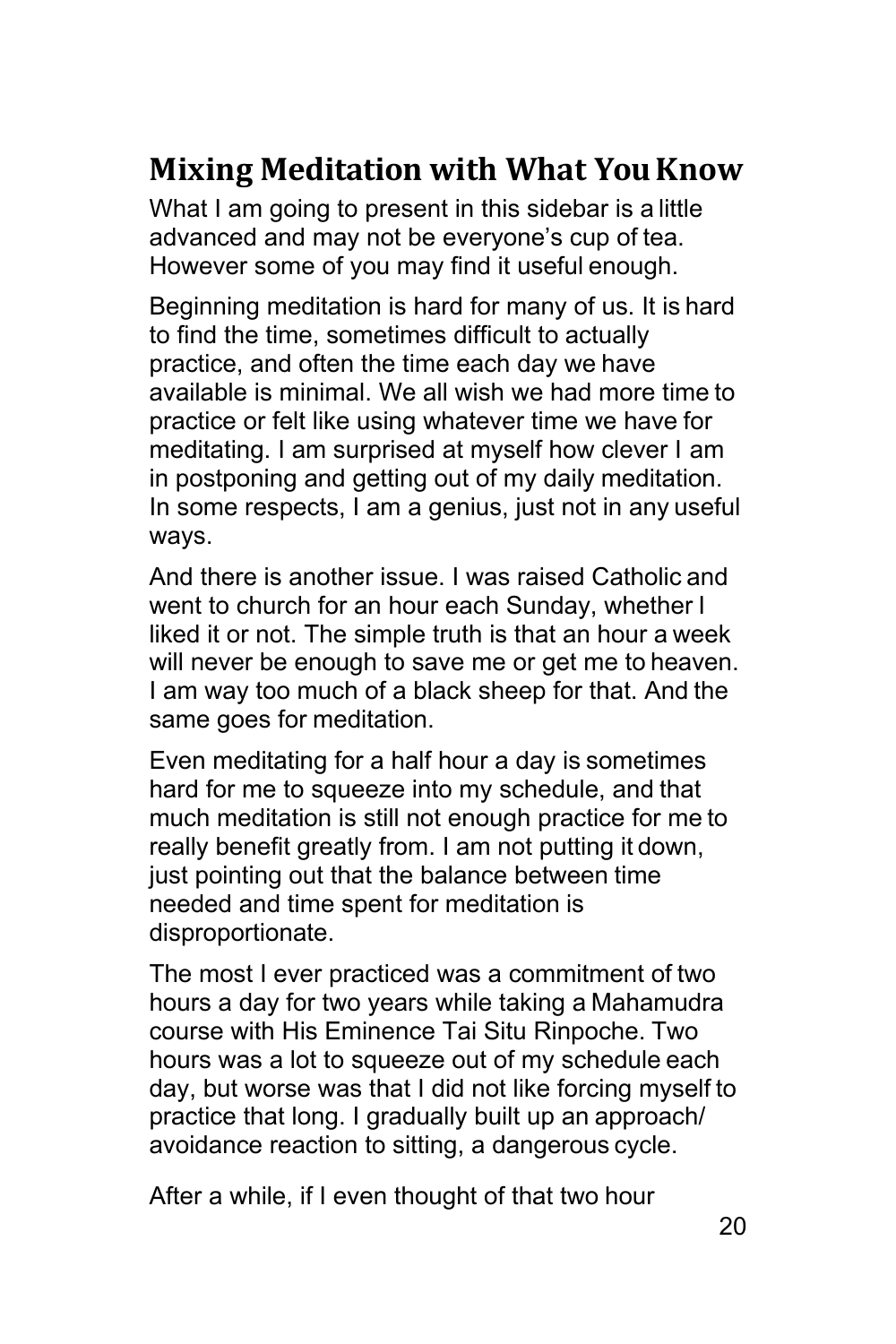requirement, I had an adverse reaction. Using simple mental feng-shui, my own practice was an obstacle to my practice. I had stained my practice by not liking to do it. Certainly, I was not being skillful with my old delinquent self. I should have known better than to make that commitment. And there is another way to do a lot of practice in a relatively painless way.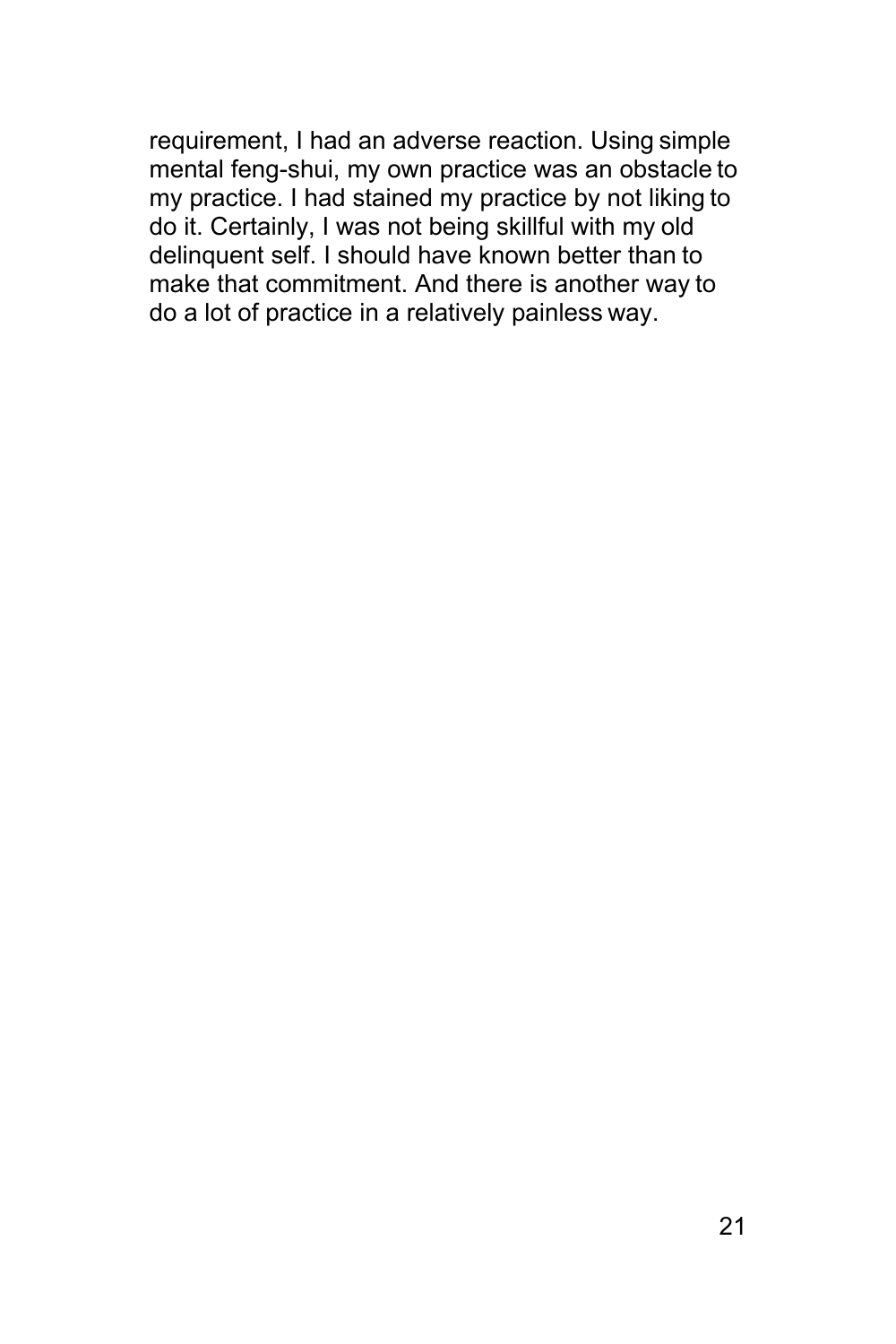## <span id="page-21-0"></span>**Piggybacking on Skills**

It will only be useful to those of you who have managed to acquire a skill or discipline that requires concentration and the muscle memory that goes with it. For example, it could be a skill like fly-tying that fishermen do, playing a musical instrument, playing a game of chess, or what-have-you.

The point is that is must be a skill where you have already paid your dues and learned, and it must be something you like to do and are at least a little joyful about. Simply begin to apply this same meditation technique to your favorite skill. What does that mean?

It means while you are concentrating using the skill, when you are distracted or interrupted, whether by your own daydreaming or an outside interruption, like a phone call, just do the same thing you would do when mediating on a cushion.

Be aware that you have lost concentration, and gently bring your mind back to rest on the job at hand and continue as you were. Every time you are interrupted, do the same. This can go on all day, as long as you want. You will be logging meditation practice hours, just as you would if you were sitting on a cushion. I was surprised at how much practice time I actually was able to get in each day. And don't forget to dedicate the merit!

This idea came from a remark my meditation teacher said to a group of us at a teaching, something to the effect that those of you who work on a computer for long periods of time may have an advantage because you have already learned to concentrate. Of course, a light bulb went off in my mind, because I did that all day almost every day. So I tried mixing my mind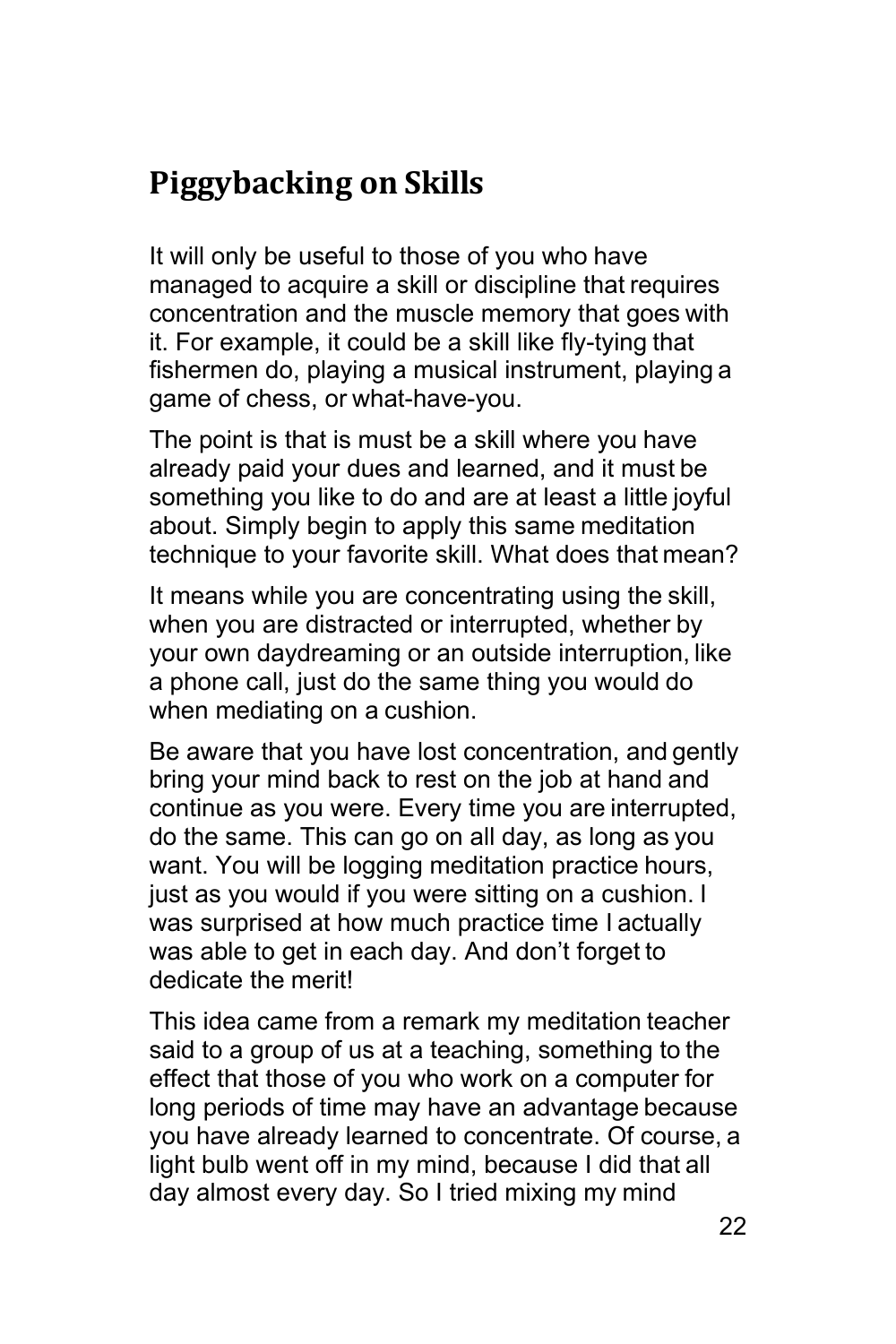training with other areas of my life where concentration was involved. And it worked.

## <span id="page-22-0"></span>**Rejiggering thePast**

I know there are all kinds of psychological therapies that dig into the past, trying to air-out or re-jigger the past, but this is not how meditation handles past traumas. To my mind the present is the only way to control the past, and creating an endless series of perfect present moments gradually builds a new past that overwrites what you are trying to forget with fresh experience. In time, the new past we can create from the present is supportive enough that we no longer identify with the traumatic events from our old past, and we just forget-about-it, as they say. It is no longer us and no longer threatens us.

### <span id="page-22-1"></span>**Summary**

First we learn some muscle memory by practicing Shamata with its focus on an object and the mindfulness training to keep from straying from the object. This takes time because at the same time we have to become familiar with how the mind works, plus the fact that we can't just will or force the mind to rest. We each have to discover how to let the mind rest naturally. That's the rub.

There is no pill you can take to become more aware and no one can do it for us. Each of us has to do it for ourselves. And since we don't really know what enlightenment, mind recognition, and greater awareness really feels like, we are kind of feeling our way in the dark. This is why it is helpful to have someone who already knows how to meditate there to guide us, show us how, and be there to answer the questions that just naturally arise. We have to learn to let the mind rest.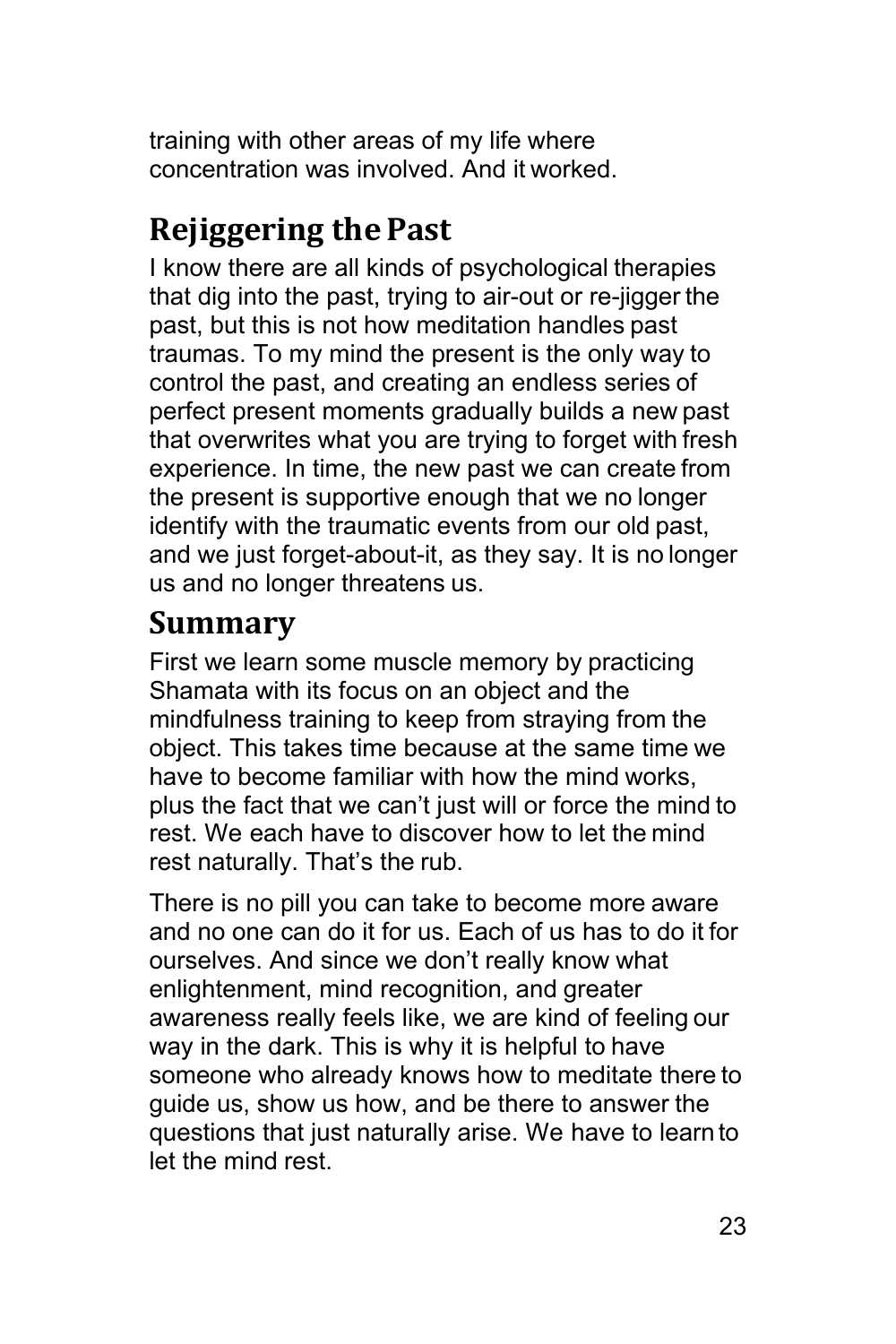In fact, we naturally let the mind rest all the time when we are not thinking about it, but we gradually have to be able to do this consciously. What we need to develop is an awareness of the mind at rest, and how to allow the mind to rest. This is best done on the cushion as part of a regular dharma practice. Trying to do it off the cushion (in the beginning) is not the way to learn this. That comes later.

Once the habits of resting and mindfulness have been acquired, we will notice that these same habits also work off the cushion as well as on the cushion. In other words, whatever we are concentrating on in life, when we are distracted from it, we can gently bring the mind back to the task at hand and continue. This alone is a great help, especially for those of us who have to work for a living. Being able to concentrate on a task, do it properly, and finish it in a timely manner is a great skill to have. It can make the difference between keeping a job and losing it.

Also the Two Accumulations (merit & awareness) also work off the cushion as well as on. Whatever awareness we acquire in our life we can use to better see and to more skillfully execute whatever it is we are doing. Those more skillful actions generate still greater awareness or clarity, which allow us to be even more skillful in what we do, generating still more clarity/awareness, and so on, ad infinitum.

A little trickier perhaps, but very useful is learning to not dwell on thoughts and events over which we have no control. When my dog brings something home that is dead and rotten, I just say "Leave it!" and he usually does. We have to learn to leave behind us hurts, insults, aggression, and what-have-you, so that we don't ingrain them in our mindstream. Let me remind you.

It is not pleasant when someone is rude to me, or a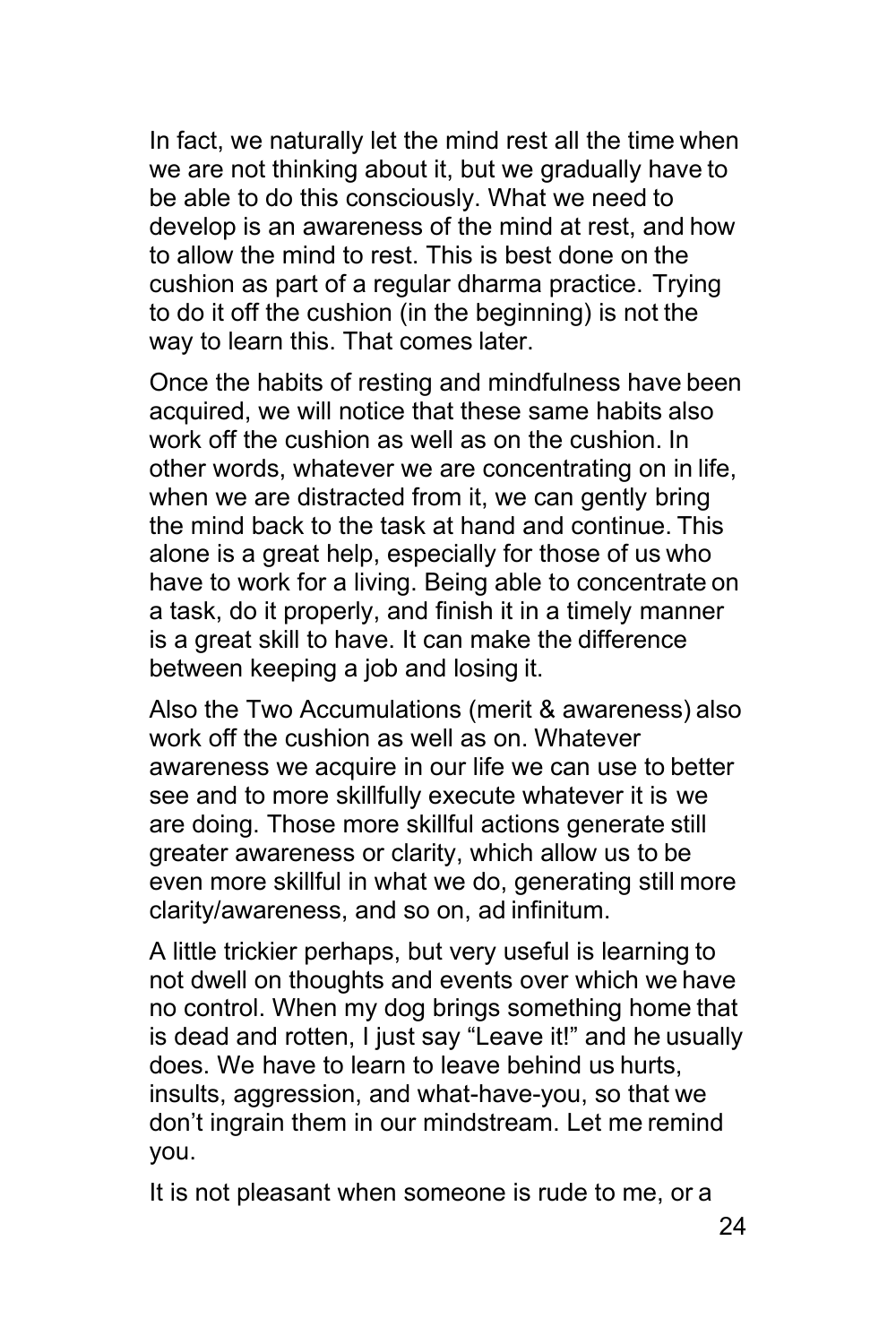friend walks by me and never says hello. I can only guess at the reason why, but if I get my feelings hurt and spend minutes, hours, days, or weeks dwelling on this, I am just adding insult to the injury I imagined I sustained by the original hurt feelings.

These are my feelings, and only I have any control over them. Even if the person who snubs me did it purposely, I am still responsible for my response to the snub. We can learn to just drop it, and let it go, and stop recording karma for that event.

If we get our feelings hurt and think about the event over and over and over, each time we think of it we are digging a deeper track, inscribing our hurt in our mindstream which then actually obscures our vision and sucks up our precious energy. Worse yet, all of the embedded inscription of the event does not just end there and fade away. No, it is karma that ripens and appears again over time as a further obstacle to obscure our mental clarity.

An analogy that is not far off would be if we made razor cuts on our arm, some deeper and deeper, etc. Not only would that mess up our arm, but in time the arm would have scars that would remain with us for a long time. The feng-shui of the mind is something to think about too. We also have mental scars.

In other words, with karma we don't just have to worry about not doing the big things, like killing or whatever. It is this perpetual rain of small karma that really adds up and clogs the windshield of our mind. It is hard to remove and can easily (or fairly easily) be avoided.

Karma is cumulative over time. If we can learn to just drop those things that we cannot change and turn our attention to other things, then, while some karma is certainly recorded, at least it is not endlessly rerecorded and inscribed into our mindstream. We may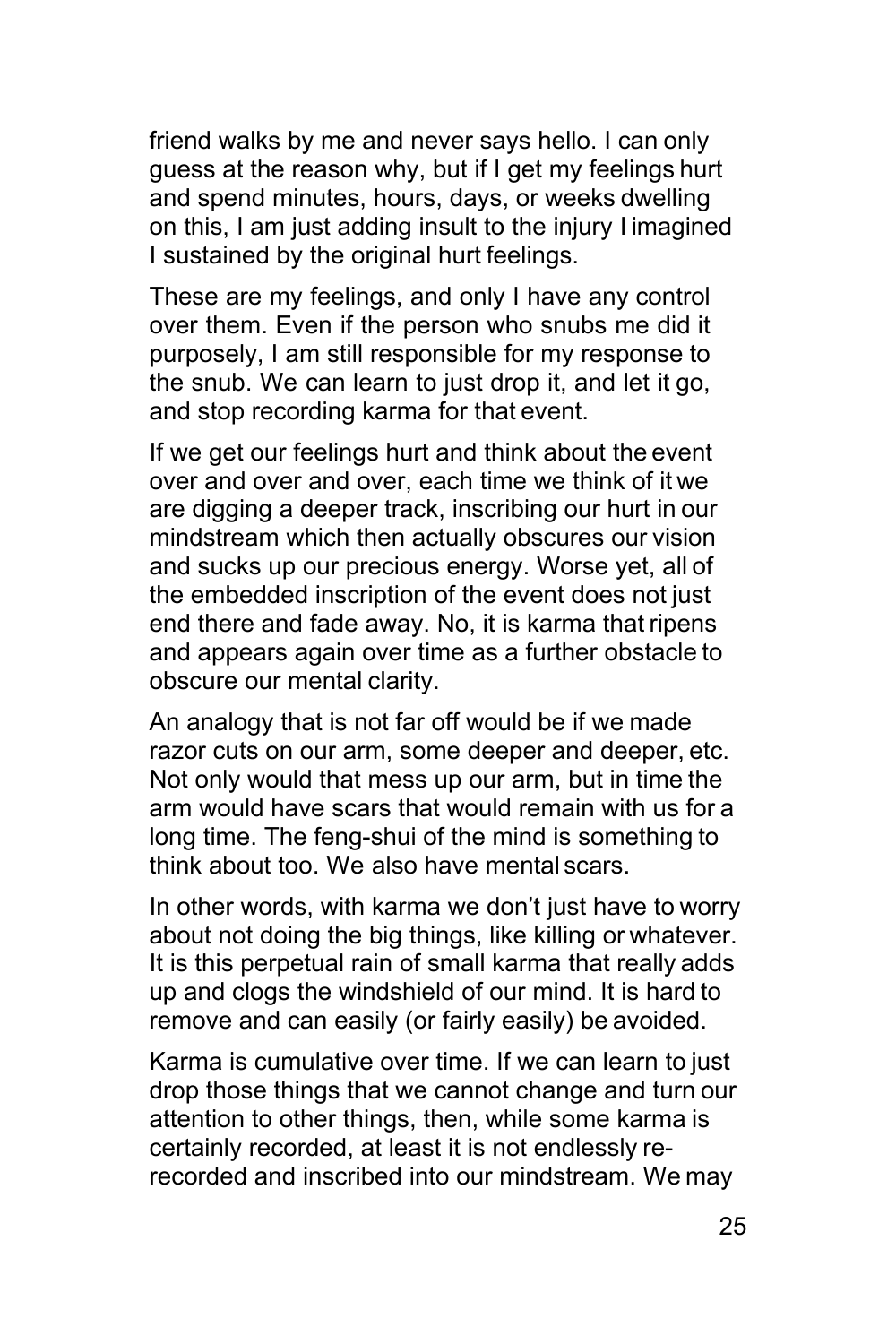get cuts from our initial reaction, but not the deep scarring that is fairly normal to all of us, you know, going over and over and over something that has hurt us. Best drop it.

And please don't forget to dedicate the merit and make at least some aspiration going into either a meditation practice or any life work. We may take care of the big things and be eaten up by the little things we do. The fact is that becoming more aware also means becoming increasingly responsible for everything we do, and that means "everything."

Why is it that Zen monks and meditation masters find rest in every action, everything they do? They are that mindful, that aware. It is the little things that add up, and this is something that (gradually) we can do something about.

Meditation is basically inner mental aerodynamics, learning to airstream your mind so that it can perfectly rest in the winds of change instead of the crazy kite that most of us are flying now.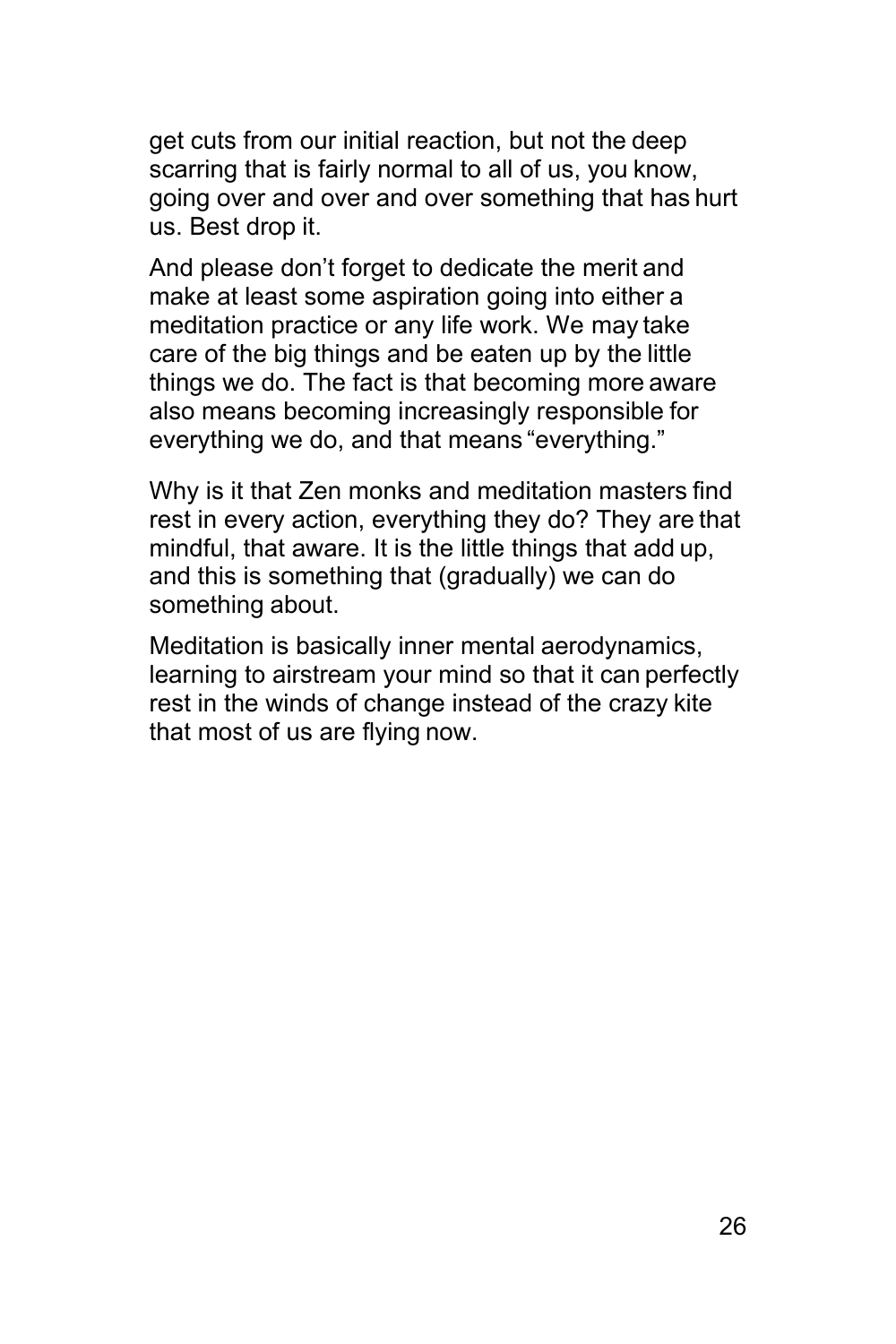## <span id="page-26-0"></span>**The Intangibles**

Meditation training is still quite new in this country. We are just getting the word out, so most of the emphasis is on the actual physical meditation technique itself, the bare bones, but there is more. Aside from the basic physical technique, there are what I sometimes call the "intangibles' – everything else. There is so much emphasis on learning the basic techniques of meditation that these intangibles are usually ignored until later on down the line. The problem with this is that these so-called "intangibles" are not just supplementary add-ons -- afterthoughts. Quite the contrary, they are crucial to the success of actually learning to meditate properly. That's the rub.

We can chalk this up, as mentioned, to the newness of it all, but that does not change the facts. The actual physical meditation technique is clearly very tangible, cut and dried. There is a correct way to do it, the method, while the intangibles have more to do with intent, enthusiasm, and a few other concepts that are new to Americans.

However, if you read the Tibetan Buddhist sources, those texts are all about the intangibles, about our intent, aspirations, dedication, and the like. Somehow we have put the cart before the horse, perhaps because these other intangible factors are too similar (and might be mistaken) for what passes as "religious" considerations. I really can't say why they are not taught along with the basic techniques from the get-go. After we have practiced the basic meditation technique of Shamata for a while, we begin to discover the value and accent on all of these more intangible considerations. So what follows are a series of short articles on some of the so-called intangibles.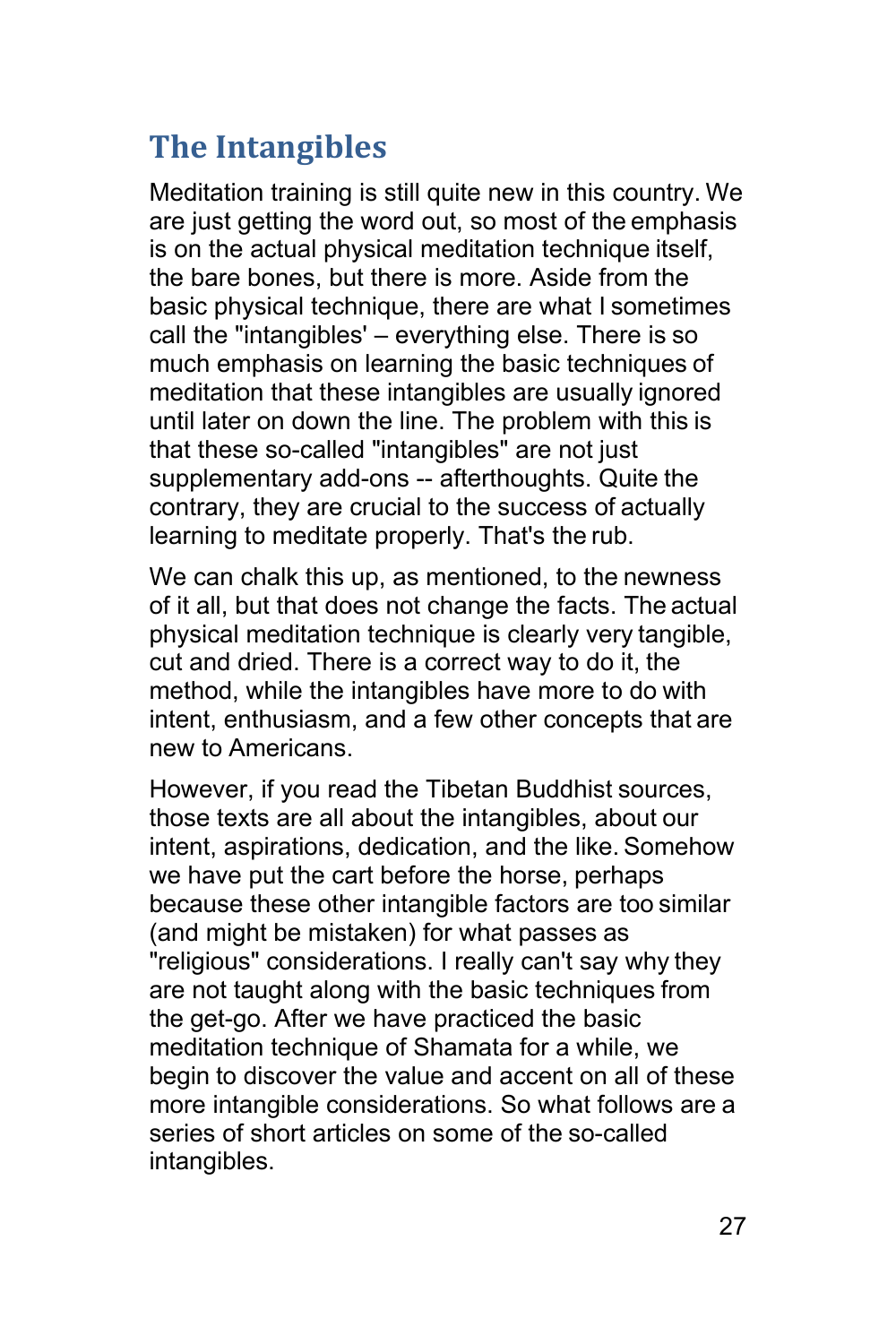## <span id="page-27-0"></span>**The Intangibles: Clinging**

One of the "intangible" concepts that we need to grasp is that of attachment or clinging. Touching my hand to a hot stove gets a reaction out of me, for sure, but that is not the kind of reaction I am looking at here. Instead, it is our instantaneous mental reactions to things, people, and events that are being discussed, the fact that we form attachments (judgments positive or negative) to objects we perceive as outside ourselves and then cling to them.

We instinctively want to pull those things we like closer to us and push those things we don't like away. The rest we ignore. This is what is meant by attachment or "clinging," when we like or dislike something. Buddhist mind training seeks to reduce and remove clinging and its biases so that we can see more clearly.

Our distracted mind is a seething mass of constant identification, of which we are aware only by our reactions. We are endlessly turned on or off by whatever catches our attention. We like this; we don't like that, or ignore it completely. Our hopes and fears color everything. This is called clinging or attachment.

It is the clinging itself that obscures our internal vision. By always pushing our biases this way or that, we gradually build up obscurations that dim out the light of the mind. Like mental cataracts, clingingattachments increasingly blind us from recognizing the actual nature of the mind itself. We become myopic.

A common fear and misconception is that when we remove our attachments, we will somehow lose our love or joy of life, the idea that Buddhists are non- biased, neither for nor against this or that (non- attached), and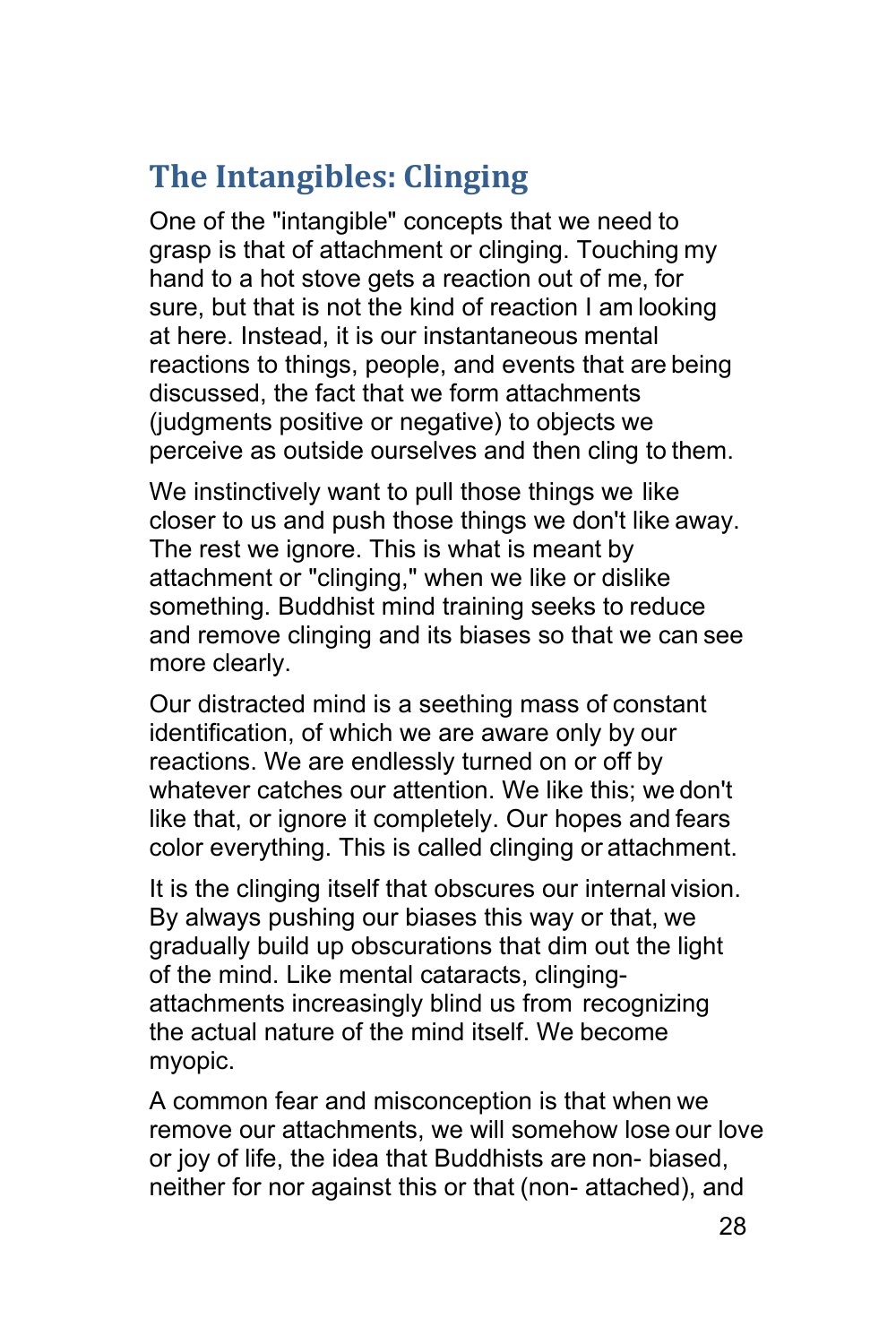therefore somehow neutral to life itself – a vanilla or gray take on life.

In other words, if we cease identifying things and events as positive or negative through our attachment to them, does this remove them from our life. How could it? Only our clinging to them is gone. They are all still there and we can enjoy them as we will.

If I 'really' love chocolate ice cream and somehow manage to reduce my life-long attachment to it, does that mean I can no longer love chocolate ice cream? In other words, by gradually removing my attachments, does that take the fun out of life?

The answer is no. I still love chocolate ice cream, but my attachment or clinging to it has been reduced. I don't have to have it. If it is there I can enjoy it, even love it, but if it is not available I am OK with that too. Perhaps I will have some vanilla. By weakening our attachments we learn to enjoy what IS rather than what we think should or could be.

In fact we can enjoy both pleasant and unpleasant experiences without clinging to them, without attachment. Attachment simply refers to the energy and focus spent clinging to what we like and shunning what we don't like. Attachment differs from simple awareness of how things are by attempting to put a spin or bias on things. Our attachment (clinging) has nothing to do with the objects themselves, i.e. what we are attached to, whether positively or negatively.

Remove or lessen our attachment and the objects of our attachment remain for us to enjoy or experience without the clinging. In other words, we can enjoy what life brings us at the good times, but not suffer by clinging to these things when they are not present. We can bask in and enjoy the warmth of a sunny day, but also accept a gray or even a rainy day (now and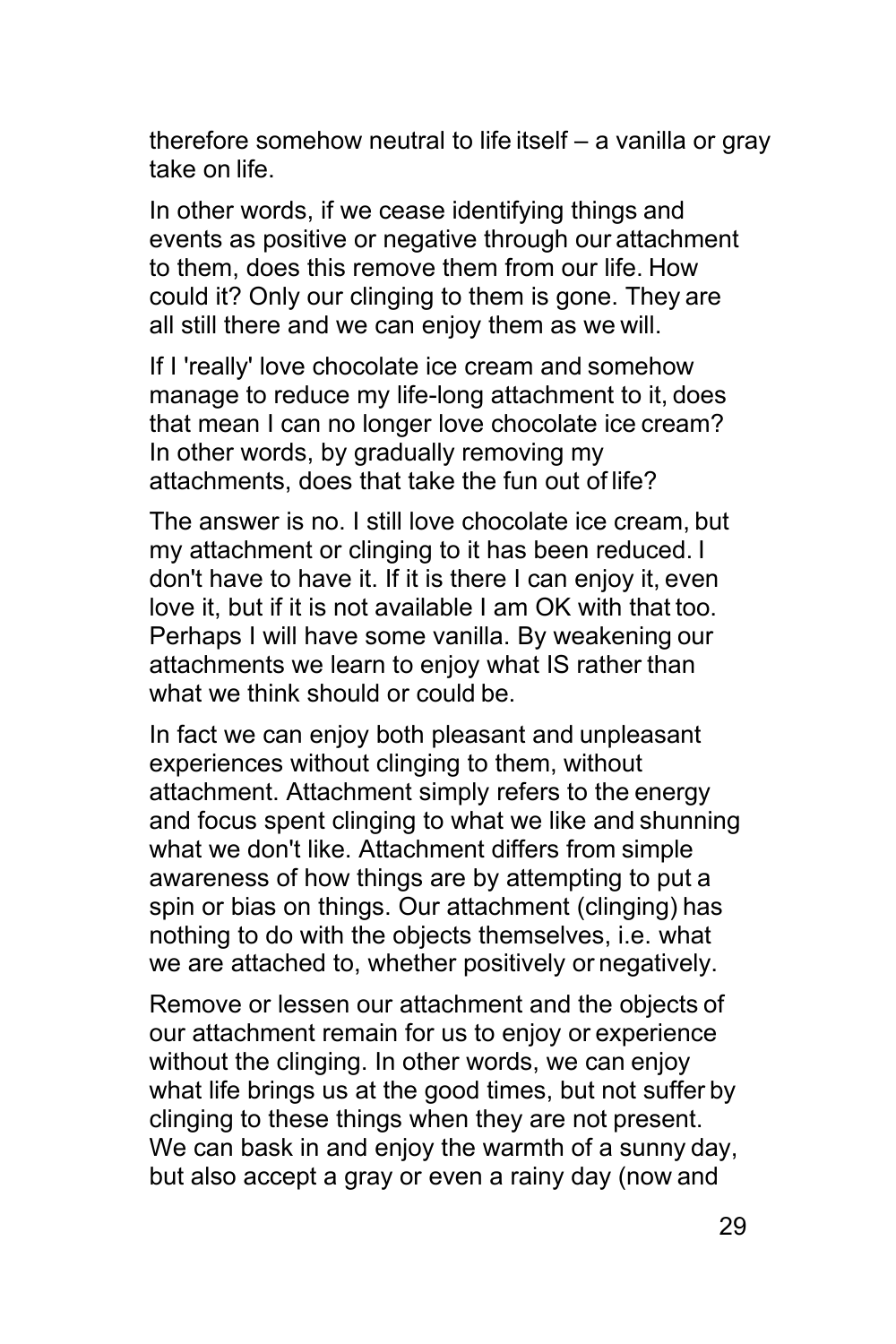again) without wincing. Things are just what they are. We don't have to embroider or embellish them with our biases. My first dharma teacher would often say:

"My god is no beggar and does not need me to make the ends meet. The ends already meet."

In other words, our clinging is a huge energy suck, not to mention that it obscures our vision of the way things naturally are. If you want to see "clinging" at work, just watch the talking heads on TV (representing various factions) busy putting spin on things. That is how attachments work.

And the same holds true for our self. The sum total of our attachments (for and against) is what we call "clinging to the Self." Our clinging-attachment is the glue that holds our personal self together. We cling to our own self-image as if it were real, even though we made it up ourselves. Gradually remove that attachment and the self becomes increasingly transparent, and is seen as the simple tool that it is, our personal assistant. It is no longer an obscuration because we begin to see through it.

When we start to detach and not-cling to our attachments, we give up our attachment to the object, but not the object itself. We can enjoy what life offers without having to cling to it, and experience difficult or unpleasant situations without denying them existence. In fact removal of clinging results in a sense of vivid seeing of everything. Clinging is just like sticking our heads in the sand, wishful thinking. We are ignoring the reality.

As we gradually detach ourselves from our clinging through mind practices like tong-len, what we now call our self becomes increasingly transparent and is no longer an obstacle to our seeing clearly. We begin to see through the self as we gradually drop our attachments, one by one. The self is no longer a big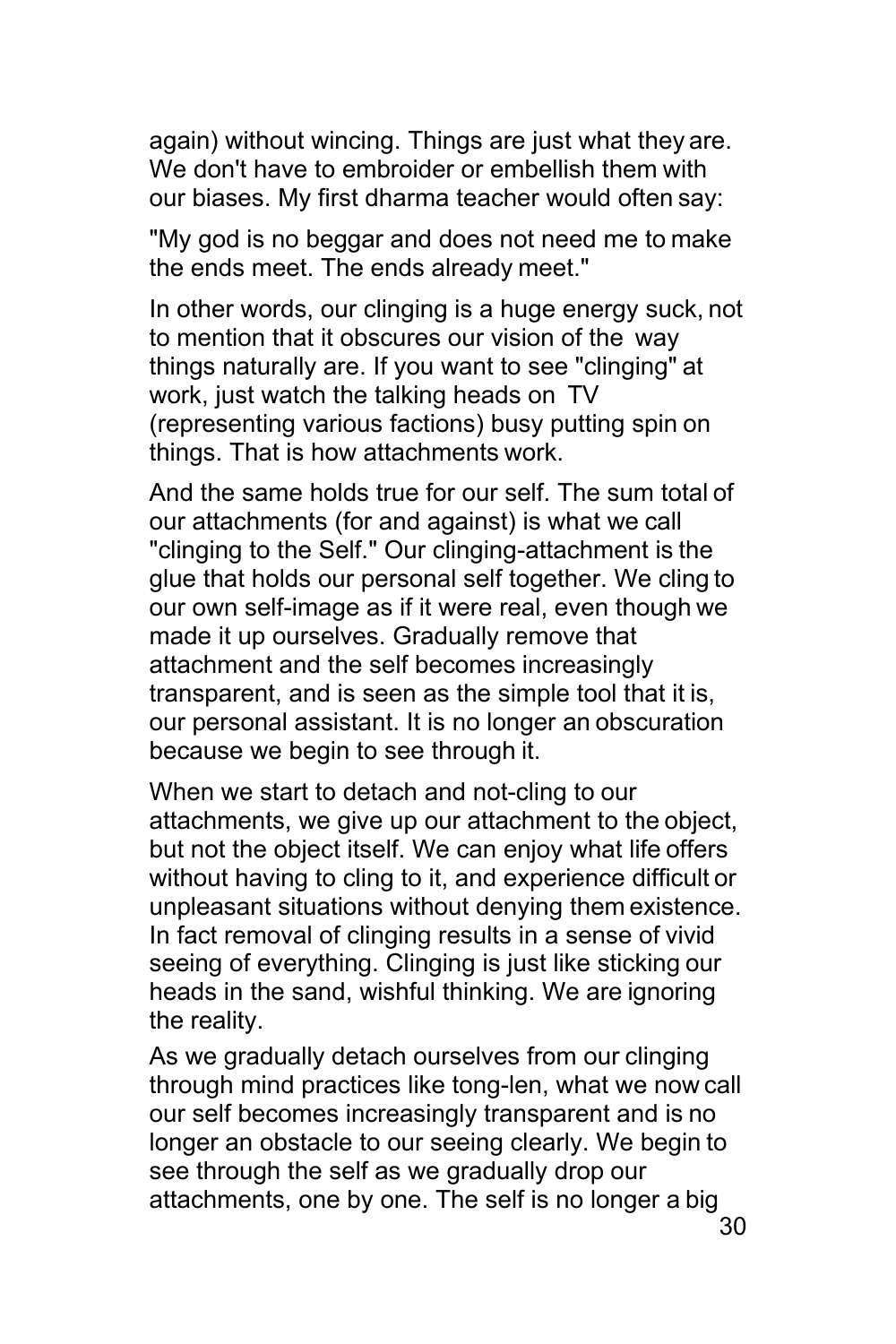problem. It becomes manageable.

Yes, it can be tricky. For example, giving up my attachment to overeating results in my eating less, so yes, I cease to overeat. In that sense, something changes or is lost, but nothing essential to my wellbeing. I am better off for it. I chose it.

The Tibetans love to say that the dharma removes what must be removed and adds what must be added. It is self-pruning. How wonderful is that.

As we begin to be more aware and identify our reactions (our biases), we shave off the excess or attachment and leave the objects just as they naturally are, without our clinging to them. And they are still there for us to enjoy.

Does our self disappear if we remove all our attachments to it? The answer is no. The self (or some semblance of it) is a necessary part of functioning as a person. It is the attachment (clinging) to the self that is removed, and the self remains as the sum total of how we personalize ourselves, our persona -- personality.

And we can see this very easily when tragedy strikes in our own life. It is not that the self disappears at the death of a loved one, for example, but rather that our appetite and attachment to things thins out or vanishes for a time. Our sense of self is shattered for a time. Everything else is still there. Most of us have experienced this phenomenon by now.

I notice this in a lesser way with just the stuff around the house. One of my kids or a visitor breaks a rare one-of-a-kind vase or whatever. I used to totally anguish over such an event, but I find that today I just accept it and shrug it off. Do I welcome such events? No, of course not. But am I all attached to these objects to some huge extent? No, not any longer.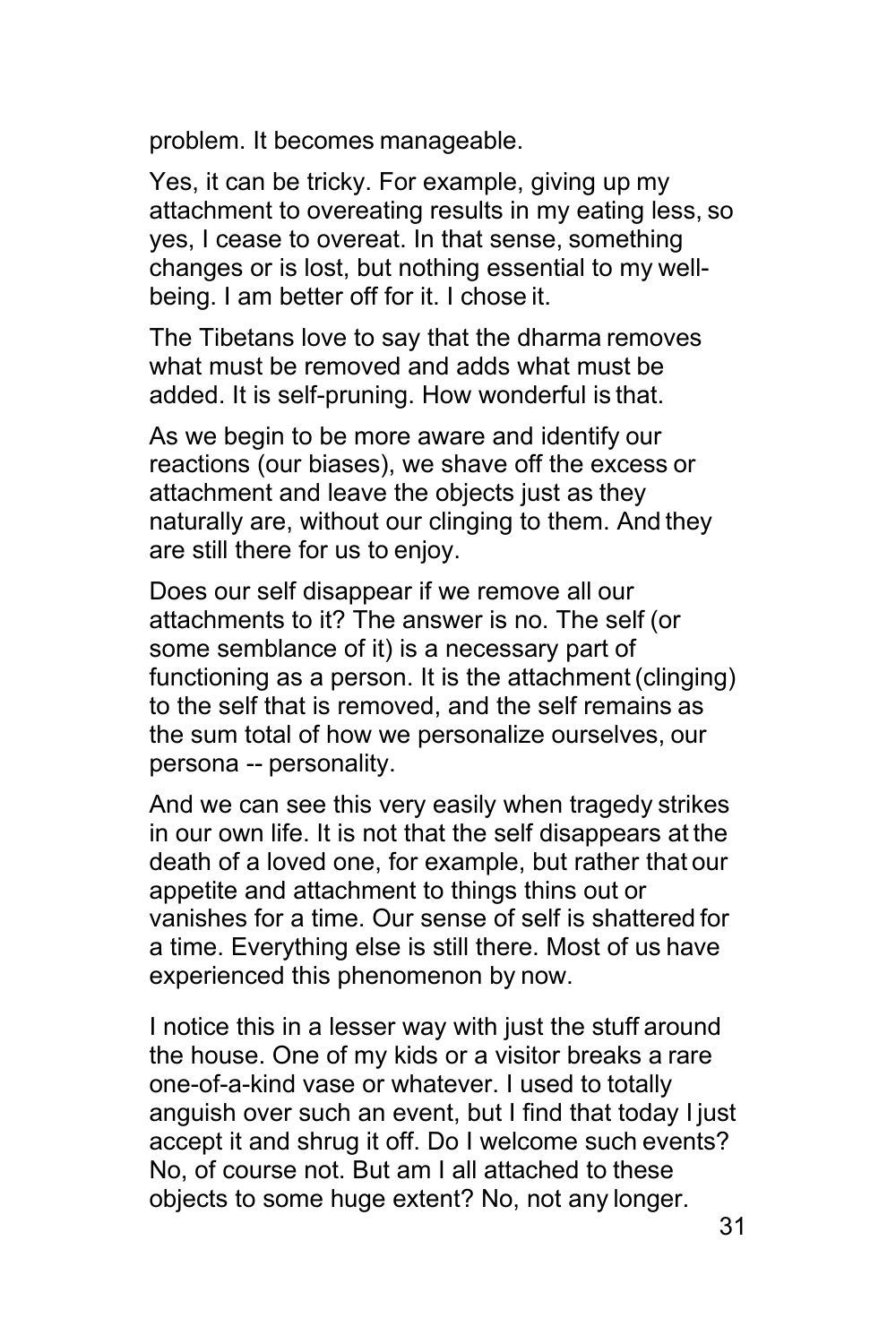C'est la vie.

This has been a brief clarification (I hope) as to the difference between clinging attachment and the objects of that clinging. We remove the clinging, not the objects.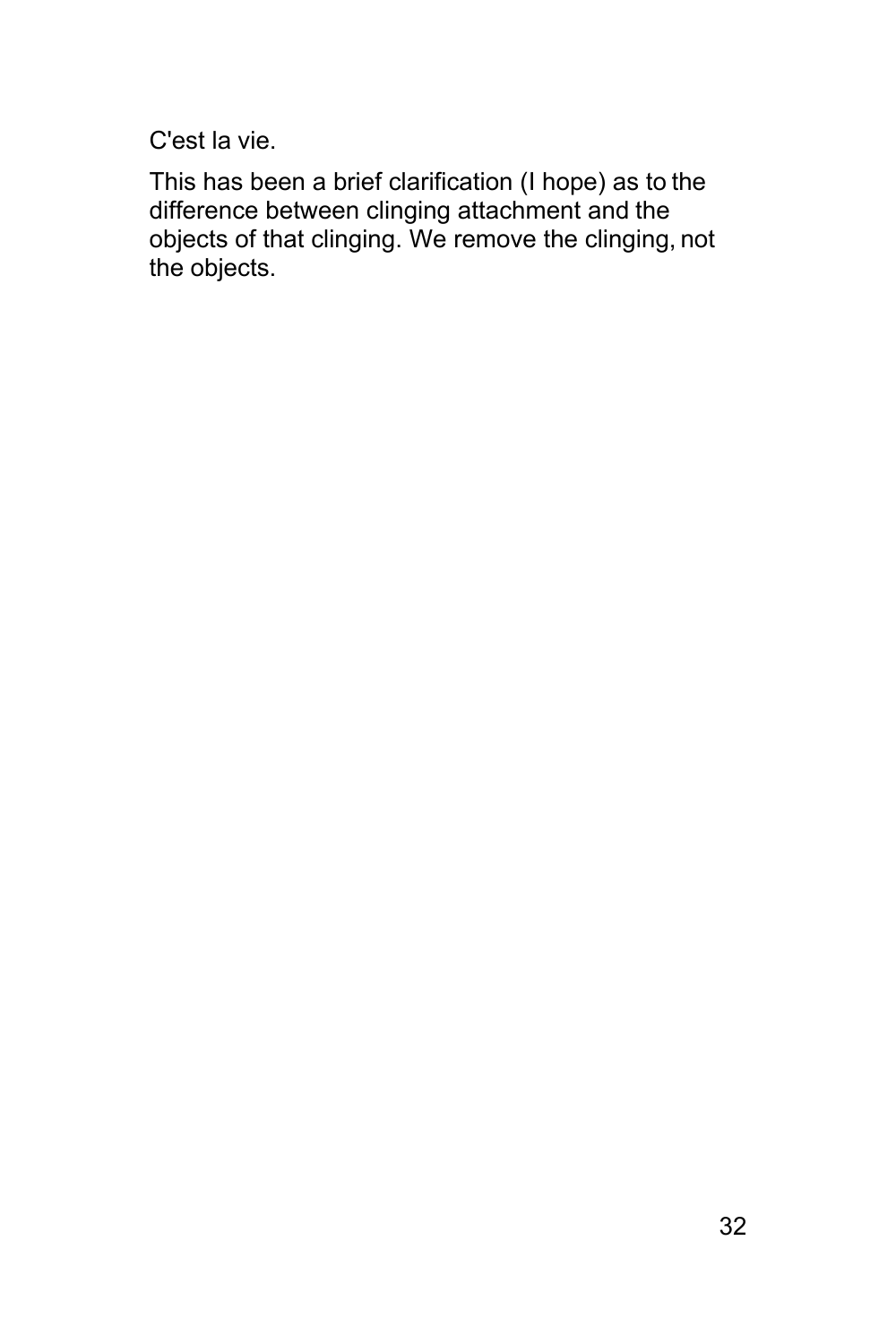## <span id="page-32-0"></span>**Merit: A Dharma Mystery**

For years I have listened to students asking Rinpoche why are they not progressing faster in their dharma practice, and the answer almost always is: you need to accumulate more merit first. Merit, indeed, is cumulative, but we don't accumulate it like in a merit storehouse in the sky somewhere.

The word "accumulate" is misleading in that it suggests stockpiling merit. It would be more accurate to say that merit is cumulative. Its result adds up, but its effect is to reduce our obscurations. We could say that merit helps us to accumulate less obscurations, if that sentence makes sense. I warned you that the word "accumulation" was misleading.

"Merit" is part of a dynamic dharma-duo (which includes "awareness") that together singlehandedly define our path to enlightenment. All branches of Tibetan Buddhism teach that "Merit & Awareness," working together in tandem, are the ticket to Buddhahood.

Therefore this little piece of dharma knowledge is well worth unravelling until we fully take it in and understand it all the way down to the practical level. In fact, personally I found this to be crucial information in my training. When I finally understood how merit and awareness worked, my practice took a giant step forward, but it took a while. I will try to explain, but it may take time and some listening on your part.

Merit, in the dharma sense, has to do with the purity of our intention. A meritorious action is one that does not further obscure our mind, but actually helps to remove what obscurations we already have. Such an action has merit. It is indeed an example of skillful-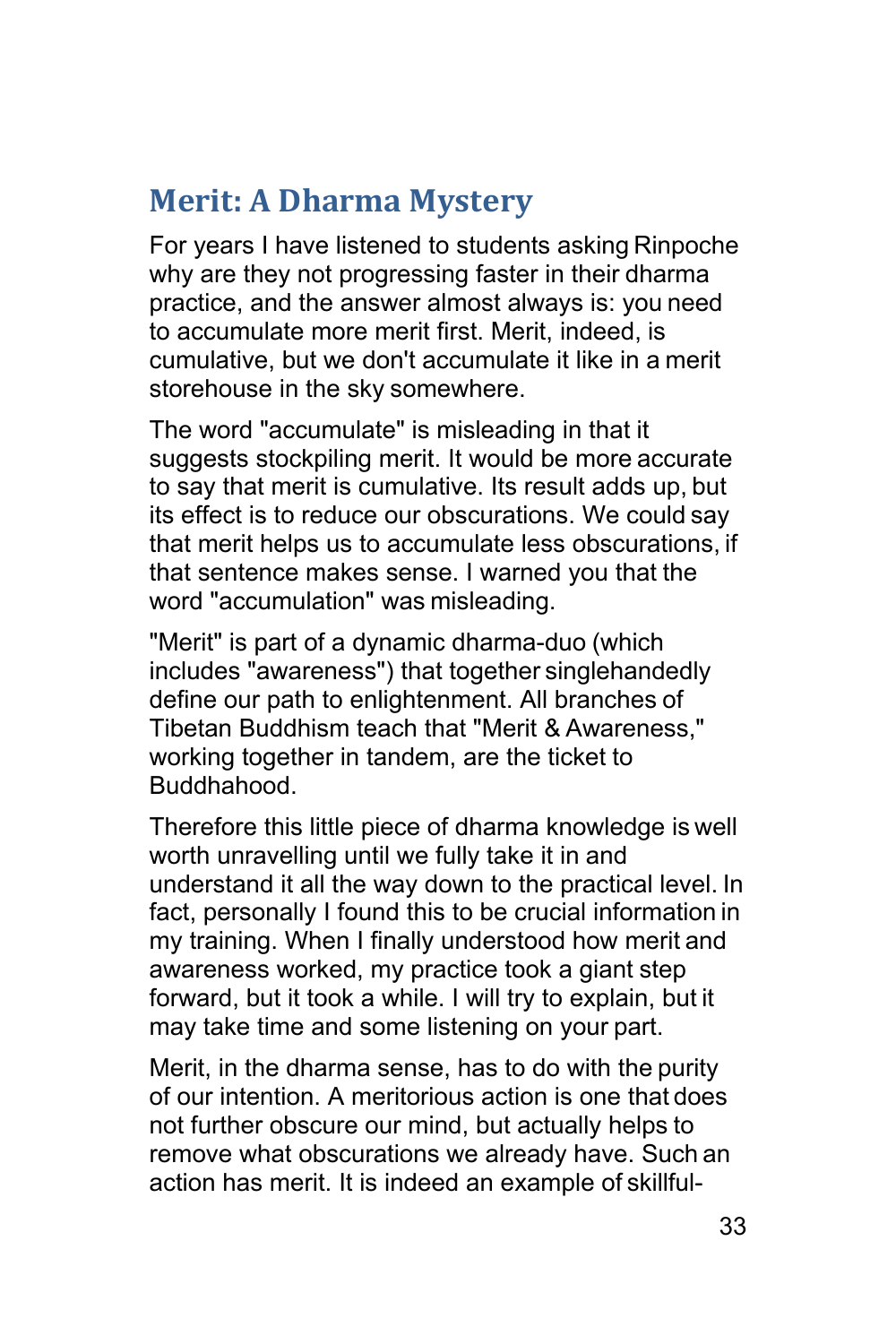#### means.

In Buddhism, offerings are a common way of accumulating merit, acts of generosity, acts that are unselfish and as pure as possible. It is not so much what is offered as it is how it is offered. For example, all over the world Buddhists set out seven offering bowls with various substances in them each day, flowers, food, musical instruments, but especially water. Water is the most common substance offered by Buddhists on their shrines, yet water is one of the least commercially valuable substances in the world.

Perhaps water is now starting to become more valuable, but up to now water has not been considered a 'precious' substance, except maybe in the desert; in fact, just the opposite. My point is that in offering water, water itself is not considered meritorious because it is just water, so the merit of offering water must be in the offering, our intent. That is what can be meritorious, and it is said that water is offered because since it has no real value, we can offer it purely, without any wince of selfishness for giving it up. Since it is ubiquitous, it is not worth clinging to. There has to be some humor in there somewhere, since it (along with air) is the source of continued life.

If we offer precious gold and give it away to the church (or whomever), we might easily feel a twinge of regret about the money. Even offering our very best food may cause us to wish (however slightly) that it could instead be eaten. These twinges, etc. further obscure the mind and take away from the purity of our offering, thus affecting the amount of merit we accrue in return. Gaining merit is like threading a needle. So, purity of intent seems to be paramount in accumulating merit; it is not what is offered, but rather we offer it.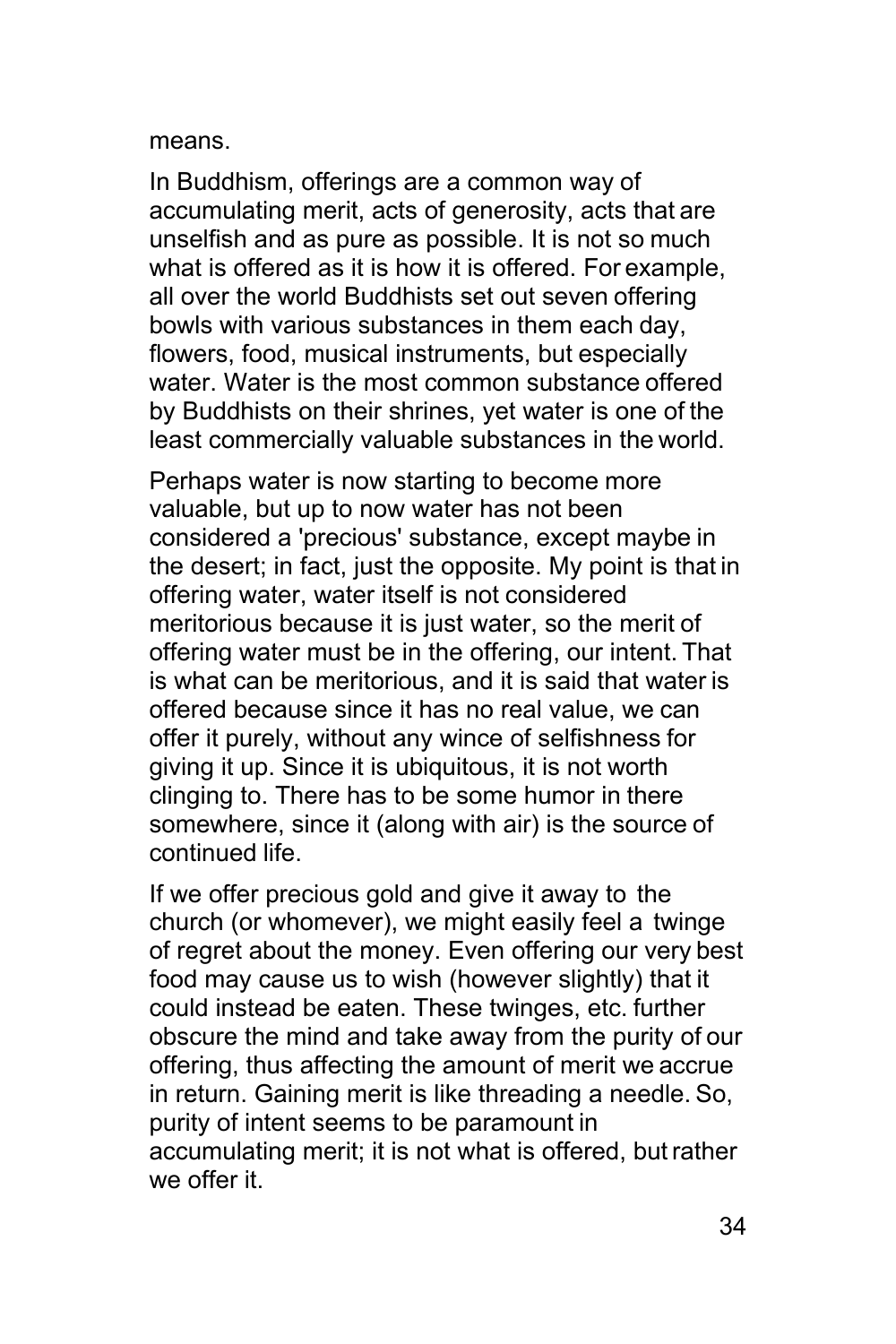Merit at some point becomes just a word if we don't keep in mind what merit is for. Accumulating merit simply means accumulating the necessary conditions for us to reach enlightenment. That is what merit is all about, not a thing in itself, but rather an attitude, an approach, becoming spiritually aerodynamically aligned.

As mentioned, it is common to speak of the accumulation of merit like we might accumulate gold and take it to the bank, but as pointed out this can be misleading. Merit rather is a process of purification that shapes us in a spiritually aerodynamic way until we are airborne toward enlightenment. If Samsara is a wind tunnel, then merit is what makes us aerodynamically fit to fly in the winds of change on our way toward enlightenment. Merit is a process that shapes us rather than something in itself, the process of continued purification until we can realize the true nature of the mind.

Typically, merit is part of a matched pair of functions, usually called "merit and awareness," each dovetailing into the other. Not only that, but each member of this pair allows the other to reach greater heights as a purifying agent or whatever we can call it. In other words, merit and awareness are infinitely recursive with one another – a dynamo.

Alternate words for merit and awareness, are skillfulmeans and wisdom -- same idea. In fact, in Buddhism there are a number of recursive pairs that serve to create purity and the necessary conditions for enlightenment.

And this is where (at least for me) Zen and Tibetan Buddhism overlap. The Zen Buddhists are expert in showing that ANY activity is perfect for the practice of mindfulness. Just Google "Zen and the Art of…" and you will get a lot of hits, with "Zen and the Art of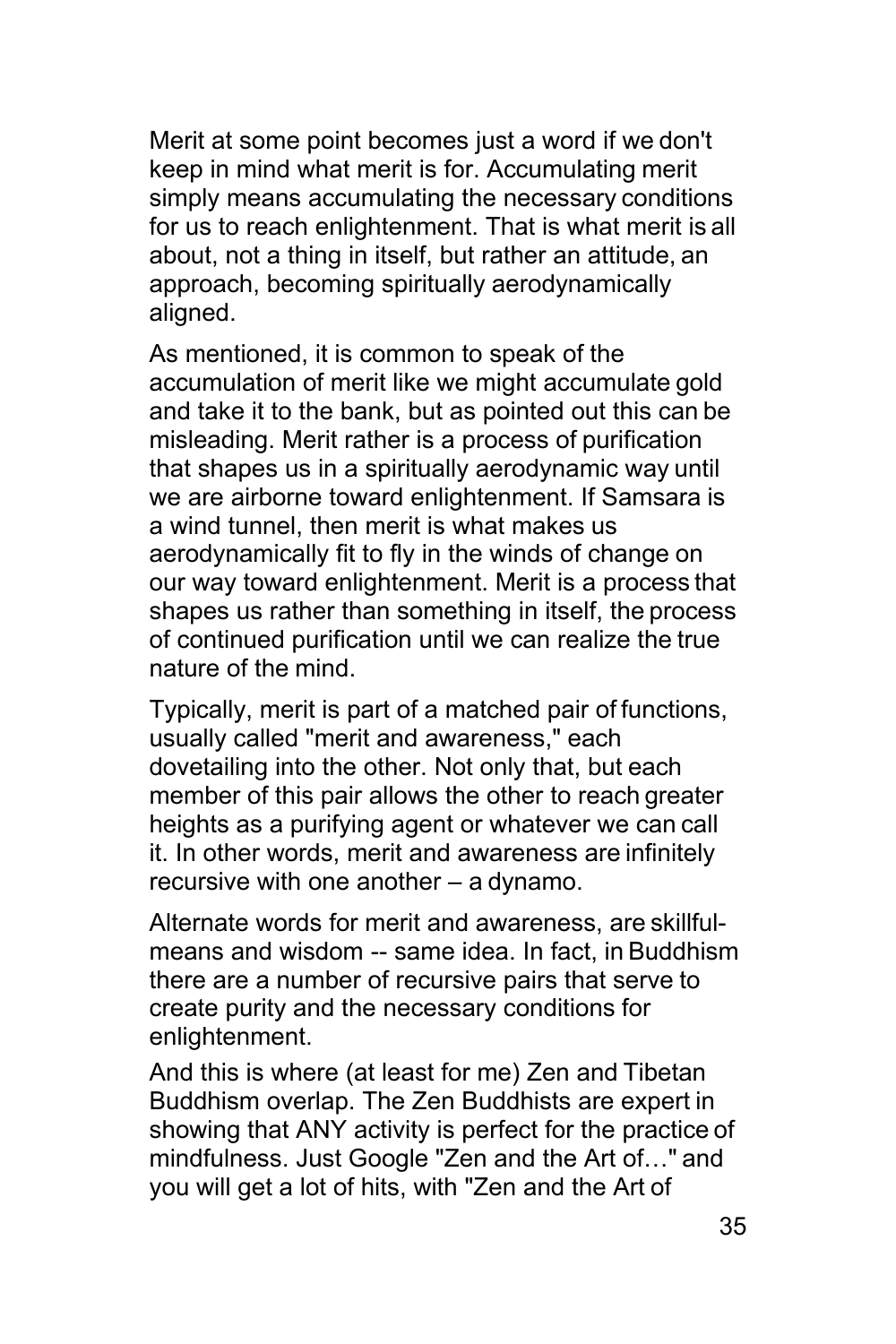Motorcycle Maintenance" being perhaps the bestknown.

In other words, there is merit in doing anything (and everything) well. And here is one case where a vicious cycle, the recursive-ness of merit and awareness with one another, is beneficial. Perfecting one of them makes it easier to perfect the other, and vice versa -- ad infinitum. How does that work?

This Merit-Awareness dynamic is so important that I am going give you some very direct analogies. In Buddhist terminology "Merit" is often translated as "Skillful Means," and dharma skill is no different from any other skill. Let's take a great golfer like Tiger Woods. His skill is in handling golf clubs and putting the ball where he wants it. That is the merit or skillful means of his craft. The other half of that, what we call in meditation "Awareness," in golf is just the result that Tiger Woods gets from his swings. His skill is so great that he defies the odds against him and is successful where others are not. That hole-in-one (or whatever) skill is the equivalent of "awareness" in dharma training, using the merit-awareness pair and technique.

In every field, whether in the arts, crafts, or any discipline (including dharma), the masters, those with skillful-means, execute their actions so well that the result is remarkable. Often you can pick out the master craft from the others. It stands out, and has something about it, an aura (or whatever) that is unmistakable. Or it, as it sports, just out-and-out wins.

This is related to what (in essence) religion is all about, the things that are made well and last. The Latin root of religion is "religare," to bind. So religion relates to the things that bind, are bound, and that last longest. When everything else dissolves, the truths of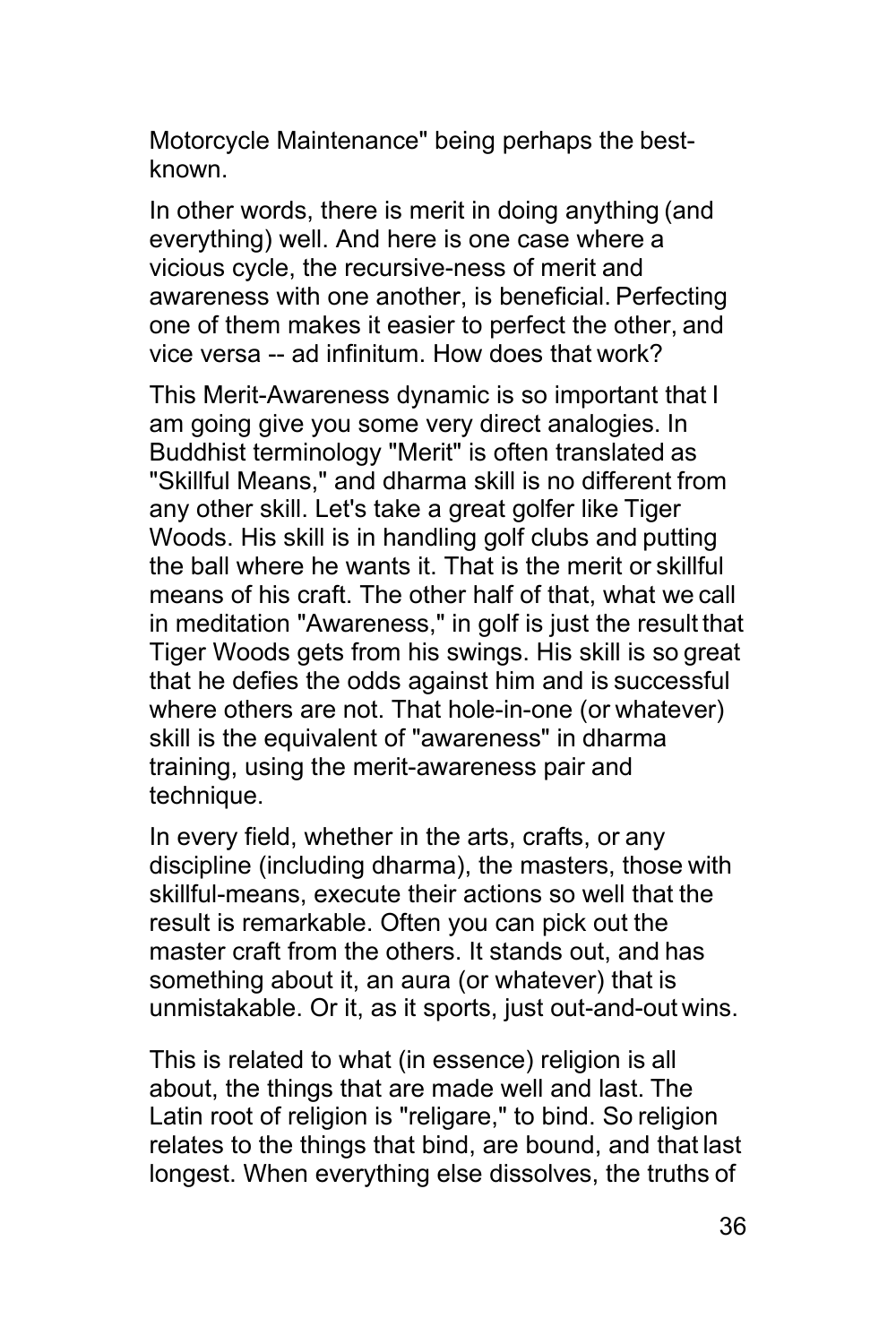religion still stand. That is the idea and dharma is no exception.

Everywhere we look in life there is skill and skillful execution. The Buddhists call this "skillful means," or more commonly just "merit." An action has merit, and is meritorious. A meritorious (perfectly executed) dharma action thins out our obscuration creating more awareness. We can see the nature of the mind better. More awareness allows us to see even more clearly yet to make an even more skillful action, and generate even greater awareness. And it goes on from there.

Let's take simple Shamata meditation practice (allowing the mind to rest on an object) for an example, but it holds true for anything we do with mindfulness. The more skillful we become in allowing the mind to rest (even more so for insight meditation), the more awareness results. The skill in resting the mind is "merit" or skillful means, and the resulting awareness is wisdom or "awareness." And they are recursive, meaning they feed on and catalyze one another. And here is how it functions:

Ever greater skill in resting the mind merits ever greater awareness and ever greater awareness gives us the ability to see how to use even greater skill yet, and so on, infinitely. Increased awareness allows us to see how to be even more skillful and more skillful action (merit) on our part generates even greater awareness, and on around it goes. It is a closed loop. Once this recursive process is started, it feeds on itself, escalates, and after a while reaches some kind of incandescence. It is self-perpetuating.

This phenomenon is so incredibly important that it cannot be stressed enough. It is, IMO, one of the true miracles of the dharma. However, getting the process to kindle, spark, and take fire can take a long time and requires constant practice. We have to learn how to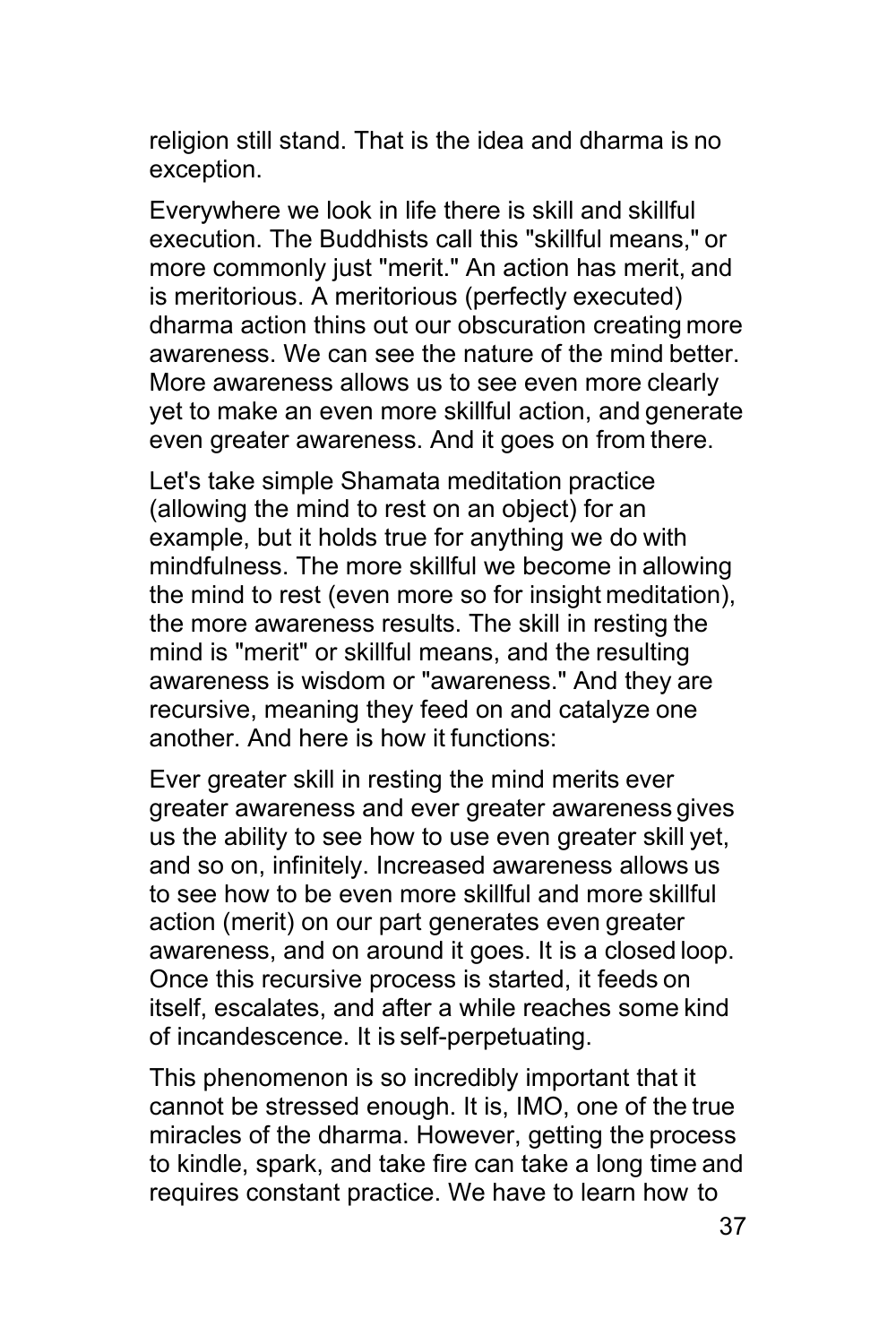do it.

In summary, a rough definition of merit is that it is what has to be accumulated for us to traverse the path to enlightenment, adding what must be added and removing what must be removed. And as mentioned earlier, the very word "accumulation" can be misleading, suggesting that we are piling something up somewhere. In fact merit accumulation involves paring down and thinning out our obscurations – making them transparent.

We know that merit and awareness include honing our mindfulness to the point where it takes fire and true clarity (insight meditation) is born. After that, the going gets easier because it becomes increasingly self-perpetuating. However, getting to that point is not always easy, which is why I spend so much time attempting to explain how to accomplish it. Buddha laid out these instructions 2500 years ago and they are still true today.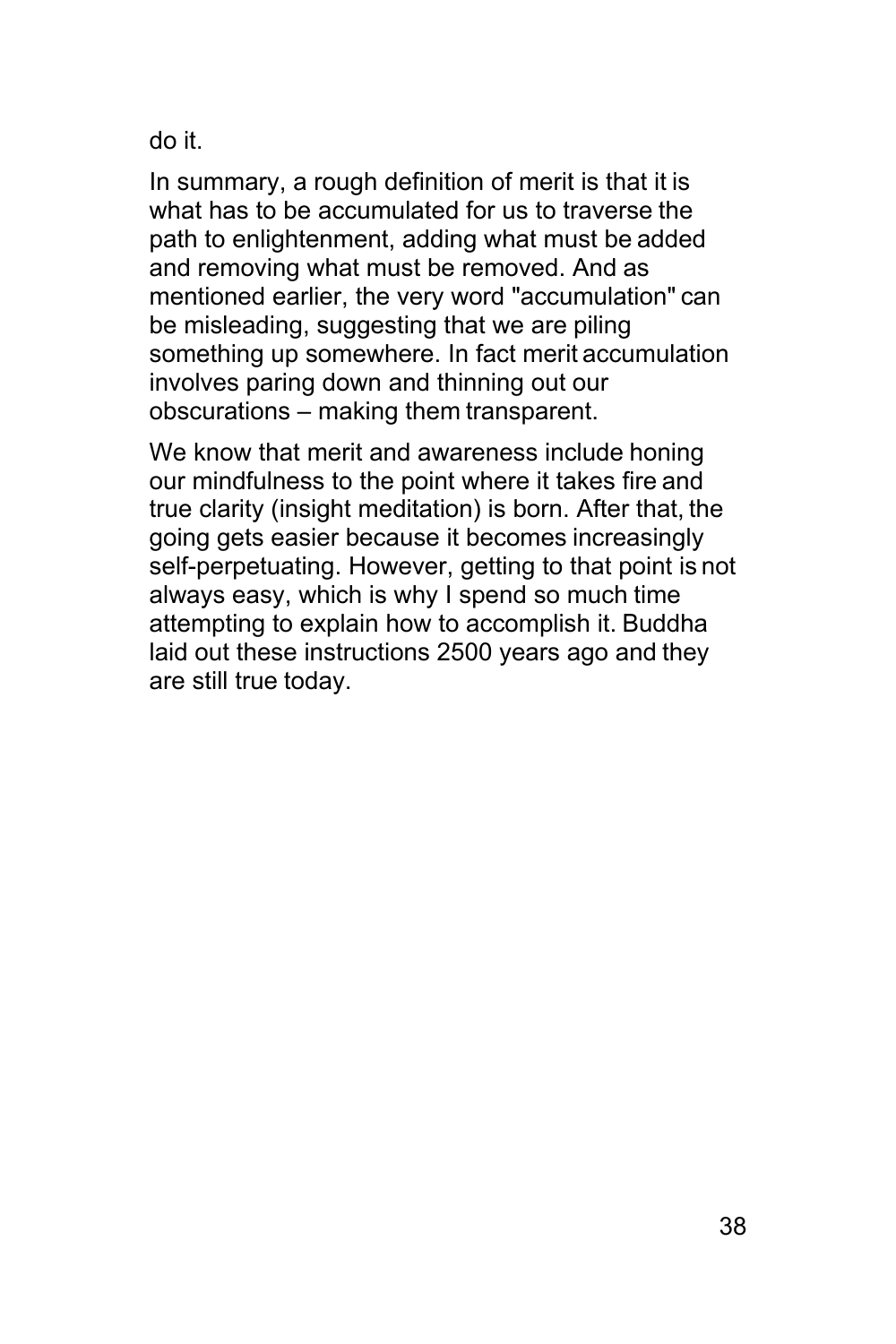### <span id="page-38-0"></span>**Accumulating Merit and Karma**

I know, I am like a dog on a bone with this stuff. The point of this series of blogs is to help make the "intangible" tangible, to become familiar with some of the more subtle Buddhist concepts. While intellectual distinctions of this kind may appear on the surface to be overly conceptual, these particular concepts translate rather quickly to the sphere of action, where mistakes on our part have real consequences. As an example, it can be important to understand the difference between accumulating good karma and accumulating merit. They are quite different.

Karma of any kind always has to do with Samsara (this world of cyclic existence) and never with enlightenment, while merit pertains to our eventual liberation from Samsara -- enlightenment. It is said that the accumulation of karma is certain, like a shadow following an object, and always leads to a higher or lower rebirth within cyclic existence. Our karma, even the best karma, will never liberate us, but only determines the kind of our next rebirth. Karma is inextricably bound to this world of cyclic existence.

And karma pertains only to our intentional action. Actions of ours that are involuntary, unintentional, or just unconscious are not karmic, since the volitional accent is absent. With karma, it is always the intent that is important.

On the other hand, merit is one of the two causes of our liberation from Samsara (and eventual enlightenment), the other being wisdom (awareness). And there are said to be three basic causes for the accumulation of merit: generosity (giving), moral discipline (virtue), and meditation. Dharma practice is all about the accumulation of merit.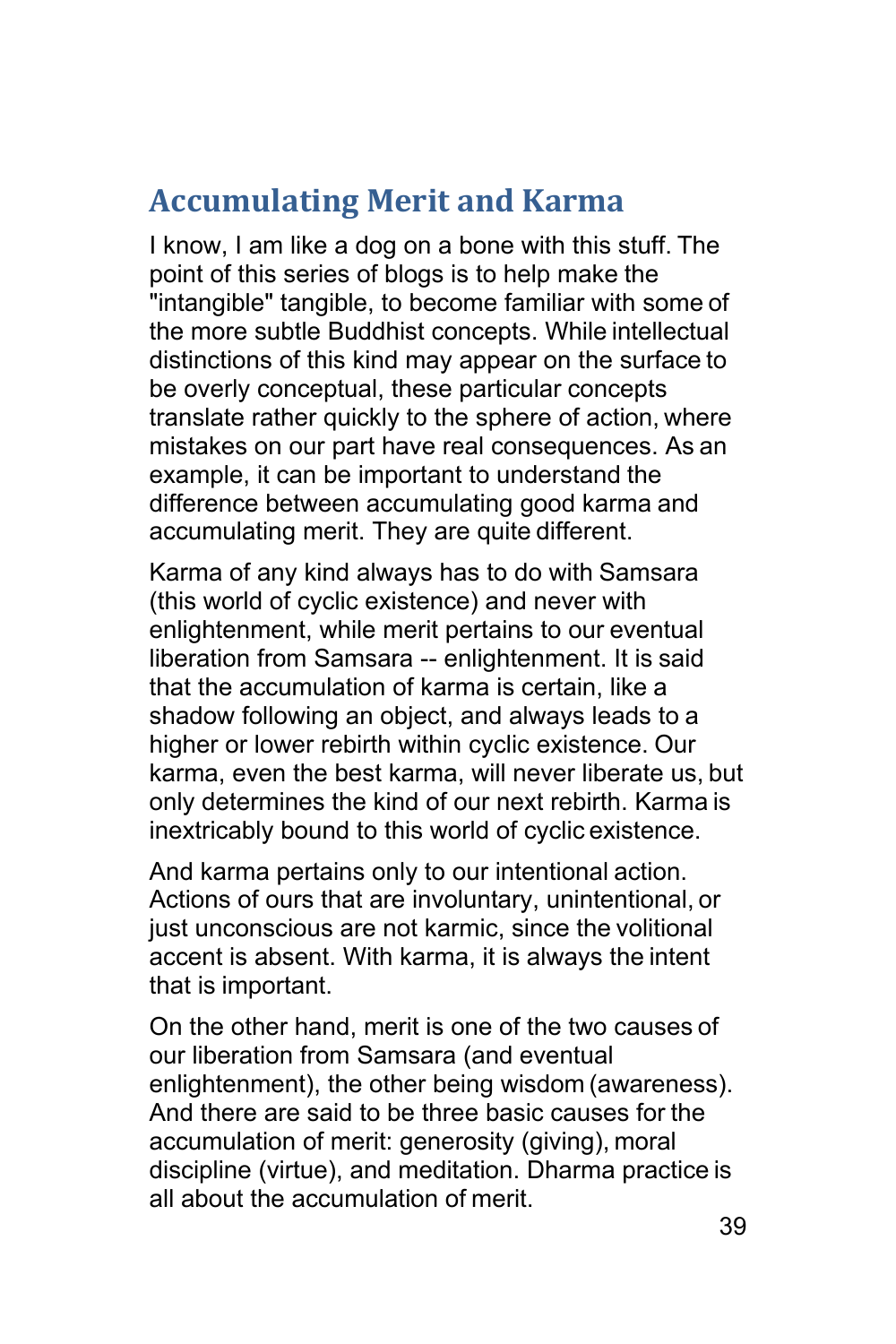And this practice is most often repetitive. Repetition of meritorious actions is important, if only to get them right. This is one of the reasons that various Buddhist practices are sometimes repeated 100,000 or more times, to make them habitual and pure. The chief contamination of our actions is considered to be reification, the mistaking of an ever-changing process for a real and permanent thing. You know, like the old song "Row, Row, Row You Boat," and the line "Life is but a dream." Well, mostly we believe that dream is real. We reify it.

Reification is defined as the fallacy of misplaced concreteness, like taking for reality what is just something we imagine or wish to be so, like the imagined permanence of the Self. We do it all the time.

Reification is a conventional truth that we assume for convenience. For example, the idea that something such as an automobile is a permanent thing. We can replace every single part in a car, which proves to us that what we have is a process and not anything more permanent. But it is conventionally convenient to consider our car as permanent, even though we know it is not. We do the same thing with our self image, and so on, like acting as if we will live forever.

We believe that what is impermanent actually exists in a permanent way. In other words, we "reify" (assign permanence) for convenience, forget we have done so, and then remain attached to our own creations. In dharma terms, these are examples of the obscurations that cloud our mind. The two accumulations (merit and awareness) are the cure for reification.

Merit requires a certain purity to be effective. My point here is that it is not always simple to perform a meritorious action without contaminating it with our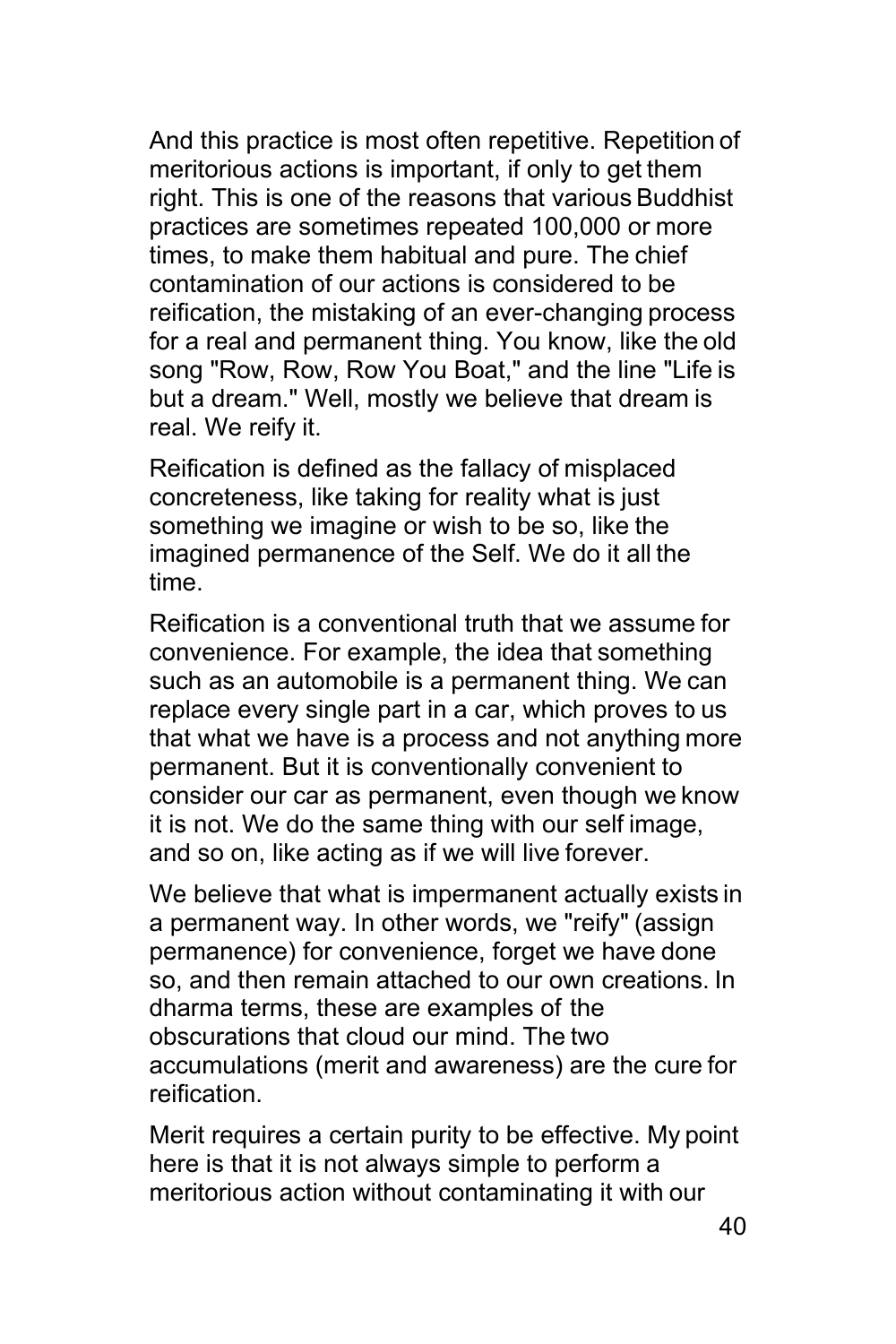own tendency toward habitual reification, without misplaced references to our self, and so on. In Chinese martial arts it is said that an action must be practiced 100,000 times for it to become automatic, and no longer require conceptuality. Dharma practice is similar. We repeat an action, like saying a mantra countless times, in order to purify that action and remove the contamination of reification.

It is clear that we need to discuss merit and awareness in more detail. For now, I will leave you with a description of the three kinds of bodhisattvas.

It is traditional to list three types of Bodhisattvas (who display three types of Bodhicitta), although many lamas point out that only the first type actually exists. The three types, from least to best are:

The KING, who works for the common good by aspiring first to perfect himself and achieve enlightenment, and then to help others.

The FERRYMAN, who ferries sentient beings across Samsara to enlightenment, including himself.

The SHEPARD, who puts others' enlightenment ahead of himself, refusing to go into enlightenment without everyone else.

As mentioned, only the first type of bodhisattva is said to actually exist because unless we are enlightened ourselves we can't lead others anywhere.

For me, the way I understand these three is as a progression. First we enlighten ourselves (The King),

then we accompany everyone else to enlightenment (The Ferryman), and finally we put everyone's enlightenment ahead of our own (The Shepherd).

Your thoughts on all of this please.

[In this image, the right hand is in the teaching mudra,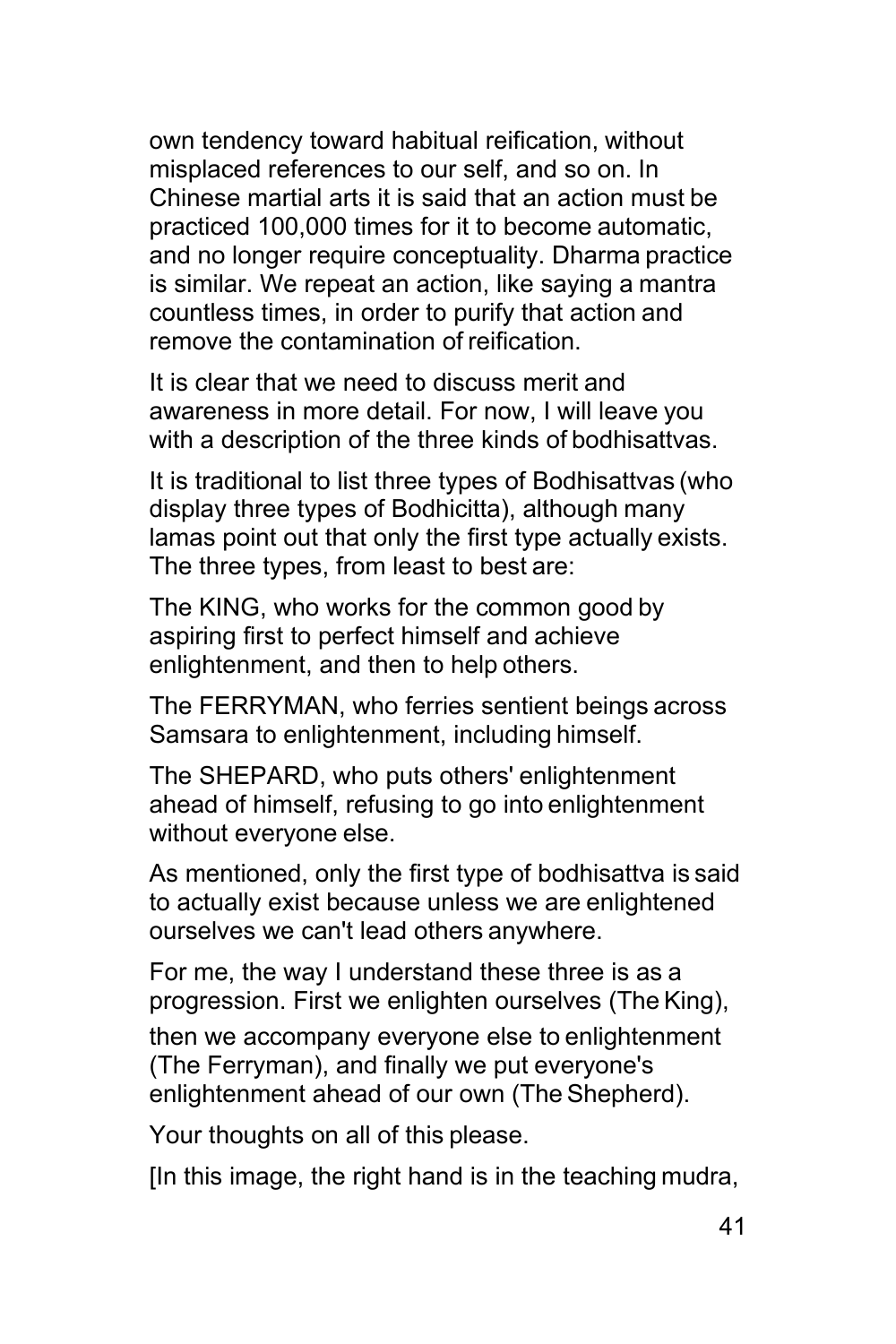while he left is in the protection mudra.]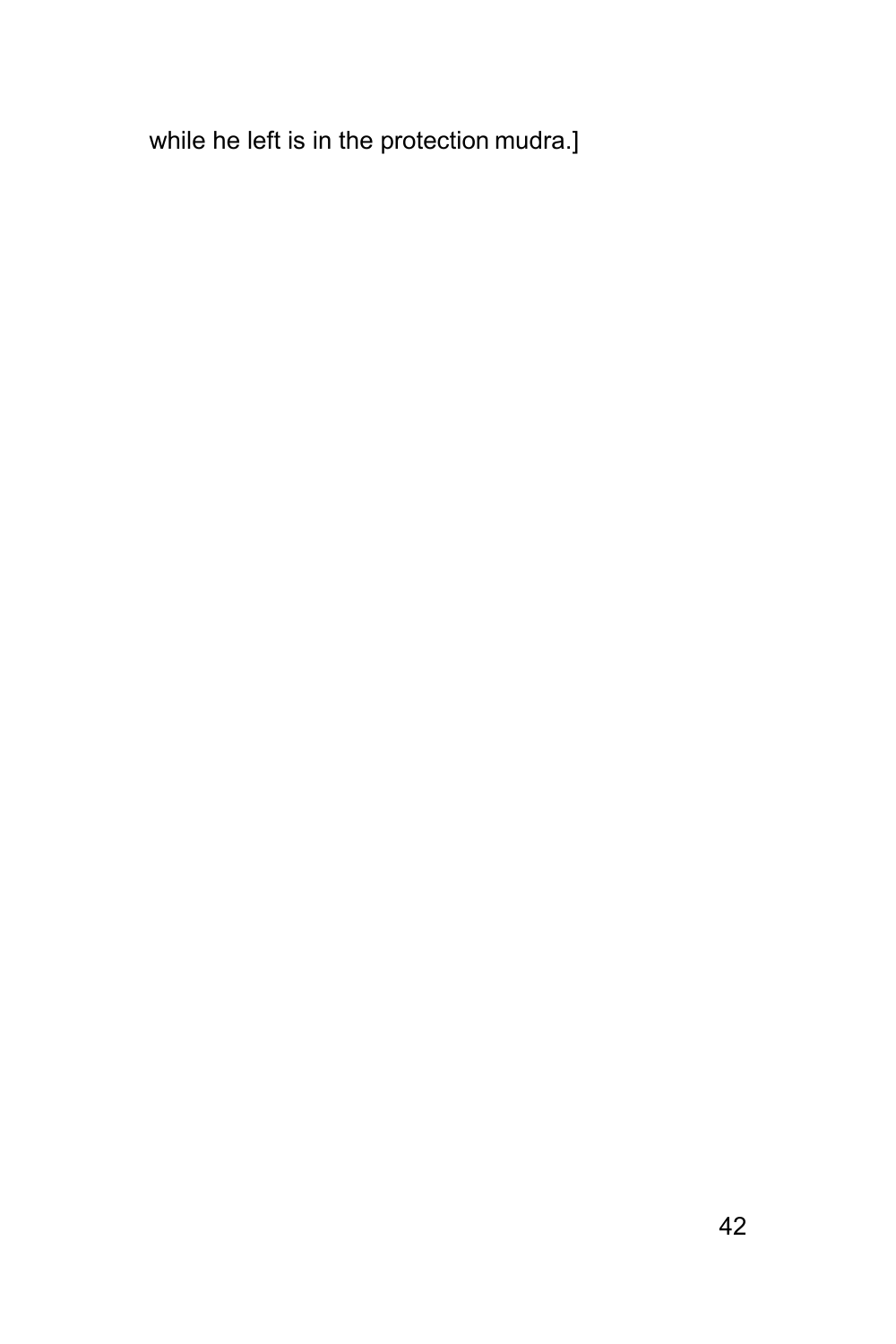## <span id="page-42-0"></span>**The Two Accumulations**

I am sorry to say that it took me many years to get the following concepts through my thick skull. Not sure what I was thinking or even if I was thinking, but I kind of let it go in one ear and out the other. Somehow it seemed like too great an effort or I felt that it was just not necessary for me to actually do it as suggested. Perhaps I don't like following directions. Anyway, that was a very big mistake on my part. This has to do with how we begin and end our dharma practice for each session (any practice), whether sitting on the cushion or in post-meditation out walking around.

In previous blogs in this series I pointed out that the effects of merit accumulation are key to reducing the obscurations that prevent us from recognizing the true nature of the mind. We perform acts all day long, most of them probably unskillful, but certainly some skillful enough to generate merit of one kind or another. What becomes of this merit? Does it just pile up in some corner of our mind, or what? Where does merit go?

I still have a lot of questions myself in this area, so I'm no expert, but the Buddhist teachers I have listened to suggest that merit, unless somehow contained, is just free to go away. We benefit from the merit whenever it is generated, but one-time only. Then it evaporates or otherwise trickles away. It did its thing. Obviously the question then becomes how do we accumulate merit beyond its initial effect? The Buddhists have a method to preserve merit, benefit once from it, but then still have it keep on benefiting us. How is this possible?

Karma and merit are two different things, but they overlap. No matter how good our karma can get, it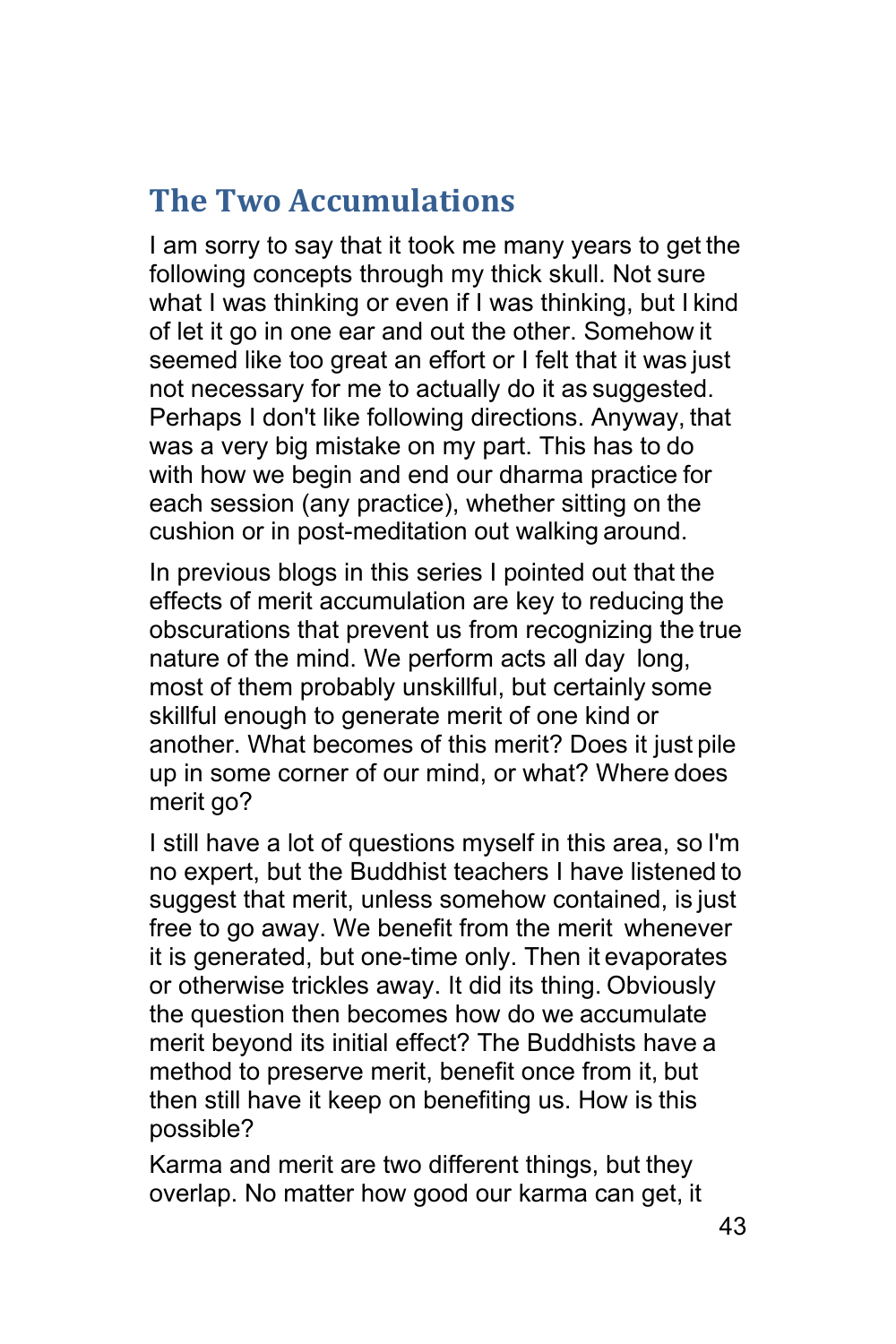only affects our rebirth in Samsara. And yes, karma also can generate merit, but it is said that while karmic merit makes for more pleasant conditions for us on the Samsaric (day-to-day) level, eventually it is used up and we regress to a previous state. So the merit from karma is temporary. What about the other use of merit as present in the dharma pair "Merit & Awareness?"

In the traditional gathering or accumulation of merit as in the pair, "Merit & Awareness (or wisdom)," the awareness gained from merit can be put to use by us to better see how to thin out and eventually remove whatever is obscuring our ability to realize our own Buddha Nature, what is called the true nature of the mind. The magic of all of this is due to both merit and awareness working together and an interlocking unit. One affects the other and recursively.

The overall recursive result of merit and awareness each catalyzing the other in return can result in the actual lessening of our obscurations, and that result we can retain. That we can accumulate. In other words, if we can keep from recording more karma by continually purifying our actions, we can hold onto that result, be it realization or any improvement in our dharmic condition.

I found that I had to stop imagining "merit" as something that accumulates somewhere outside of me, even though the translation of the Tibetan often is the "accumulation of merit." It is awareness that accumulates from merit (skillful actions) on our part. Instead, it is more accurate to think of merit as effects that are cumulative from increasing awareness, with the result that there is a gradual thinning out of our obscurations, rather than a pile of pixie dust stored up somewhere. In other words, merit accumulation (cumulative merit) is a process of skillful action that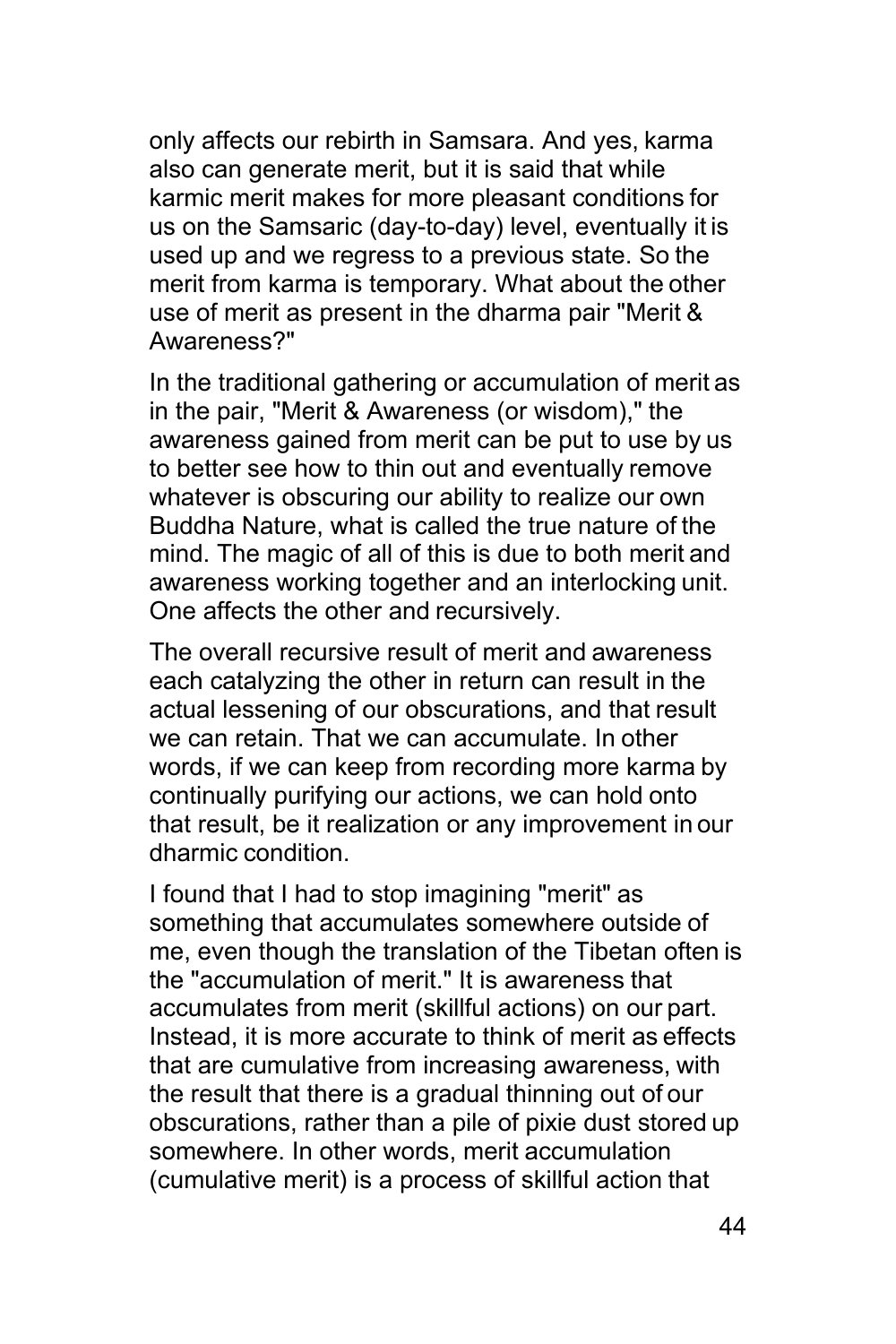generates awareness that helps us remove our obscurations so that when all is said and done, we have become clearer. That clarity (the awareness) is the result of cumulative merit (accumulating merit) and it can stay with us because it is us.

Now the way that Buddhists suggest to preserve the merit and awareness that is accumulated is by aspiration and dedicating it. And here again, the terms can be misleading, so hold on to your hats, for here comes another pair of essential dharma terms: aspirations and the dedication of merit.

Rinpoches that I have studied with make a big deal of having aspirations both before you sit down to practice and then dedicating the merit accrued after each time you have practiced. Some dharma teachers go so far to say that this is equal to or more important than the practice itself. I can't speak to that myself, but the idea is simple enough.

Before we sit down to meditate and do our practice, we declare our intent through an aspiration. We aspire. For example, we aspire for our practice to benefit all sentient beings – sentiment like that. It is that simple.

And, in similar fashion, before we get up from the cushion (or whatever practice we do) we dedicate any merit we have earned (however small) to all the Buddhas and Bodhisattvas that they may benefit all sentient beings and bring each to enlightenment. In a word, this is what comprises aspiration and dedication.

The Buddhist texts state that the results of any merit we accumulate (and fail to dedicate) only blesses us once and like a single drop of water falling on the ground, it evaporates, while merit that is dedicated to others is like adding that drop of water to the ocean. It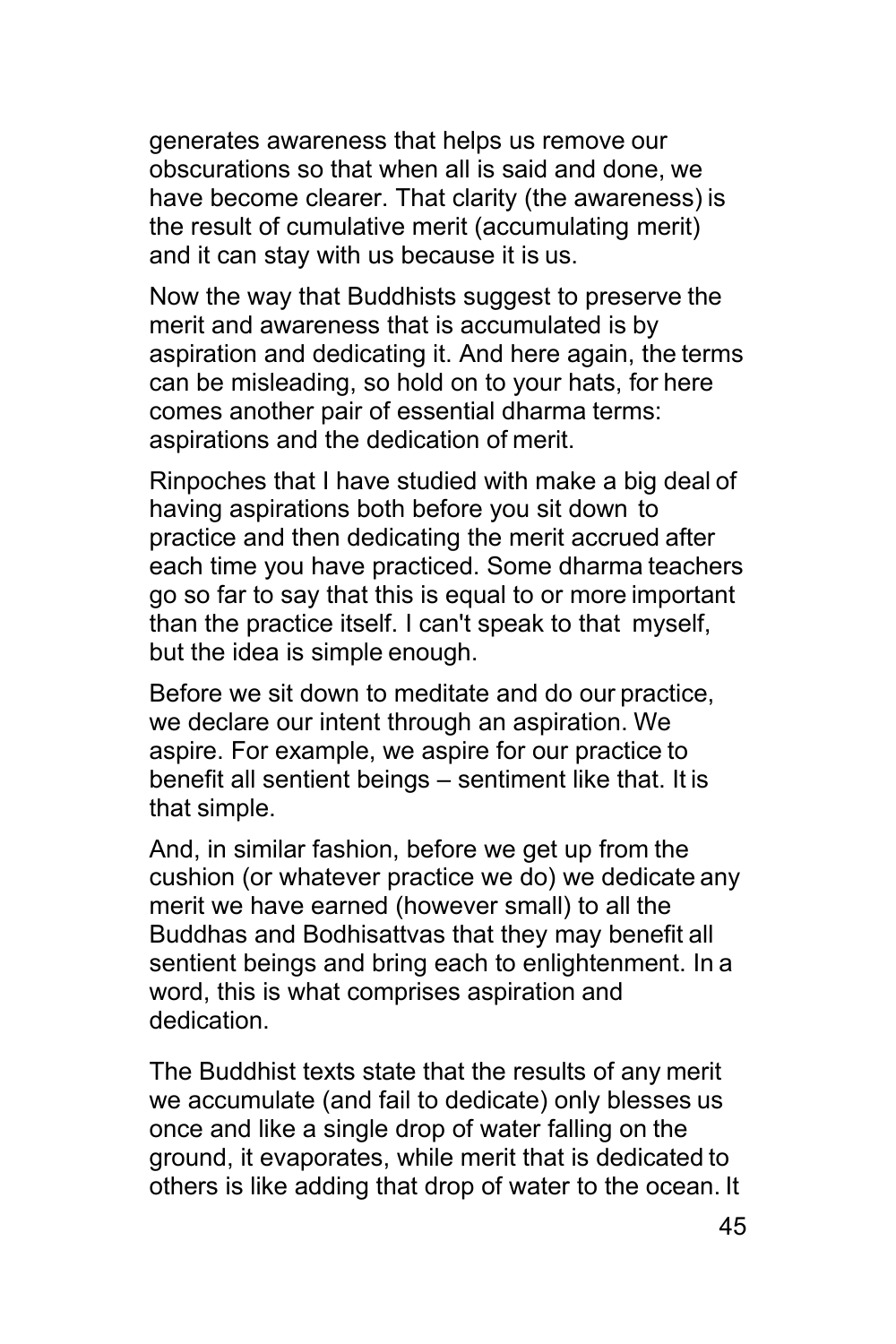lasts as long the ocean lasts. I am still thinking on that one, but that's what they say.

What I do know is that these four things, Merit & Awareness, Aspirations & Dedication, have one thing perfectly in common, that they exist as a method to somehow lessen our obscurations. It is almost as if these practices (as dedicated to others) are a form of misdirection, such as magicians use. I don't mean it quite like it sounds, so bear with me.

While we are focused on aspiring to help others and dedicating any merit to others, actually the purity of our intentions is streamlining our own view (and mindstream), gradually eliminating our particular obscurations. The problem with aspirations and dedications is that they can be (here using the Buddhist term) "poisonous," meaning they can be tainted by our own selfish attachments. By offering our aspirations and dedications to others, we sidestep our self and are one-step removed from our own selfish interests and that much more aerodynamically spiritually pure or "dharmic."

So, in summary, and this is the extent of my understanding, the emphasis on aspiring to help and dedicating merit to others perhaps does benefit "others" in this world in some way. I can't say. But I do know that removing self-reference (our own selfishness) from the equation gives us a better chance (makes it easier) to be pure in our own dedication gestures. And it is that kind of purity that gradually removes the layers of obscuration we have accumulated.

I tell myself that dharma practice makes us more aerodynamically sound and able to rise above (and transform) the fierce winds of change that Samsaric life subjects us to. And here is another analogy I use with myself; perhaps it will help.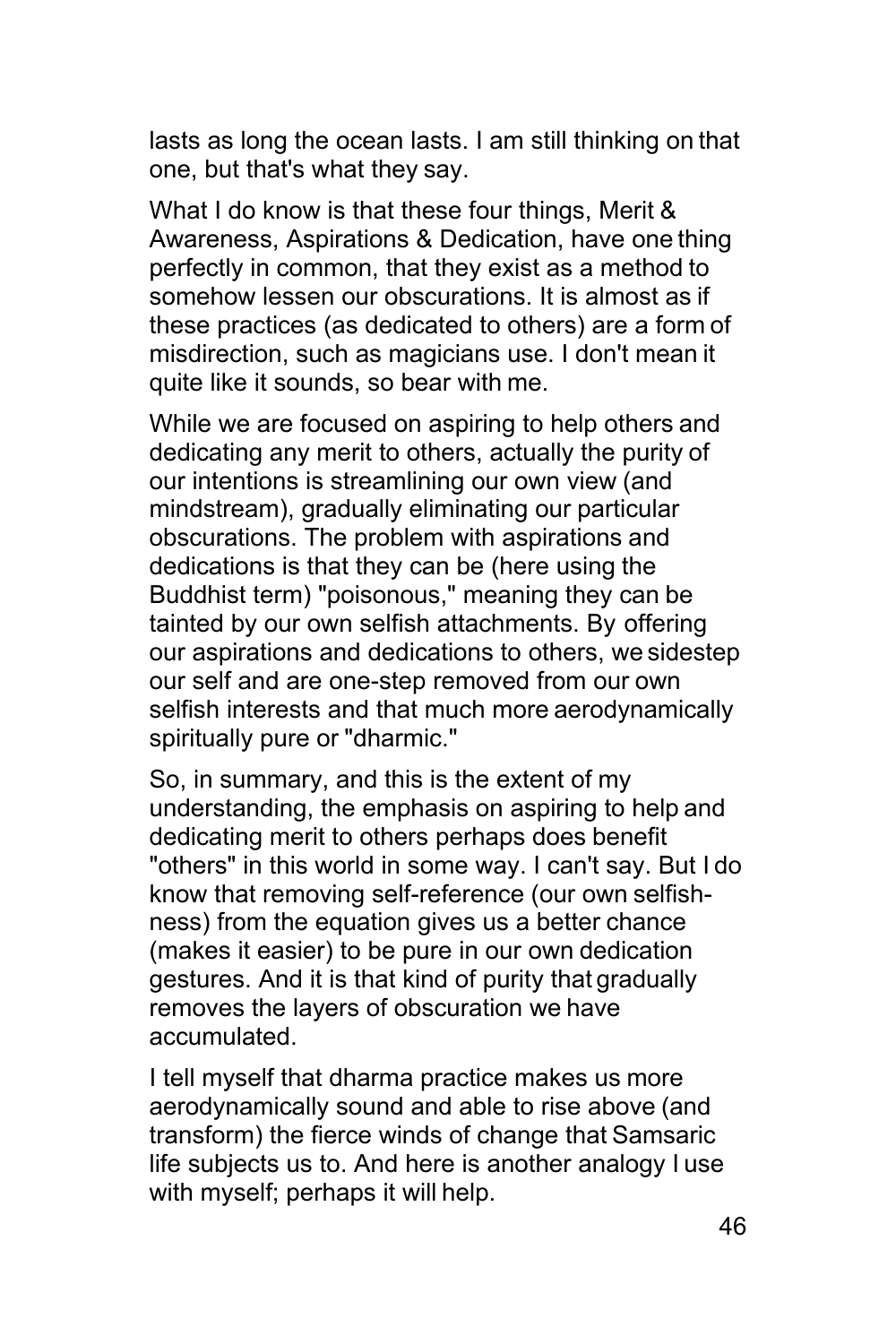Dedicating merit to others is not unlike spinning a coin on a table top. We have to spin the coin and get our fingers out of the way or the fingers affect the spin. Here the fingers getting in the way represents the self-attachments clouding our merit.

Apparently when it comes to including ourselves in the offering, it is too easy for our habitual attachments to me, myself, and I to occlude or obscure the purity we need to attain in the way of merit and its resulting awareness, so we are encouraged instead to include others along with ourselves, and even before ourselves.

And I have not discussed "Awareness" (also called wisdom) here, but it should be fairly obvious. We intuitively know that awareness IS cumulative and not stockpiled at some spiritual Fort Knox. Awareness increases and it just "IS."

The entire point of this blog is that merit, skillful execution of whatever we are doing, generates awareness commensurate with its purity and skill. That increased awareness is what allows us to see better how we make our next move or act. More skillful actions generate even greater awareness, and on and on. This is a process of purification (as dedicated to something other than our own self), and the result of this purification is a more pure or aerodynamically hewn "us." We (in our awareness) are the accumulation that merit brings. We are the awareness. It is our awareness.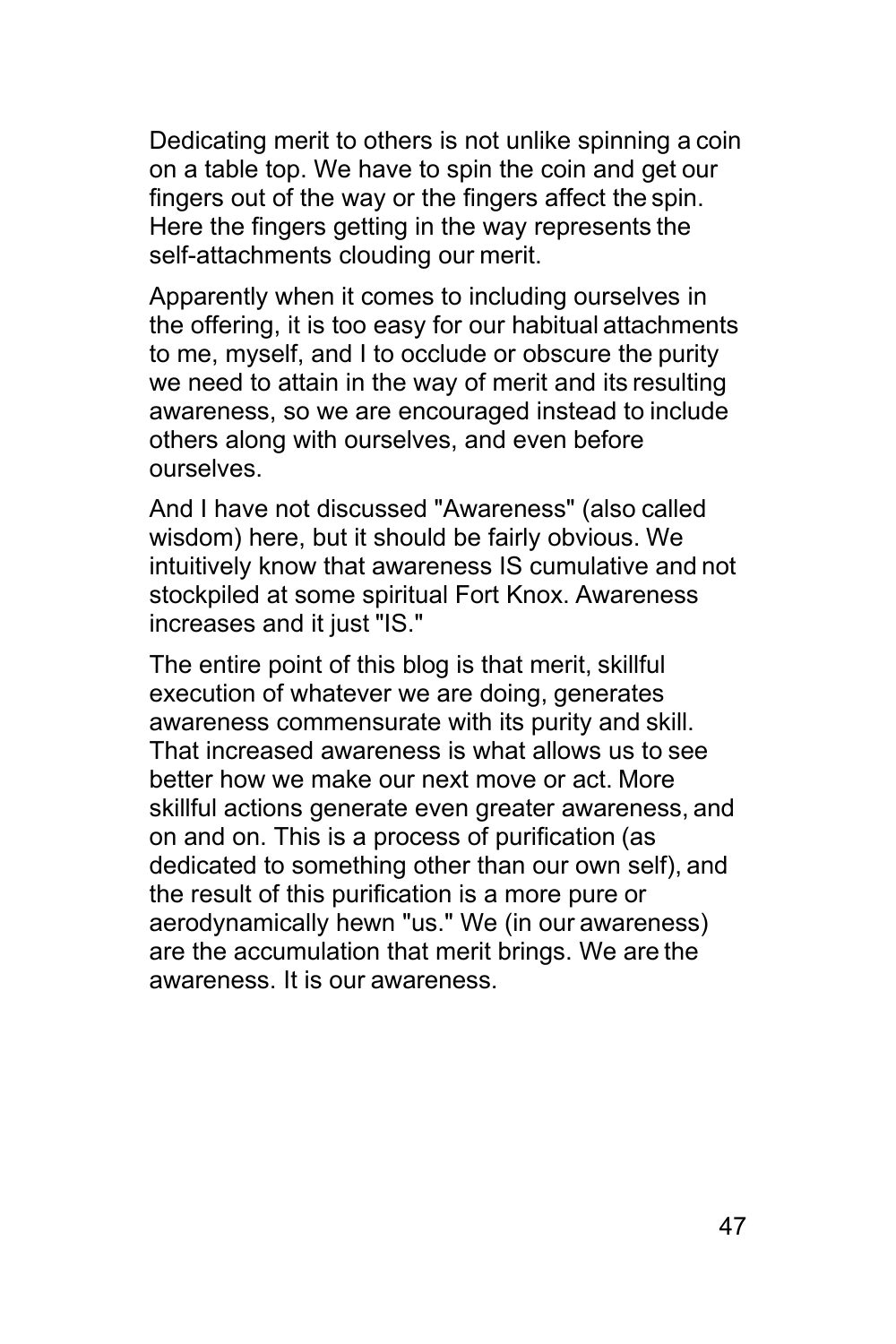## <span id="page-47-0"></span>**Enlightened Heart**

Buddhism brings with it some concepts new to most of us here in the west. We get it that Buddha was a human (like we are) who enlightened himself, and his method (how he did it) is called the dharma. And Bodhisattvas are those on their way to becoming Buddhas. But what about that other (and more mysterious) term Bodhicitta, pronounced "bōdhicheatah." What is that?

Bodhicitta is one of the more subtle of the Buddhist concepts, often difficult for beginners to grasp, and yet at the same time said to be the most important in practice. I don't claim to know that much about Bodhicitta, but I feel it is crucial for each of us to understand at least something about what it involves.

The Sanskrit word Bodhicitta translates to something like "Enlightenment Mind" or "Heart of Enlightenment," a dynamic rather than a static state, so perhaps a better translation is a "mind that strives for enlightenment for all beings." There is a compulsive element to the concept that is key here.

Strong Bodhicitta is a ceaseless and one-pointed striving to benefit others, a permanent attitude. "Enlightened Heart" is my favorite translation for the word Bodhicitta. We usually speak of the mind being enlightened, but the heart must be too. Bodhicitta is the heart center of enlightenment. It grasps us at the heart level and drives to help realize enlightenment for all beings, including ourselves. Bodhicitta is the deep urge to help others realize what they already are.

Bodhicitta is another of those concepts that (like recognition of the minds true nature) we can only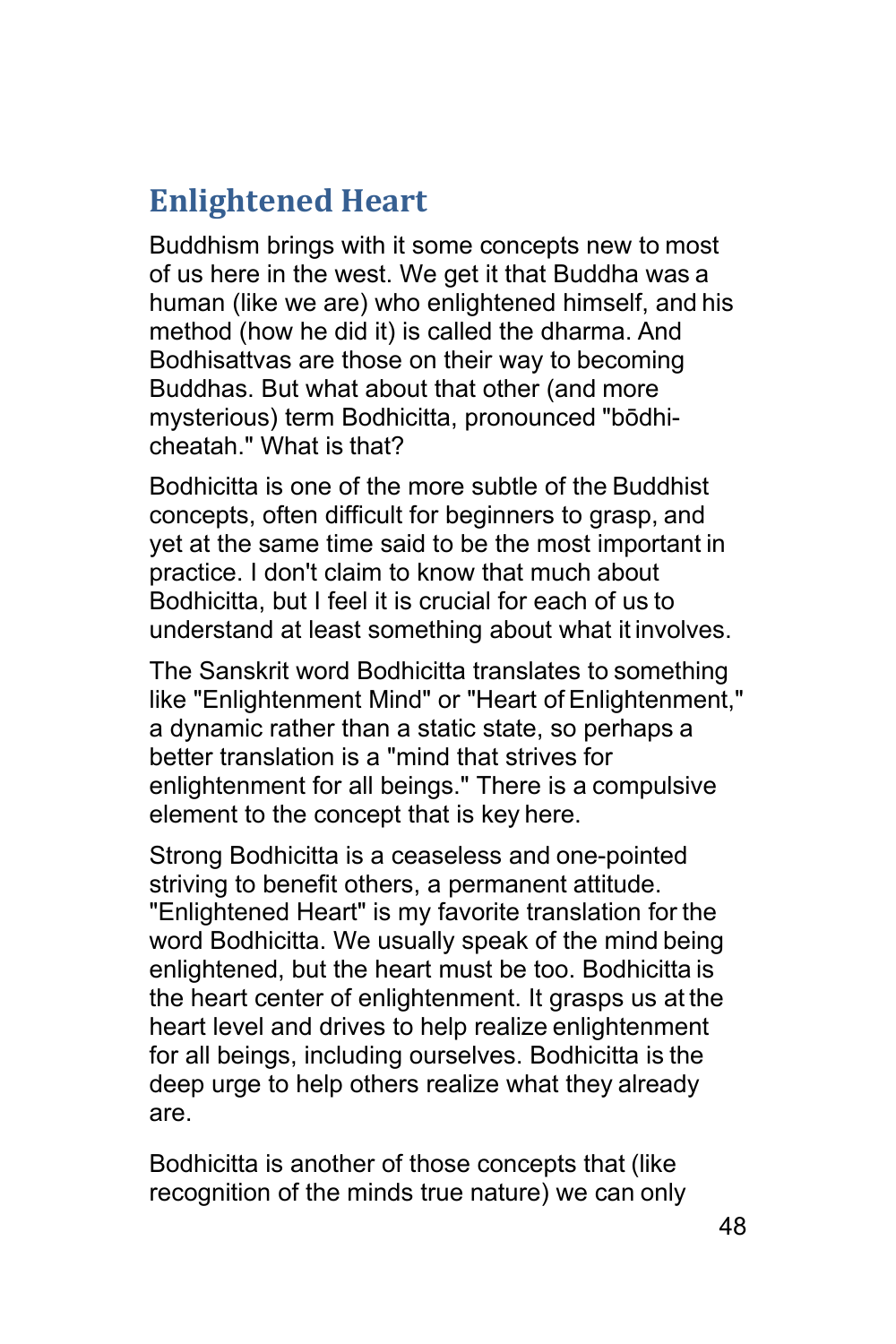guess at what it means. Initially we have no direct knowledge of what Bodhicitta is like until it dawns on us, so there is a bit of a vicious circle here. Of course we read about it, hear it spoken of in teachings, and do our best to get a "sounds-like" idea of it going in our mind, but beyond that, the simple truth is that we just don't know that much about Bodhicitta when we first start out.

One thing we can know is that all of the great dharma teachers place Bodhicitta at the tip of the top of what we each need for enlightenment, so we can't just ignore it. The great lama Bokar Rinpoche, in my opinion, said it best:

"Bodhicitta is the electricity of spiritual practice. If it is cut, nothing works anymore. Animated with bodhicitta, all ordinary activity, all works in the world become a path to awakening."

So Bodhicitta is more of a drive or compulsion for enlightenment, not just for ourselves, but, of course, primarily for everyone else as well. We can make a patchwork quilt of ideas as to what Bodhicitta is, but the truth of it is that those ideas don't add up to experiencing it. In this case, indeed, the whole is greater than the sum of the parts we put together in our head. So how then do we get it?

In my understanding, Bodhicitta is a direct result of the gradual process of detachment and the ensuing rise of compassion. Bodhicitta is a fruition of practice, not something we have in the beginning. And it seems that the arising of Bodhicitta is also a natural result of what is called "Recognition," glimpsing the true nature of the mind, a quite advanced realization.

Rather than frustratingly attempt to generate Bodhicitta or pretend compassion, IMO our time is better spent taking what steps we can toward realizing the true nature of the mind. However, this typically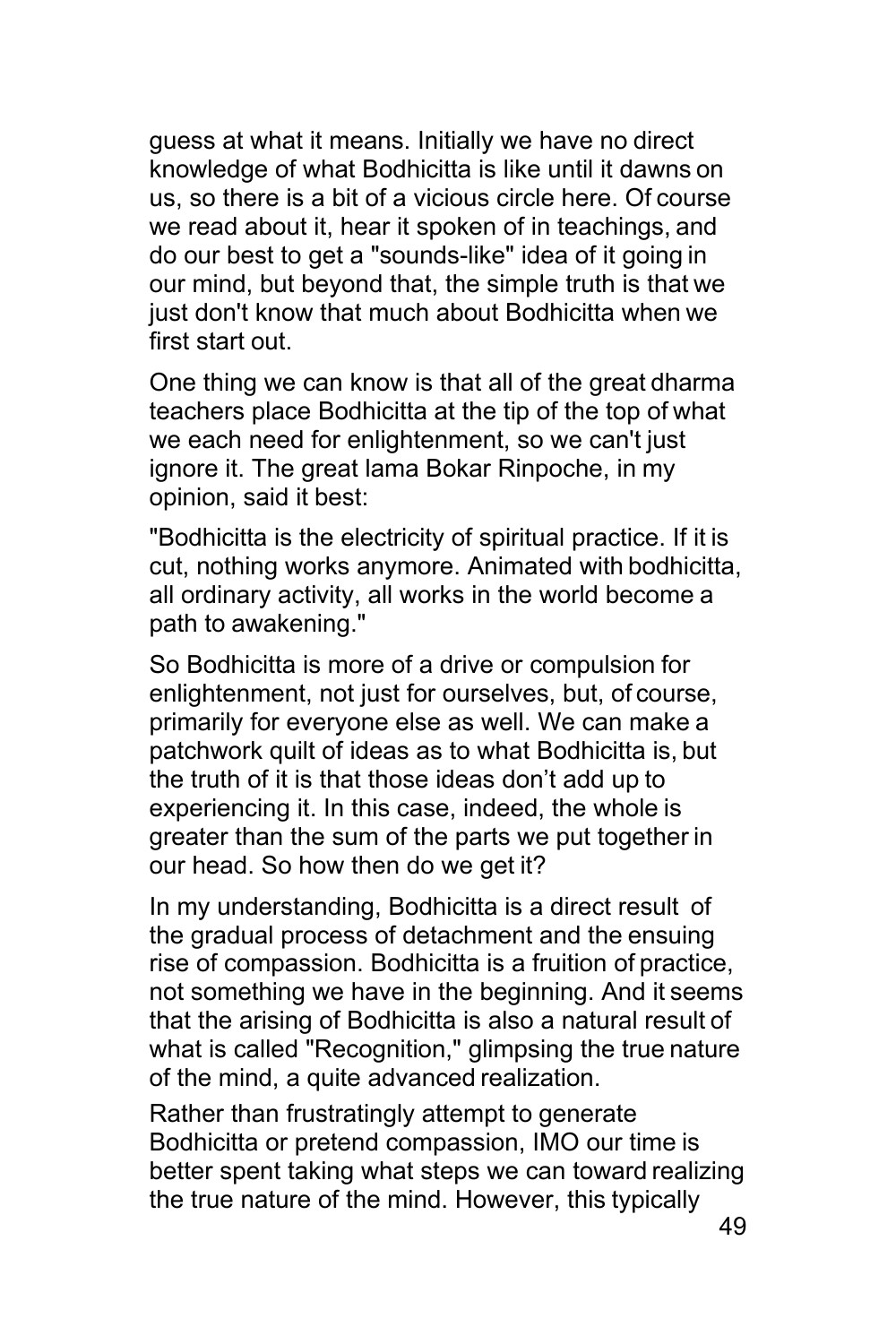involves finding a teacher to guide us, learning basic Shamata meditation, and then have our teacher instruct us in Vipassana (insight) and finally Mahamudra meditation, which eventually involves the pointing out (until we get it) of the true nature of the mind. After that, Bodhicitta will arise of its own accord. This at least is, to my understanding, the quickest and most effective way to achieve true Bodhicitta.

Bodhicitta is the incandescence to full flame of the spark of compassion that naturally occurs when we realize that not only do we all have Buddha Nature, but all we have to do is remove our obscurations to actualize it. When we realize this, we can't help but be electrified (as Bokar Rinpoche puts it) and driven to share this good news. Indeed, it is the best possible news for all of us.

Bodhicitta, once arisen, gets us up in the morning, stays with us through the day, and makes us not want to waste time sleeping at night -- that idea.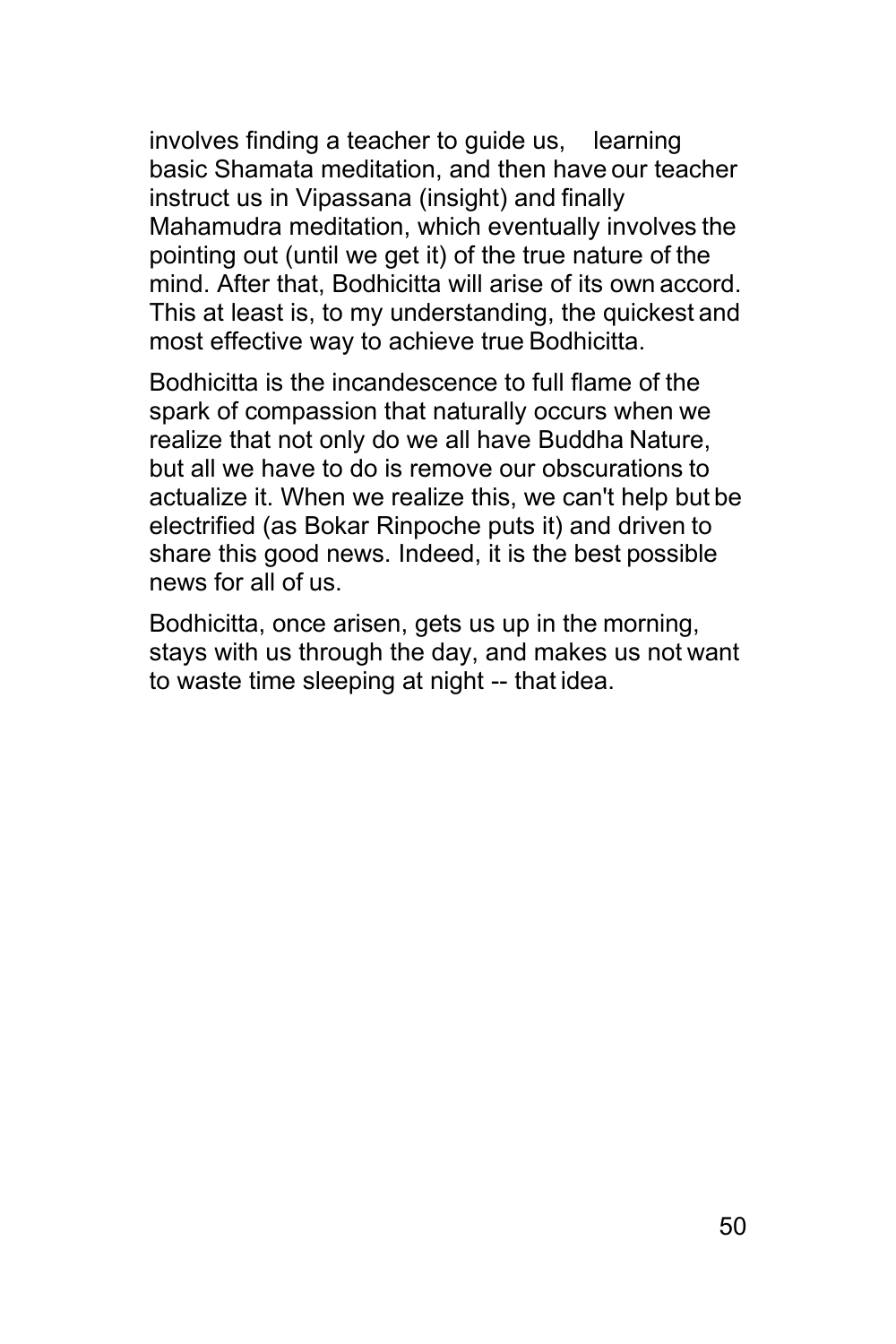## <span id="page-50-0"></span>**Enthusiasm for Practice**

No matter how you dice it, practice is practice, and that goes for dharma practice too. Enthusiasm for what (in the beginning) amounts to rote practice is almost an oxymoron. If you aren't enthusiastic, where is it to be found?

Well, how do you find joy right now in anything in your life? What gives you joy? Start there. People typically use a pebble or a stick for an object to focus on in basic Shamata meditation, and most often the breath. In themselves, these are not holy objects. You get extra points for using an image of the Buddha, but that is beside the point that there is no "right" object of meditation. We are welcome to pick an object we love to work with and concentrate on, especially if it helps, so make it easy on yourself.

Of course, if we chose an object we are attached to and then focus on the attachment, that won't work. It is the familiarity with and the concentration involved in whatever technique we choose that is our focus, rather than out attachment to it, plus the fact that we are relaxed when we do it, even though it may be complex.

We are also free to choose something unrelated to cushions and typical ideas of meditating. For me it turned out to be photographing nature. I didn't plan it that way, but as it turned out, close-up and macro photography takes sufficient concentration practice to be similar to the techniques of basic sitting meditation. I stumbled on it, but you may have techniques that require concentration you have learned years ago that you are already skilled at. Try using basic meditation technique on those. For me it was nature photography.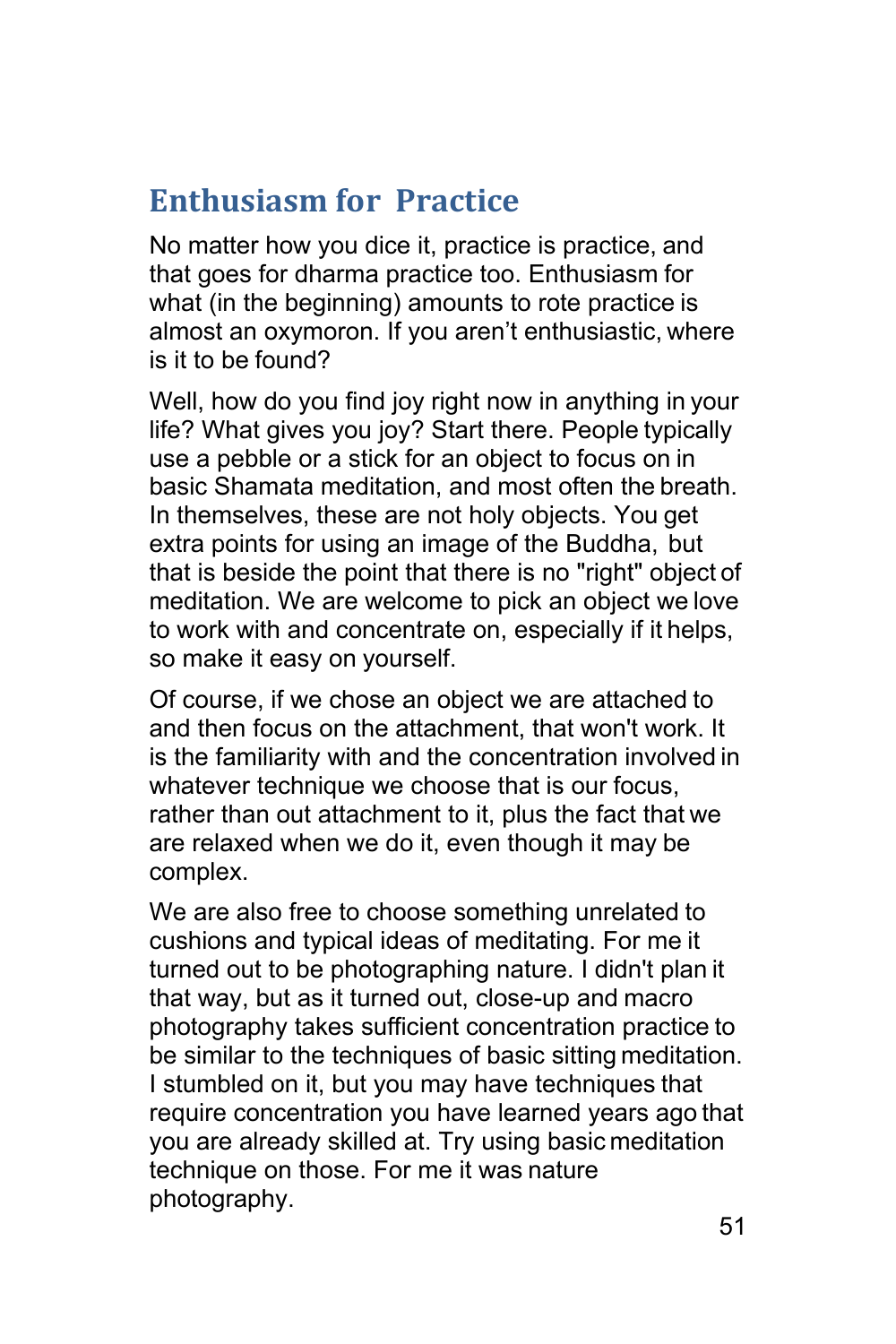And for me the best part was that I felt at home with nature, even joyful, and that was very hard for me to come by in standard meditation practice while sitting on a cushion. Just consider: meditation practice was new to me. Not only that, but I had no true idea what was supposed to come out of my practice, only whatever ideas I had scrounged up from books, teachers, and other students. Mostly I was in the dark about it all, but of course I thought I knew what the results of meditation would be. Few beginning meditation students have any real idea of what the fruition of meditation could be like. It is not our fault that we don't know. We just don't know.

Is it any wonder that I wasn't naturally filled with joy about practicing something I knew nothing about? It is the same way with my practicing anything. By any definition, it is a trial…. trying. For me it was very trying.

Like anything else we must practice, a certain amount of enthusiasm is required to get results. If you don't naturally have that joy because you are on a learning curve, you may want to look at that fact and find another object of meditation, something you already know and love, where the hard part is already done.

I am not suggesting that you give up sitting on the cushion, but if you are getting nowhere fast, then you might consider doing the identical sitting practice, but with a focus and technique that you already have skill in. In other words, a subject in which your learning curve is already over, so that you can concentrate with some kind of real joy on the practice itself. Make sense?

We really should not blame ourselves if the routine part of learning meditation technique is boring, difficult, and something we find ourselves slogging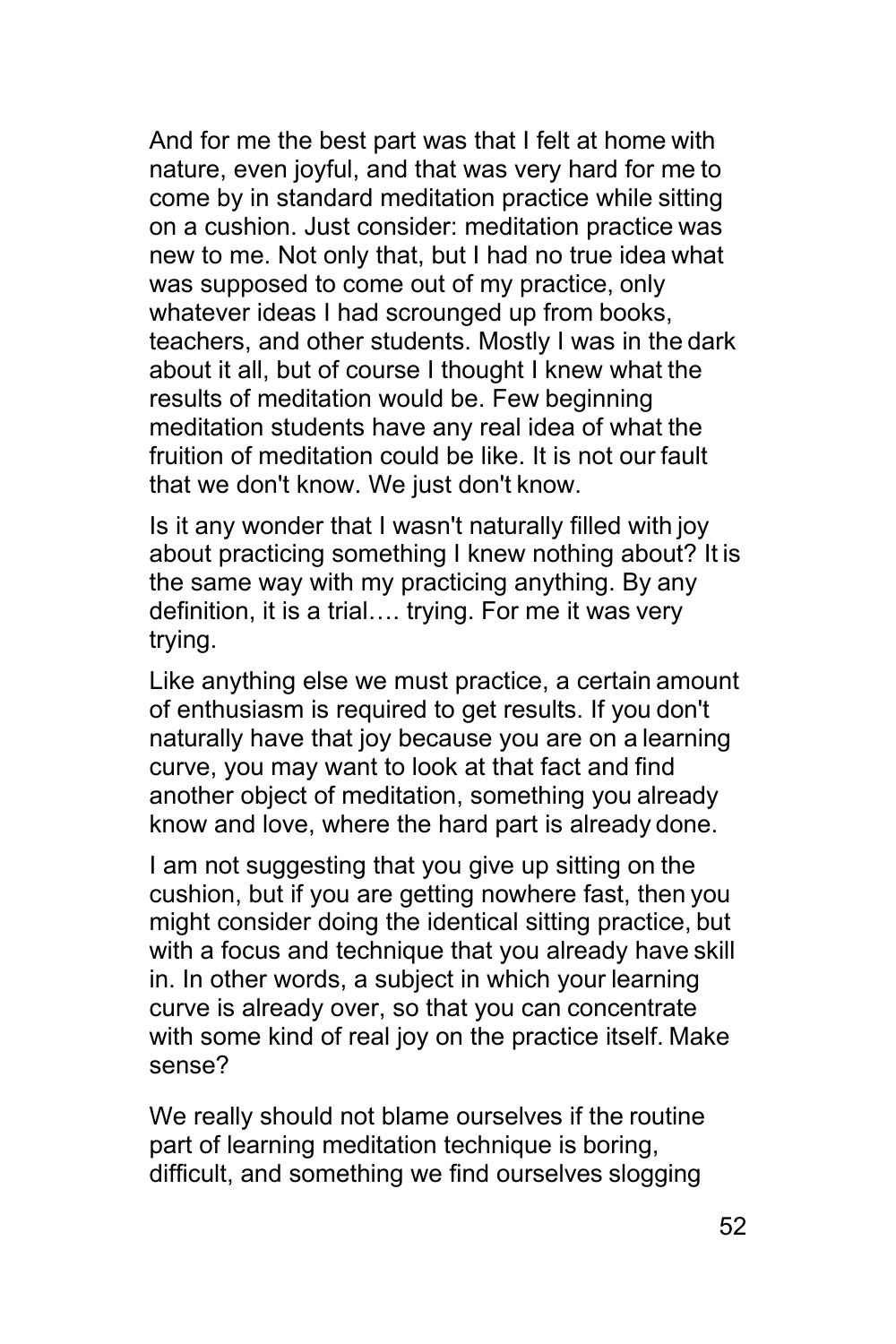through on faith that there is light at the end of the tunnel. The problem with that approach is that without some joy or enthusiasm it may not work or, if it works, the going is very slow, like taking the long-way around.

Whatever we concentrate and focus on (the object) in meditation requires at least some enthusiasm, if not actual joy, on our part. Perhaps some of us can get it up without resorting to non-standard (more familiar) objects of focus. It just did not work for me and I tried it for decades!

The memory of my faithfully practicing when I had no idea of what I was looking for (enlightenment or whatever) with a technique that was foreign to me, and trying to keep my spirits up, is painful even today. As I like to say, if we learn to play an instrument, we can put on a CD and at least listen to the music - what we are trying to do. We can hear beautiful music, even if we can't play it yet, so we know what we are trying to achieve.

But with meditation, there are no DVDs (or whatever) that we can just play and get a clear idea what our eventual meditation result (enlightenment, realization, recognition, etc.) will be like -- nothing. It is all left up to our own expectations and hopes, which at best are a patchwork quilt. I mean, just where did we get our expectations? Ask yourself. In my case I simply had it wrong, and had it wrong for years. The fact is that I was taught how to physically meditate, but no one explained what I should expect, at least not well enough to help.

So, if your current meditation practice resembles a dry desert wasteland, mix it up by finding an object of meditation that you already care about. Let's face it, basic meditation technique involves concentrating on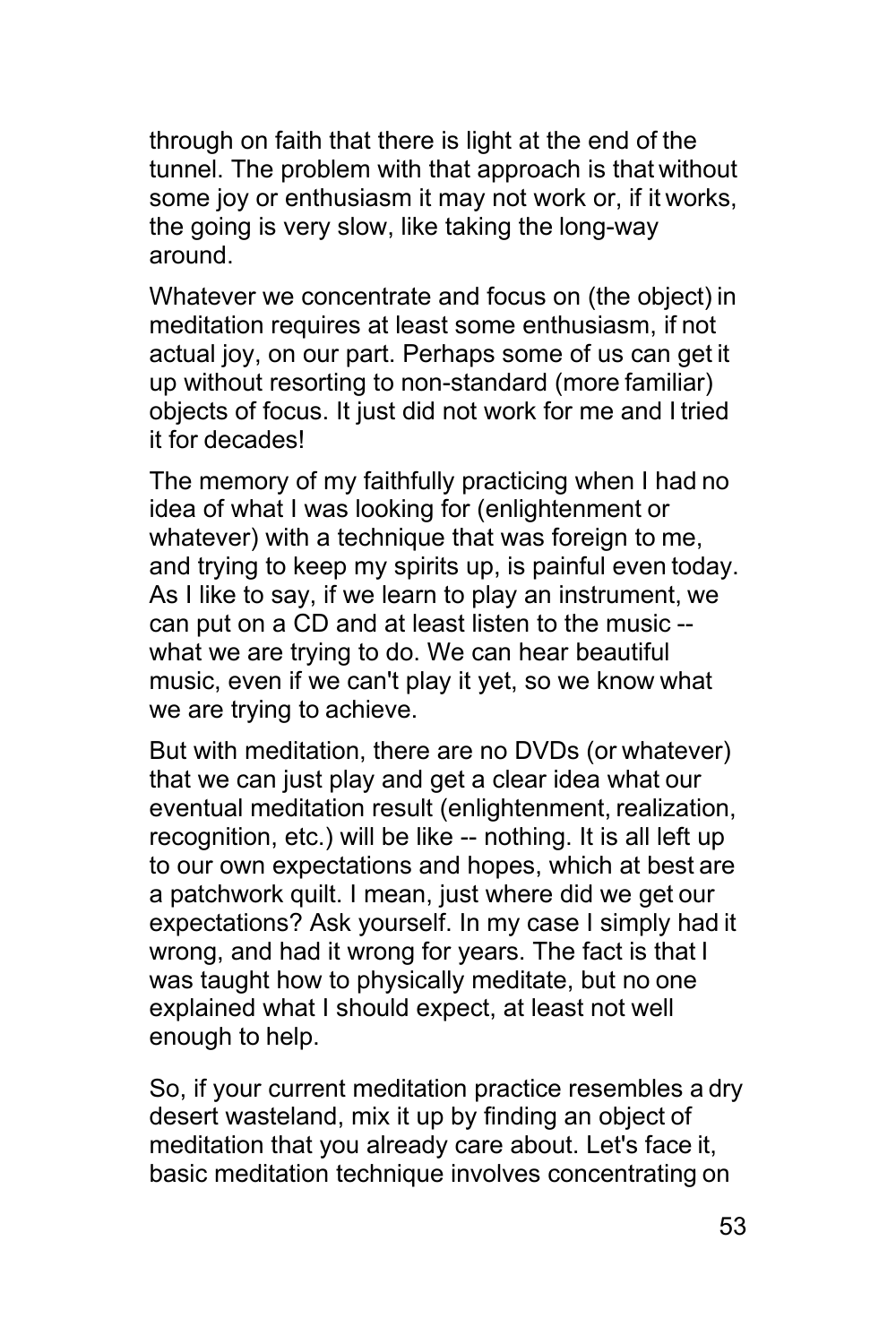an object and bringing your mind to it when you find yourself getting distracted. That's the technique. While the breath is often suggested because of its portability and familiarity, any object will do and we get to choose. For me it helped to shake of the "holier than" whatever attitude of sitting on a cushion and the piein-the-sky expectations I had.

In other words, you can do this with any discipline you have already mastered, like tying flies, building model airplanes, or any other craft that requires concentration and focus. Something you will find out later in meditation is that we have to make ourselves at home and become comfortable with the procedure and object of focus. We have to just let the mind rest. That's what the technique is all about, so you might as well start relaxing and being comfortable now. A new and unknown situation may not help, so look around for something familiar that you already know and love. It worked for me.

Meditation practice without enthusiasm is very difficult, if not impossible. This is a little Catch-22 that only we can solve. We may have to do whatever is necessary to have interest, enthusiasm, and preferably some joy in practice.

And there is another consideration. Even in traditional meditation technique, we become wedded to the technique of meditation on the cushion and later have to learn to apply the technique to everyday life. It is in post-meditation (everyday life) that we eventually will spend the most time practicing in. The baby is the meditation, and the bathwater is whatever object of meditation we choose, cushion, tying flies, playing chess, etc. At some time in the future we will have to separate the mediation we learn from the particular object we used to learn it through, so that we can meditate in whatever we do. We have to transfer the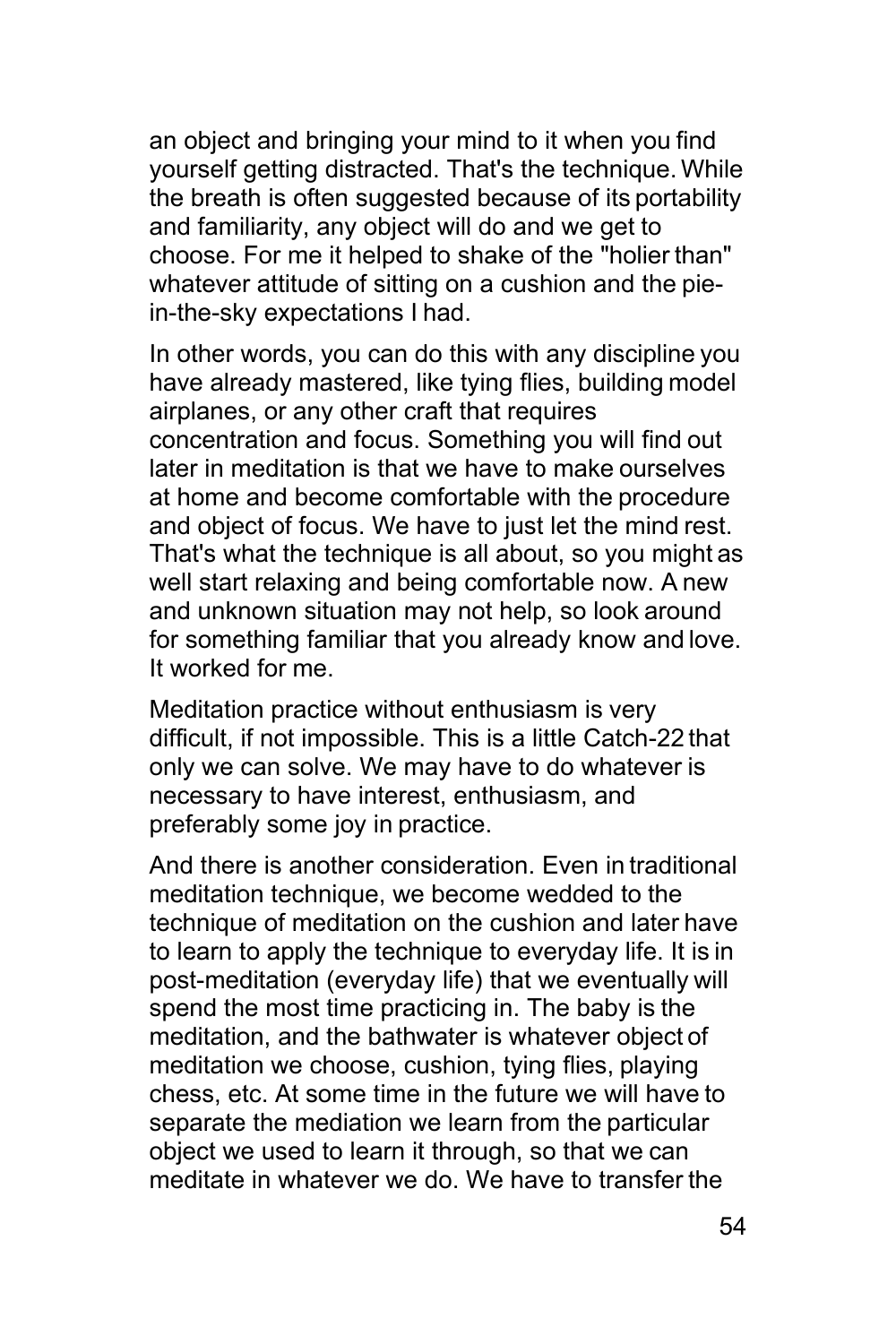technique to whatever we do in life.

As mentioned, I initially learned to meditate while shooting close-up photography. And yes, at a later date I had to learn to separate out the meditation from the photography, and that took a while, but not as long as never learning to meditate properly in the first place.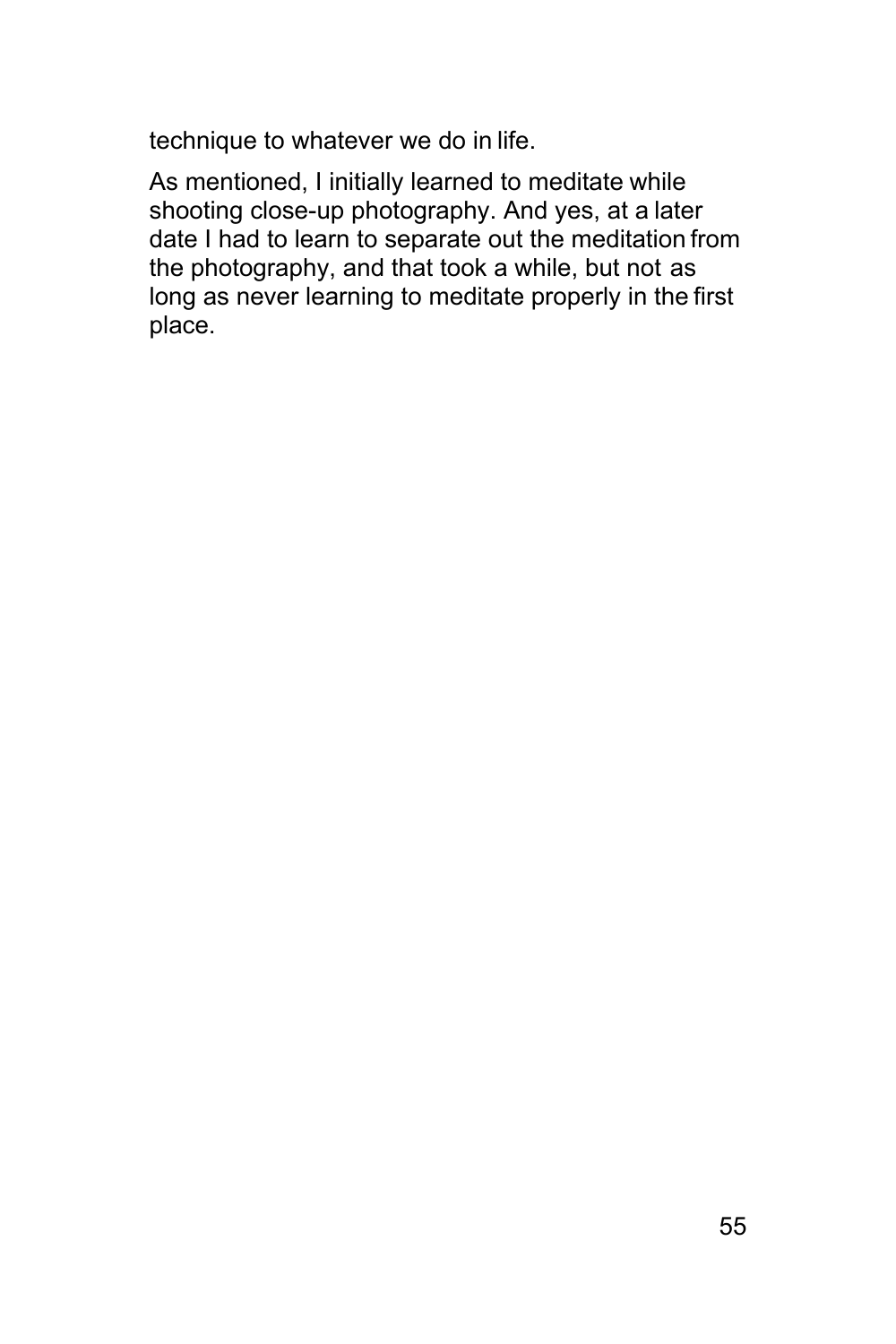## <span id="page-55-0"></span>**How Much Practice is Enough?**

How much time we devote to meditation practice is a conundrum, one that has all kinds of answers depending on how we approach it or who we ask. It is not unlike the salesman who asks "How much do you want to spend?" Of course, just starting out we tend to have no idea. How can we know what we don't know? We are just beginners.

Early on in life I figured out that I would never get to heaven by going to church on Sunday for an hour. It is the same with meditation practice. We are probably not going to get enlightened on a pittance of effort. How could we? Would I learn to play music on guitar by practicing only an hour or two a week? It takes more than that, but how much? And where do we find the time?

I can answer that last question right off. I always chuckle to myself when I run across a friend who claims they are too busy to do the things they really would like to do. I know that is not true. A personal mantra I recite to myself is "Time is something I make," meaning we make time for those things that are important. It may seem impossible, but we do it anyway. Time is something we can make.

As for how much time for dharma practice, the experts say different things like, at least five minutes a day, half an hour, an hour, a good two hours, and on up to 24x7. What I found out after some years is that no amount of time, short of all day long, is ever enough. Ultimately we want to mix meditation with our life, like engaging a clutch, so that we are being mindful all the time. That is how long we should meditate and this is not an unrealistic expectation, but it takes (pun intended) time. In the meantime we have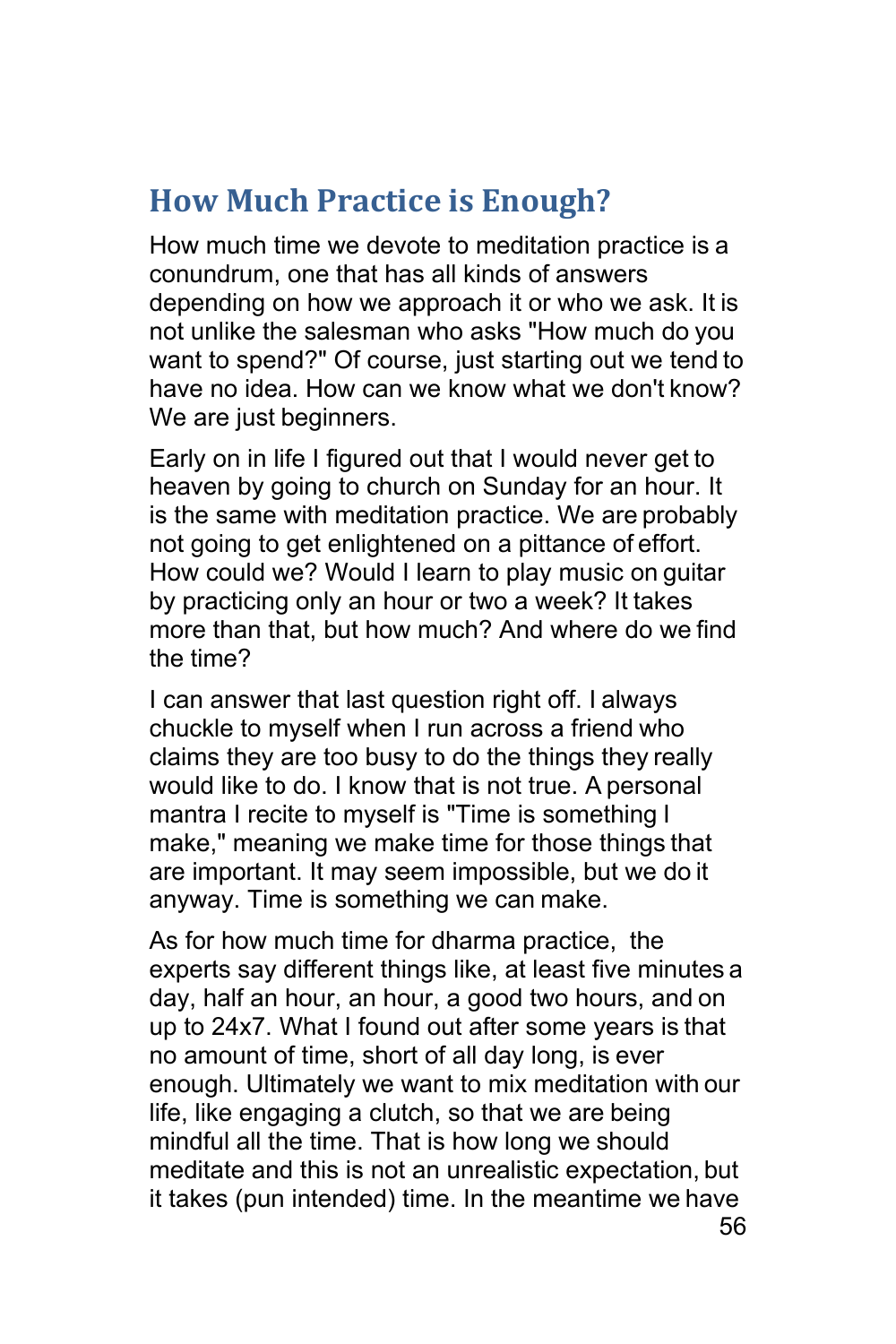to start somewhere, and make some preliminary effort. Of course, it is a drop in the bucket, but at least we are on our way.

Back in the beginning of my own meditation practice, I tried to practice every day, even if it was for only a short while. Some days I would forget to practice, so I can remember at times sitting up in bed when I was going to sleep and meditating for maybe two minutes, just to keep my commitment. You can be sure I tried everything, every which way but loose that is.

And for most of us, the simple truth is that we won't be logging enough hours just sitting on the cushion. We just won't. We have to work. We have kids, responsibilities, and so on. It is clear from looking at our schedule that we need to mix our meditation technique with our daily tasks at home and at work, but how is that done? In the long run, this is the only answer, unless you want to become a monk. And I have seen enough monks in my life to know that they too have a busy life aside from meditating.

Meditation, like any other kind of practice, runs on enthusiasm. It's what keeps us going and without it, we are on a dry run and it really can be tedious.

My point here is that the key to how much time we can (or need to) spend on dharma practice depends on our enthusiasm, so look to that, but it is a real Catch-22. If we have no results, there is little enthusiasm, and with little enthusiasm there are few results. Many of us are just treading water trying to figure out how to make all this work.

Well, as they say, start where you are. All advanced meditation practice is based on having at least some firm grounding in basic meditation, what is called Shamata. Like learning chords on a guitar, without them you are not going to be playing music. Without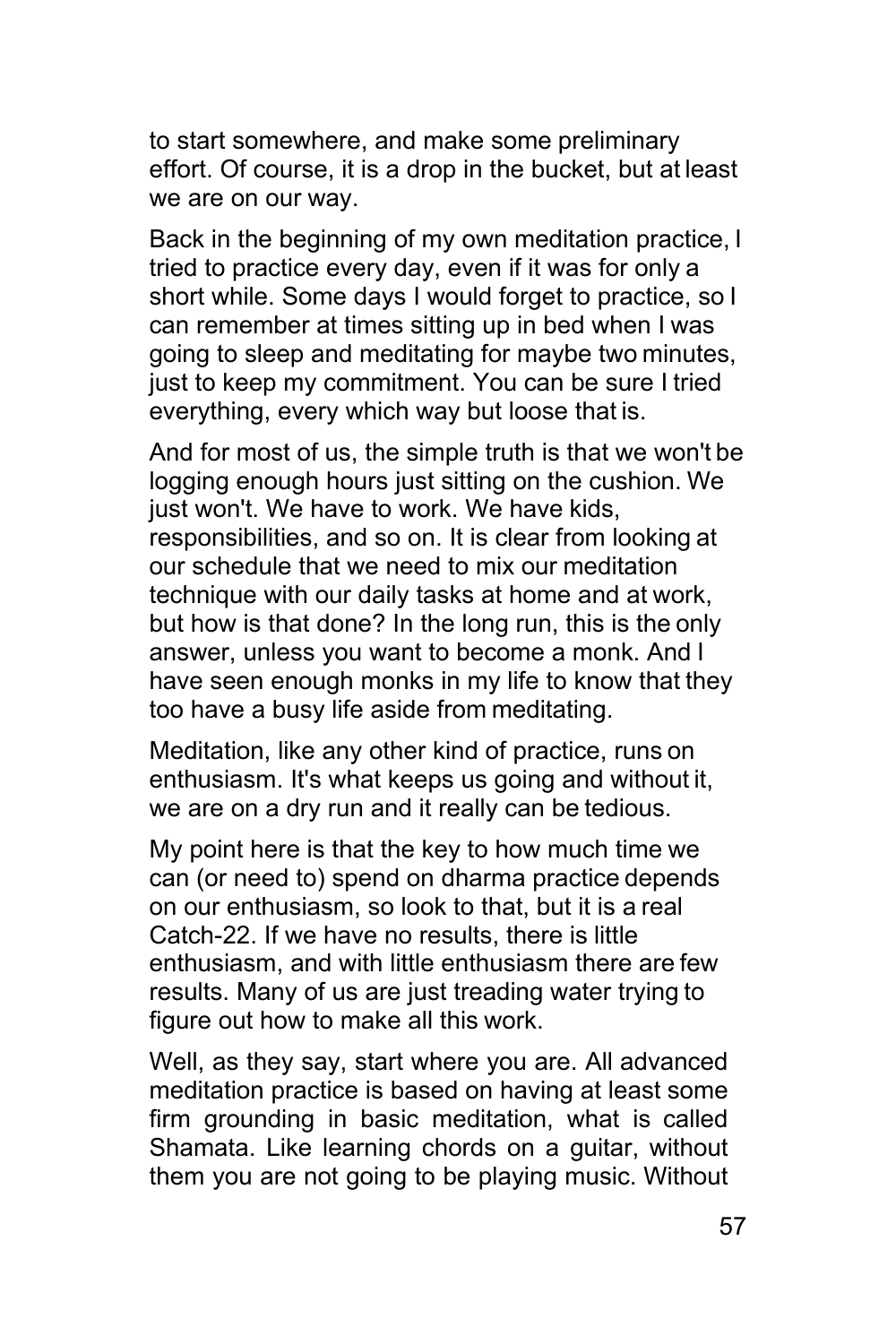some experience with Shamata, you are not going to be meditating anytime soon.

So learn the basic technique of concentrating on an object and bring the mind back to it when you get distracted and find yourself daydreaming. That is the muscle-memory part of it. Here is whole easy-to-read booklet on Shamata that you can download:

<http://dharmagrooves.com/e-Books.aspx#Dharma>

At the same time I suggest you also learn a Tibetan mind-training technique called Tong-len, because not only is it easy, it is portable. You can do it anywhere and at any time. It will allow you to log enough hours to possibly get to heaven or at least on your way to greater awareness. A free booklet on Tong-len is also at the above link.

Shamata is somewhat difficult to learn and in fact, in Tibet (so I am told) students do not even start Shamata until they had finished a very difficult series of exercises called ngondro, which amounts to a kind of dharma boot camp. But in this country we try to learn Shamata straight away. Nice work if you can do it.

But Tong-len is another matter. It is an All-American practice that fits us to a T. Anyone can do it; it really works, and you can watch it work.

The key to the problems of this life is awareness, the key to awareness is the dharma, the key to dharma is practice, the key to practice is enthusiasm, and the key to enthusiasm is to love what you do.

So, get some love in your practice life. I have written about this many times, so I will not go on about it here, but the general idea is, if you can, to work with something you already know and love as a meditation object, especially if you are learning basic Shamata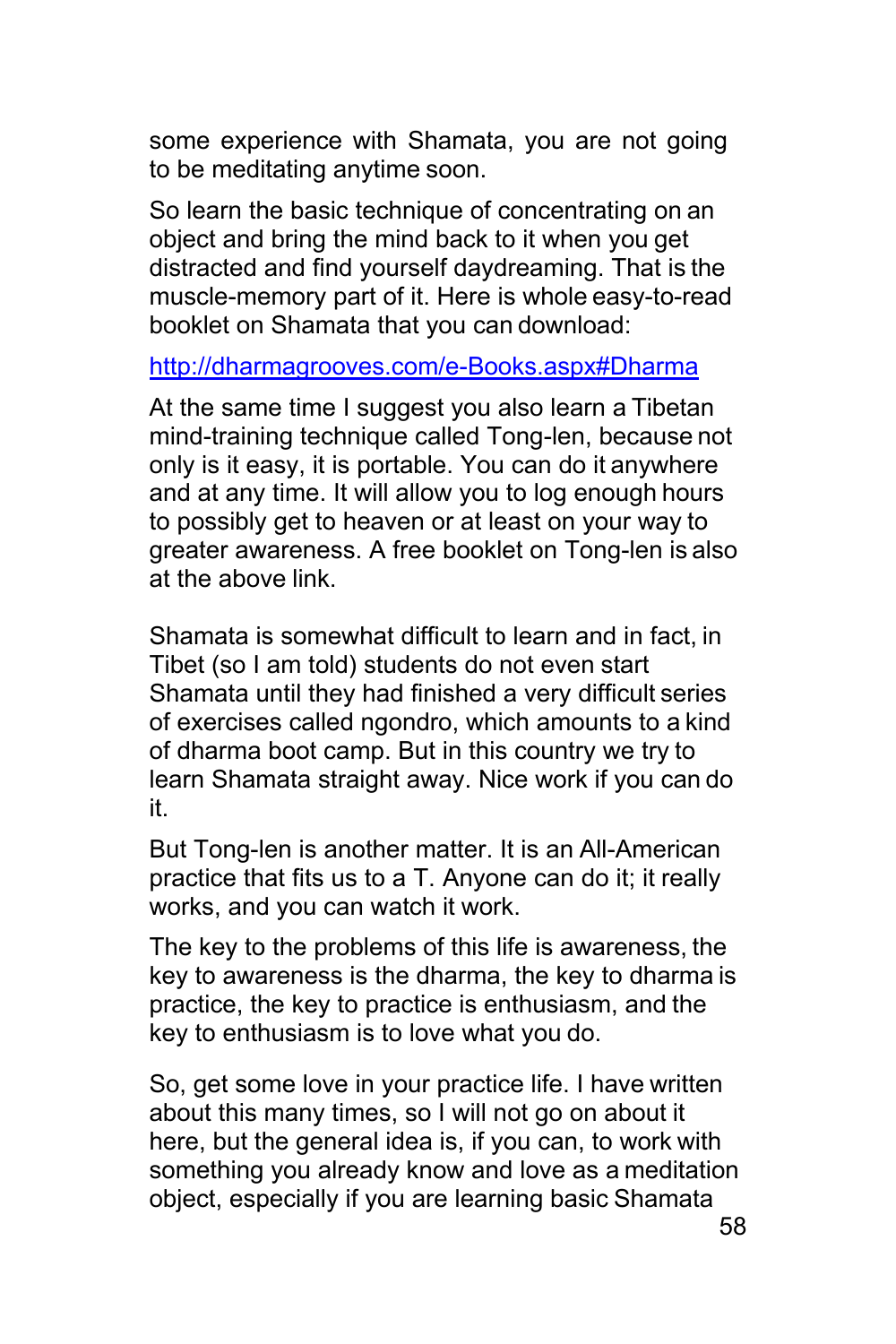meditation.

And if you don't love your practice, say so to yourself. Don't pretend. Be what you are and ask for help from someone who knows. Mind training is an opportunity we can't afford to pass up. After over 40 years of practice, that is what I believe is the truth, at least for me.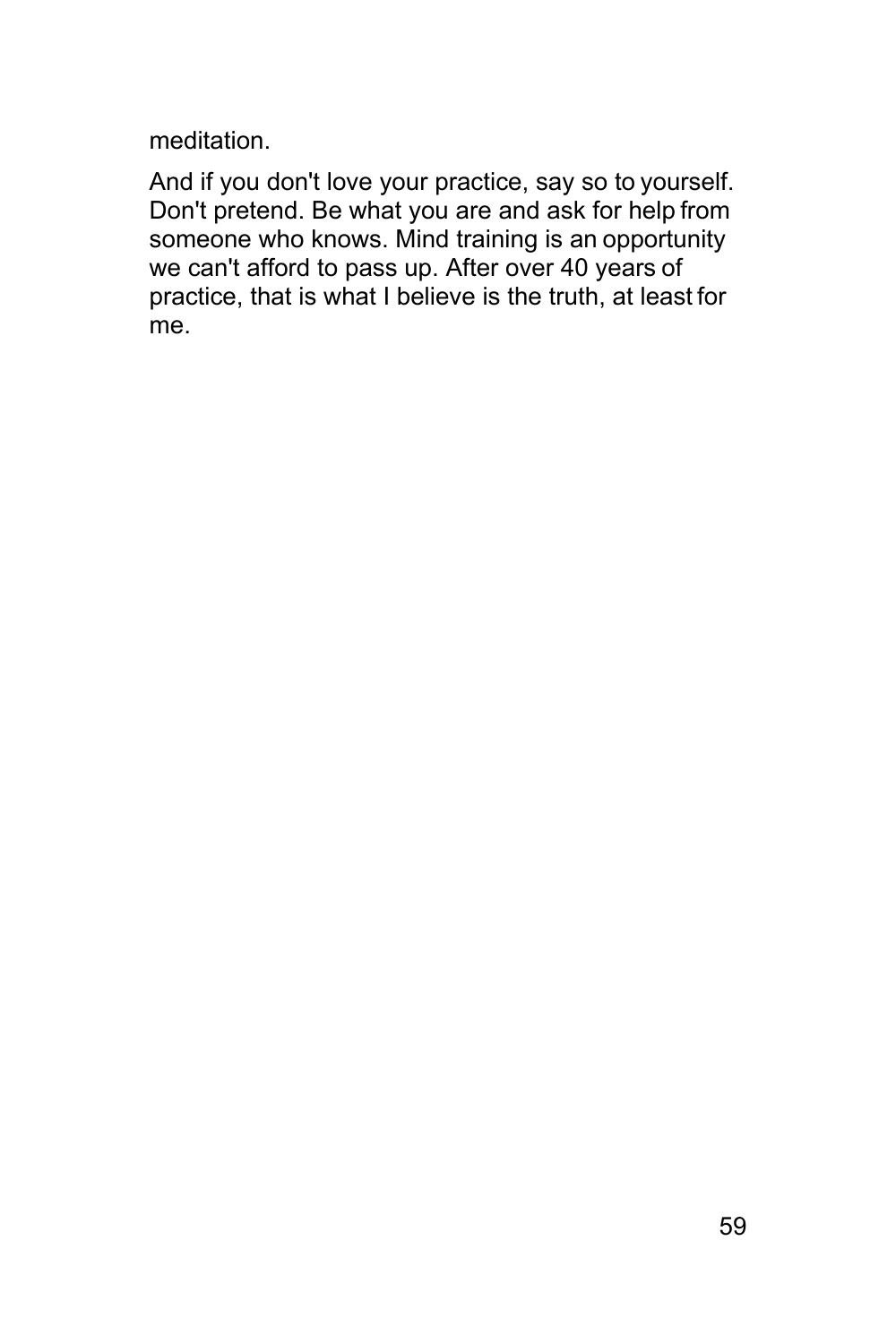## <span id="page-59-0"></span>**Meaning in Language**

The history of thoughts is an old story, one we all have been following for a long time. Thoughts go on forever and are more than just their content and meaning. They share a common nature, and that nature can be seen and looked at in itself. Our thoughts often end up in sentences and words. What makes sentences work is that words have gaps between them, an ocean of emptiness in which words float.

The arrangement of letters in single words is fixed, but the arrangement of words in a sentence is not. The placement of words, one up against another, creates meaning. Arranging words carefully alters meaning and involves the clash and friction of consonants, and the smooth ease of vowels. This is why spoken poetry is so powerful. A simple rearrangement of words on the page changes the meaning.

It is the juggling of words that creates meaning, the friction of words rubbing together to create fire in the mind – light and clarity. Thoughts are the windows through which we can learn to gaze at the nature of the mind. This is what mind training is all about.

As mentioned, words are concretized or frozen thoughts that can be arranged in sentences for effect. Words can be set against one another to dam the flow of thought and retain meaning until we get it.

Sentences rich in meaning slow the mind until experience dawns. "Experience" is the key word here. Meaning has a kindling point where it sparks the mind and creates light. With light, seeing is possible and then clarity.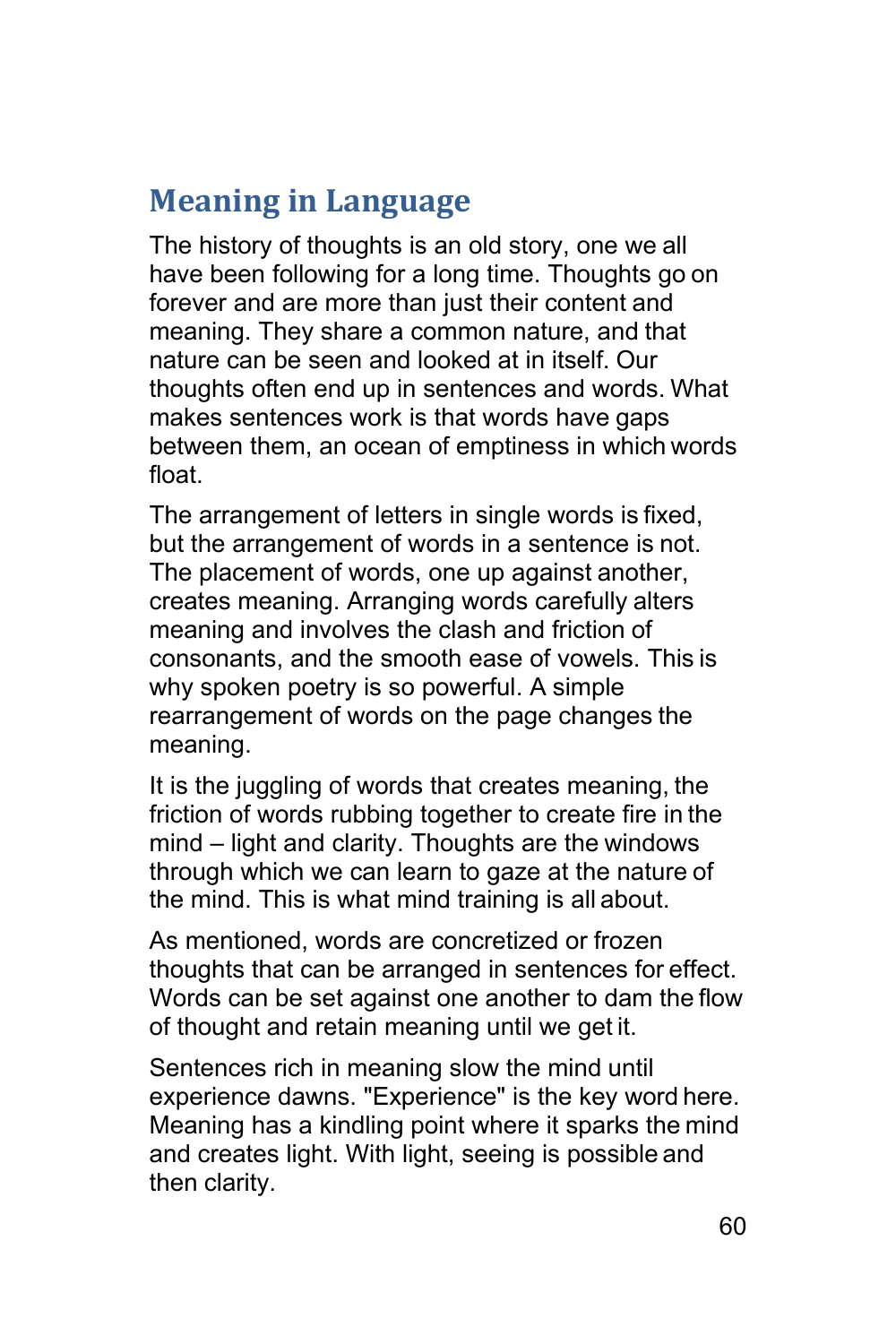Meaning of any kind (no matter how subtle) is always only a reference and not anything in itself, a simple pointer that refers us to have an experience for ourselves, to live! And please think this through:

Remember that the meaning of a sentence is only as good as the "sense" it makes, which is to say meaning is at heart sensual, literally: to make sense. It is all about making sense. Sentences that don't refer us to experience and action are sterile, fit only for pundits.

In dharma practice the action we are referred to is that of experiencing the true nature of our own mind, the clarity of that. And clarity is its own reward, not clarity 'about' something, but just clarity of the mind - seeing "seeing" itself seeing. As the last sentence shows, words cannot hold the experience, but only refer or point to it. We have to follow the reference pointers (the meaning) and actually go there ourselves (where it points to) and experience it. That is the whole point of the dharma. Enlightenment is a do-it-yourself proposition and that by definition.

Words, frozen thoughts on a page, can be rearranged to create meaning. The arrangement of words prevents them from being meaningless. Working words until they catch fire creates light, and with the clarity of light we can learn to see the true nature of the mind, where there is not anything to be seen but the seeing itself.

In summary, all thoughts depend on their meaning, and all meaning depends on the sense it makes. Sense is a physical experience involving the five senses, thus the word "sense." The algebra of "meaning" is abstract, consisting only of pointers, references that are not anything intrinsically, but point beyond themselves to an experience to be had, a call to action. This is what Hamlet's soliloquy by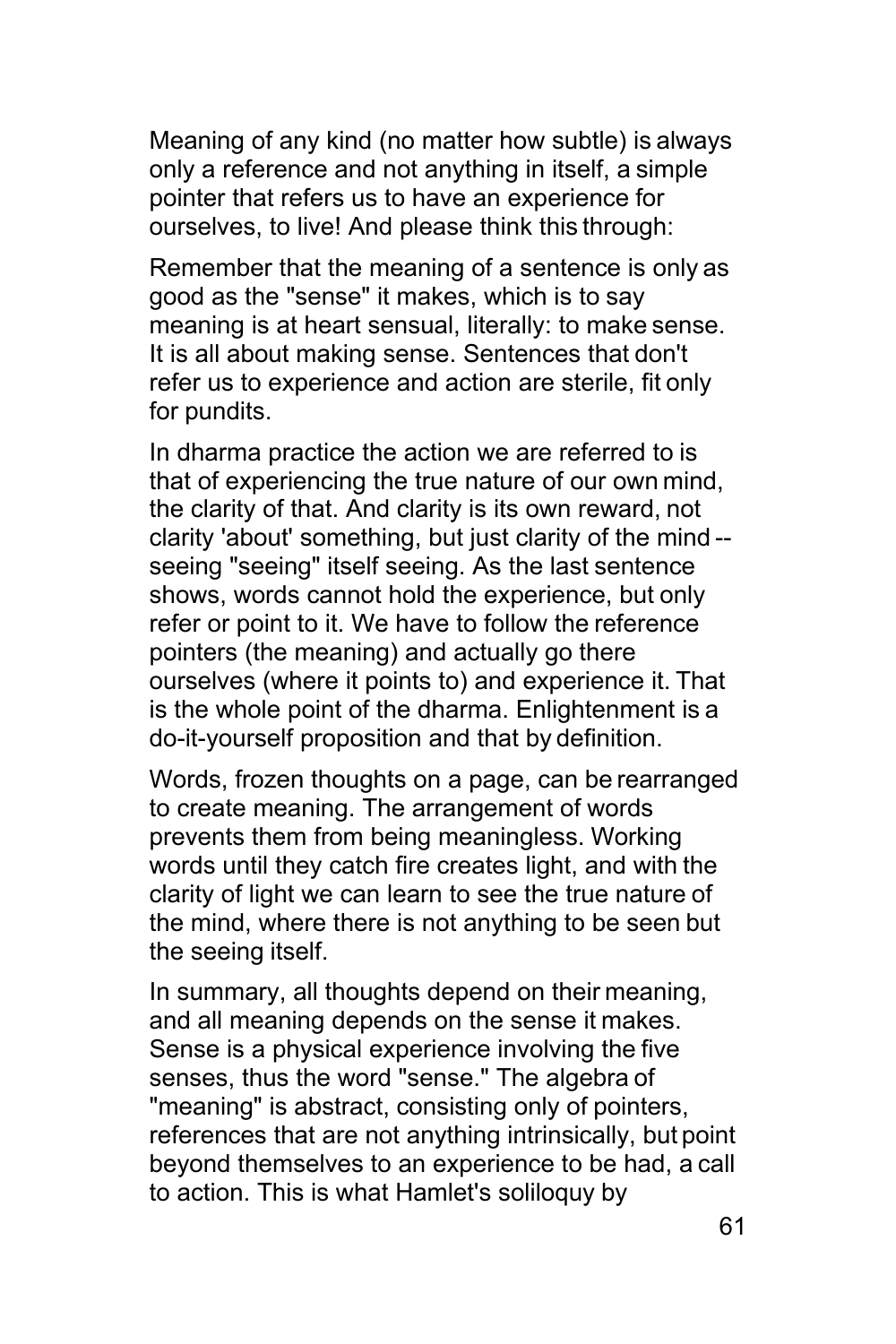Shakespeare is all about – stunning!

We read, read, read, read books, but as my first dharma teacher used to tell me over and over: "Someday you must become the book." It is significant that the Buddha, if he were here now, could not just walk over to us, touch our forehead, and we would become enlightened. The extent of his power was to point out to us how we can enlighten ourselves. This is what is called the "dharma," the pointing out of a method. It is then up to each of us to enlighten ourselves, just as the historical Buddha did for himself.

It is beyond significant that language itself, like a school of fish all pointing in the same direction, endlessly points to the sea of experience that awaits us. At best thoughts are a window through which we can gaze at the true nature of the mind itself. Someday we must each take the plunge.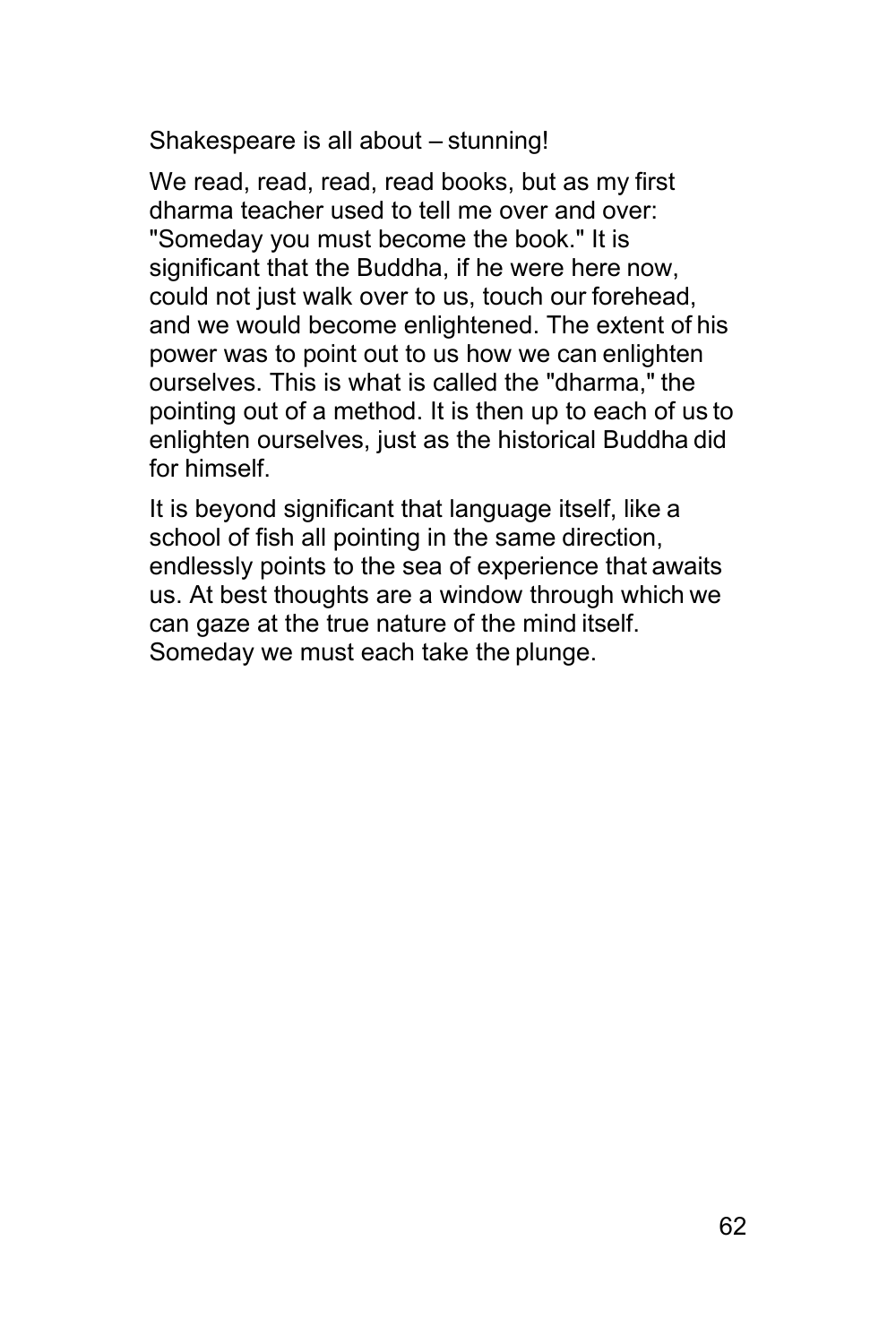#### <span id="page-62-0"></span>**Inscape: The Way In**

The poet Gerard Manley Hopkins introduced the concept of "inscape" to the English language, a word he coined to indicate our access to the beautiful and profound, the way into allowing the mind to rest naturally. Scholars tell me Hopkins keyed on this concept from the work of Duns Scotus, another of my favorite poets. I can't say I agree with most scholars as to their interpretation of what Hopkins meant by "inscape." I have my own understanding and will use that.

Inscape to me is a natural sign (a signal in our busy life of distractions) that gets our attention and carries us within to rest in the nature of the mind, however briefly. That rest is crucial.

Another way to phrase this is that an inscape is the signature of the beautiful, a sign that catches the eye. For example, on a nature walk, when I finally get outside my busy day and try to relax, it takes time. An inscape is that sign or bit of beauty that first catches my eye and carries me out of distraction and into the spatial-ness of the moment. Immediately I slow down, calm down, and find rest in that beauty. I am suddenly more at peace and beyond the rush of time once again. I am free. I call these avenues (or ways within) "inscapes," as I believe Hopkins did.

I used the example of a nature walk to illustrate inscape at work, but we search out inscapes wherever we are and in whatever we do. Without these instantaneous moments of rest, without some beauty we could not go on. These nanosecond events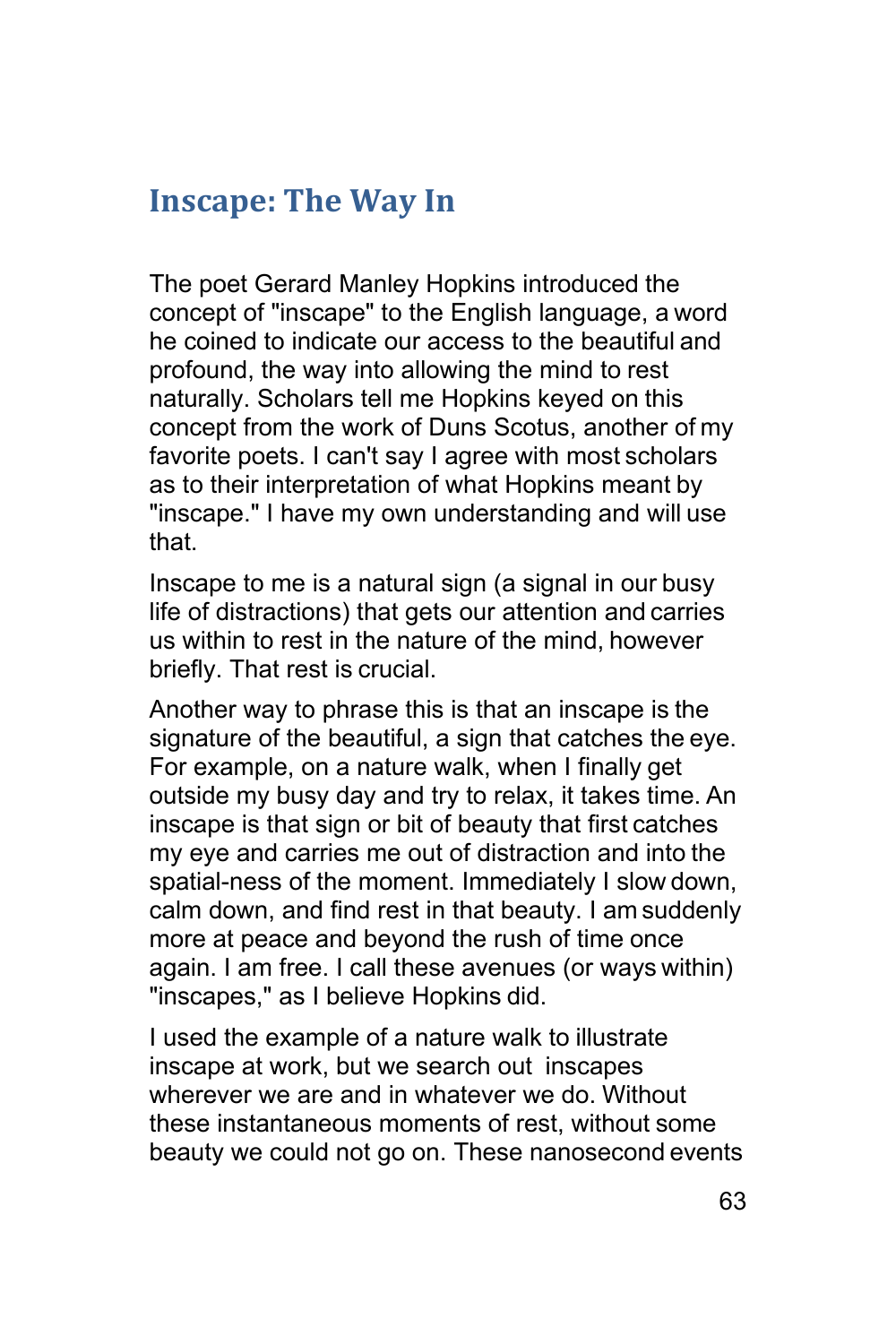are essentially timeless connections to the true nature of the mind, which is beyond time -- eternal.

I attempt to create inscapes in language as I write. Inscapes are our way inside this instant, through the particular here and now, and thus beyond time to a moment of pure rest. I call it the vertical dimension. The horizontal is our linear life story, the vertical the inner dimensions. For example:

Every sentence tells a story from left to right, from the first to the last word, but along the way the combination of words, pitched one against another in the sentence, creates peaks and valleys of attention (awareness). These can be inscapes, ways into the timeless aspect of a moment.

Inscapes are designed (like pit stops at a raceway) to attract or flag us down along the horizontal or linear line of our life and guide us within to allow the mind to rest, however briefly. The mind is not limited to rest in naps or in sleep at night, but much more so in these briefest of moments through inscapes of beauty that un-distract us into the experience of pure rest. We escape by inscape and heaven knows we need the rest.

These inscape moments are nothing new to any of us. We find and use them all the time to get essential rest or we would go nuts. It is helpful to become aware of what we are already naturally doing.

Inscapes are an integral part of what is called Vipassana (insight) meditation, where this concept of directly looking at the nature of the mind is learned and practiced.

Of course I, like you, have made use of inscape moments all my life. However, it was only when I began to consciously practice them through close-up